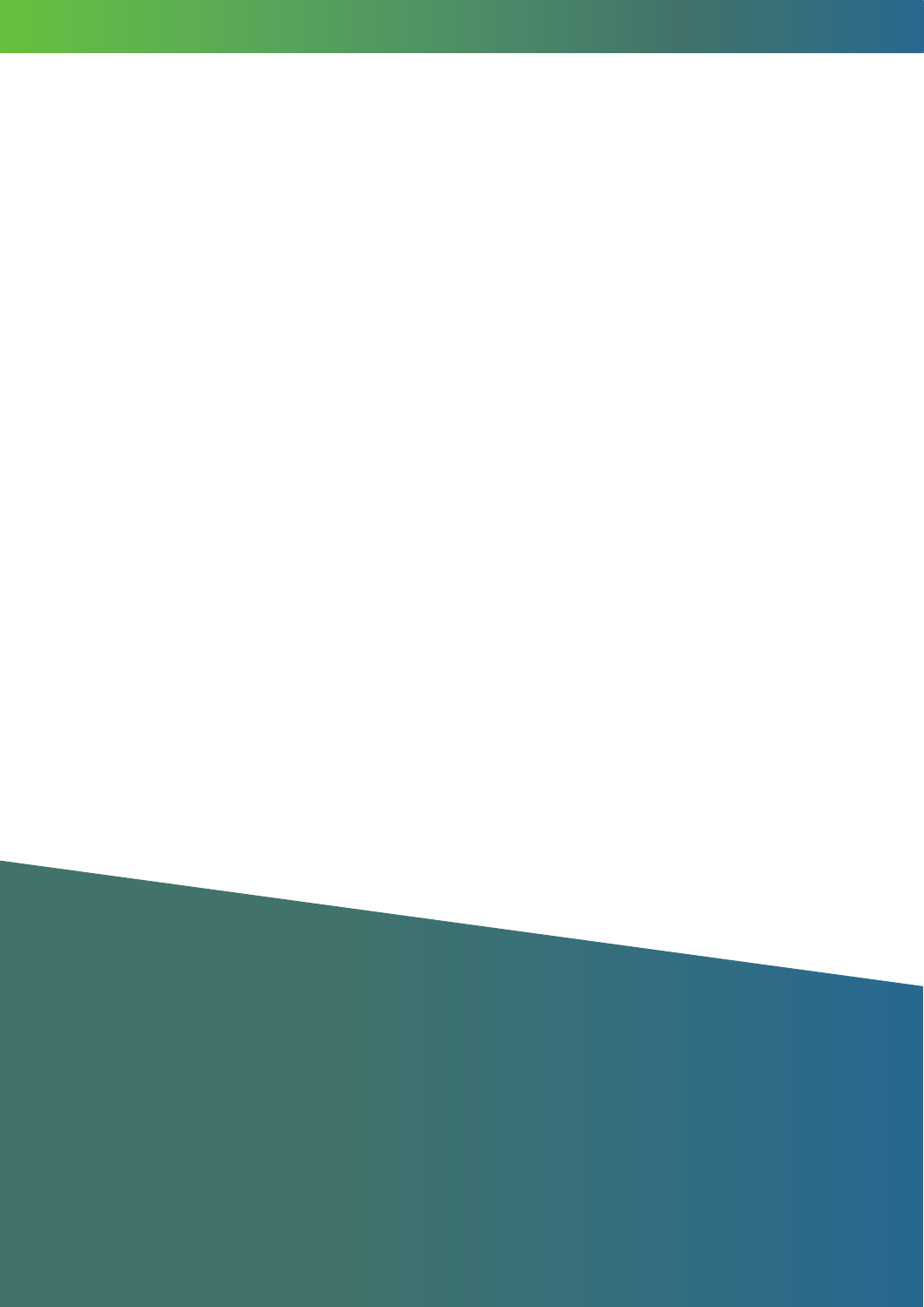## <span id="page-2-0"></span>**Acknowledgments**

We acknowledge Aboriginal and Torres Strait Islander peoples as the first inhabitants of this nation and the traditional custodians of the lands where we live, learn and work. Governments pay respect to all Aboriginal and Torres Strait Islander Elders, past and present from every nation.

We acknowledge the significant contribution of the Palliative Care and End-of-Life Care Information Priorities Authoring Group and from members of the Palliative Care and End-of-Life Care Data Development Working Group. We also acknowledge the individuals and organisations from the palliative care and end-of-life care sector who contributed to this document by providing feedback through the sector consultation or via committees.

### **Palliative Care and End-of-Life Care Information Priorities Authoring Group**

| Kate Swetenham   | South Australian Department of Health (Chair) |
|------------------|-----------------------------------------------|
| Georgia Phillips | Australian Government Department of Health    |
| Meera Agar       | Palliative Care Australia                     |
| Belinda Rice     | Victorian Department of Health                |
| David Oats       | Western Australian Department of Health       |
| Laura Casey      | PHN Brisbane South                            |
| Sushma Mathur    | Australian Institute of Health and Welfare    |
| Benjamin Ashton  | Australian Institute of Health and Welfare    |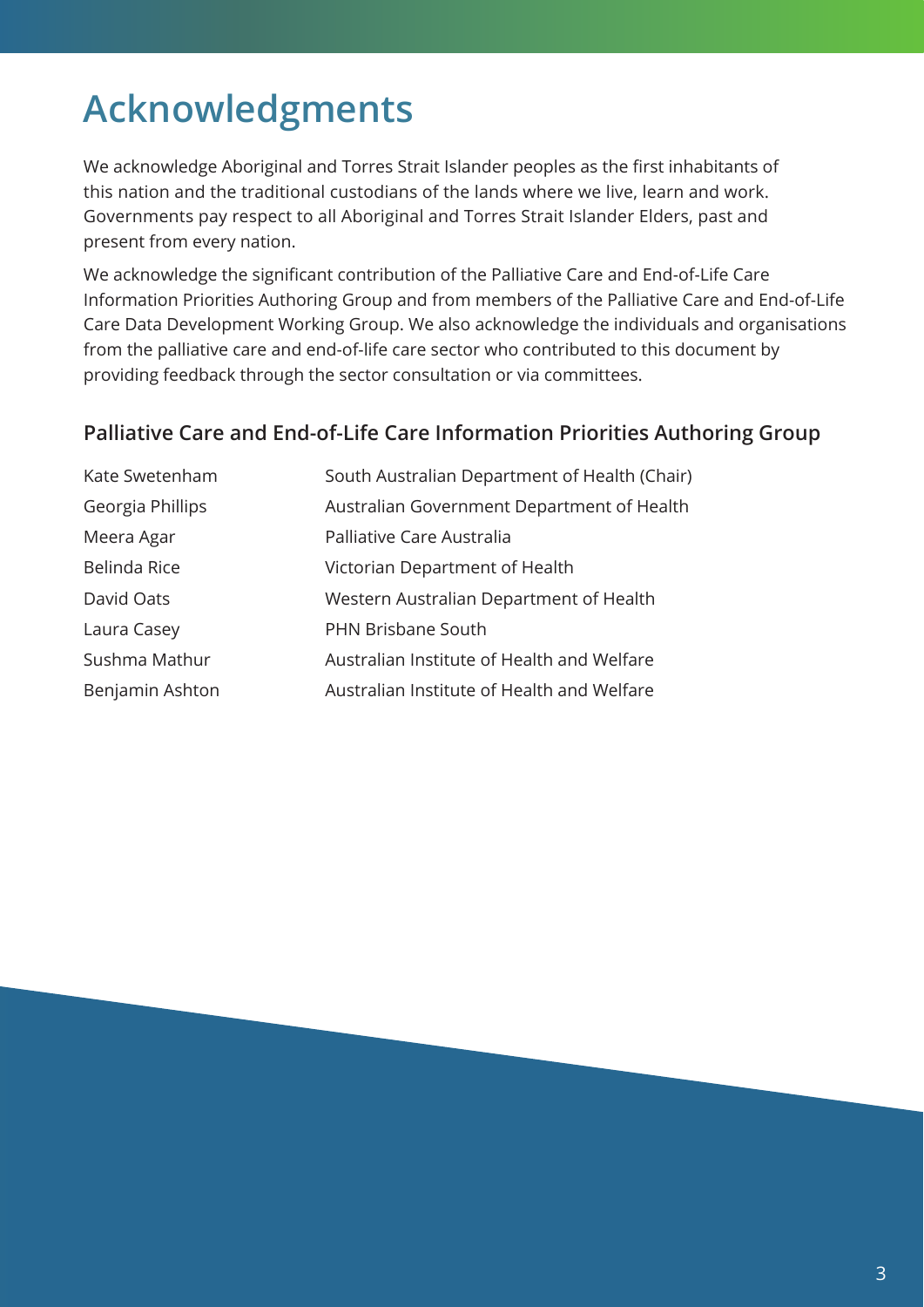### **Contents**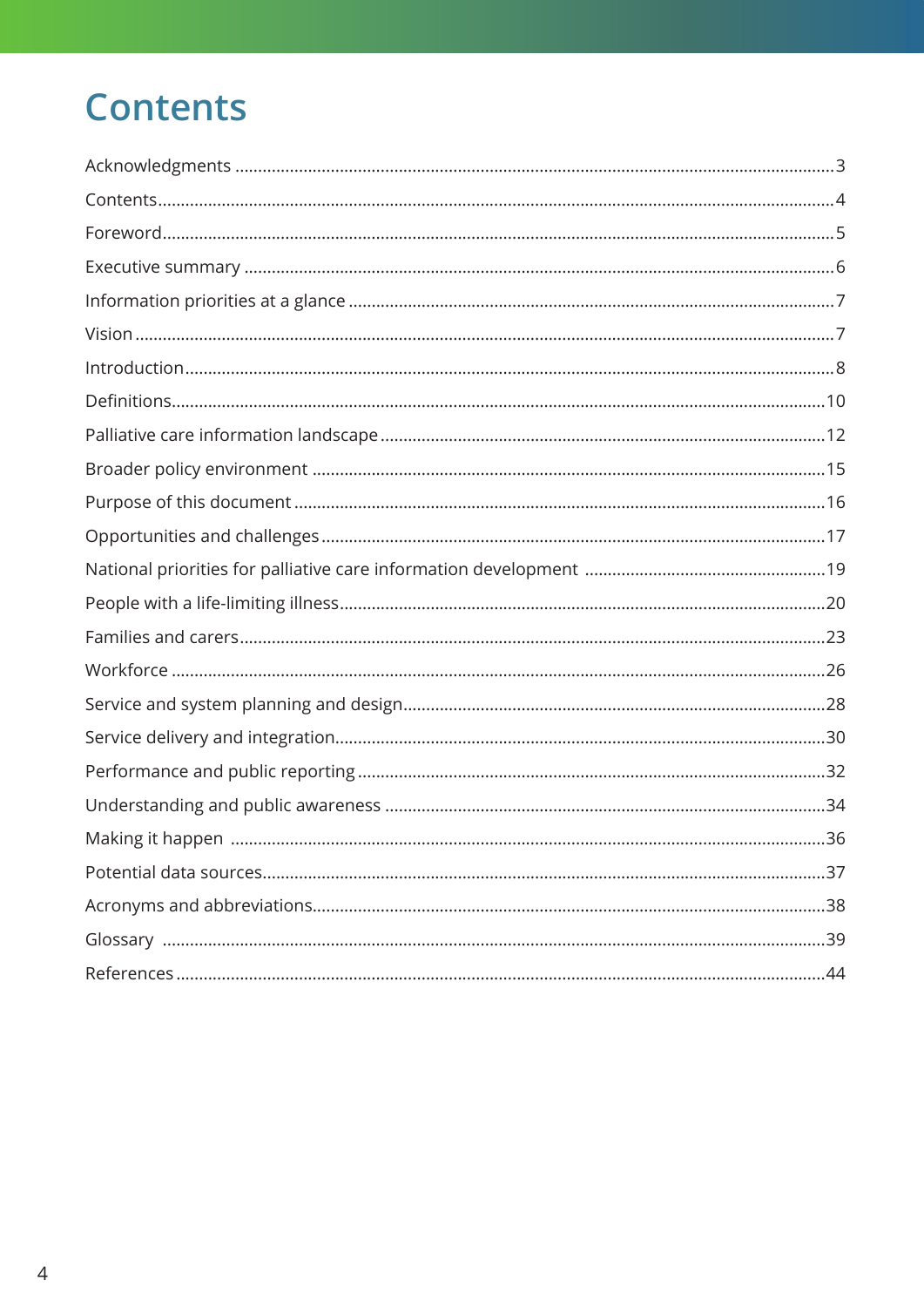### <span id="page-4-0"></span>**Foreword**

Information is important infrastructure for effective delivery and promotion of palliative care and end-of-life care. Like other infrastructure, it requires long-term planning and prioritisation of investment.

The National Palliative Care and End-of-Life Care Information Priorities will be the first of its kind in the palliative care and end-of-life care sector. It will provide the strategic priorities for information development in government-funded palliative care and support services over the next decade.

Robust national palliative care and end-of-life care data is a key goal of the National Palliative Care Strategy (Australian Government 2018). Many of the Strategy's commitments require a more coordinated approach to national information, including better use of current national data, building new national data assets and new methods to monitor and report on the impact and outcomes of the sector.

These priorities, in conjunction with the National Palliative Care Strategy, are intended to guide planning, investment and action by governments and other stakeholders. They are not intended to be an implementation or investment plan. Many critical issues are beyond the scope of this document, including IT developments and the rapid expansion of private online health providers. Government health services need to work within this fast-changing environment, but this document cannot define the planning priorities for those sectors.

These draft information priorities have been developed by the Palliative Care and End-of-Life Care Data Development Working Group (PC EOL WG), which is a committee of the Australian Health Ministers Advisory Council (AHMAC)'s Health Services Principal Committee (HSPC). These committees reported to the Council of Australian Governments (COAG) Health Ministers. Please note, that following the cessation of COAG on 29 May 2020, the committee structures have been replaced by the Health Chief Executives Forum and the governance for the PC EOL WG is under review. The PC EOL WG includes representation from public and private health services, non-government organisations, and key national organisations involved in palliative care and end-of-life care policy, planning, data and reporting. This document has been informed by a broad public consultation, including submissions from a range of stakeholders. The PC EOL WG would like to thank all those who took part in the development of this document, including contributing views, experience, and expertise.

Christance

Kate Swetenham Chair, Palliative Care and End-of-Life Care Data Development Working Group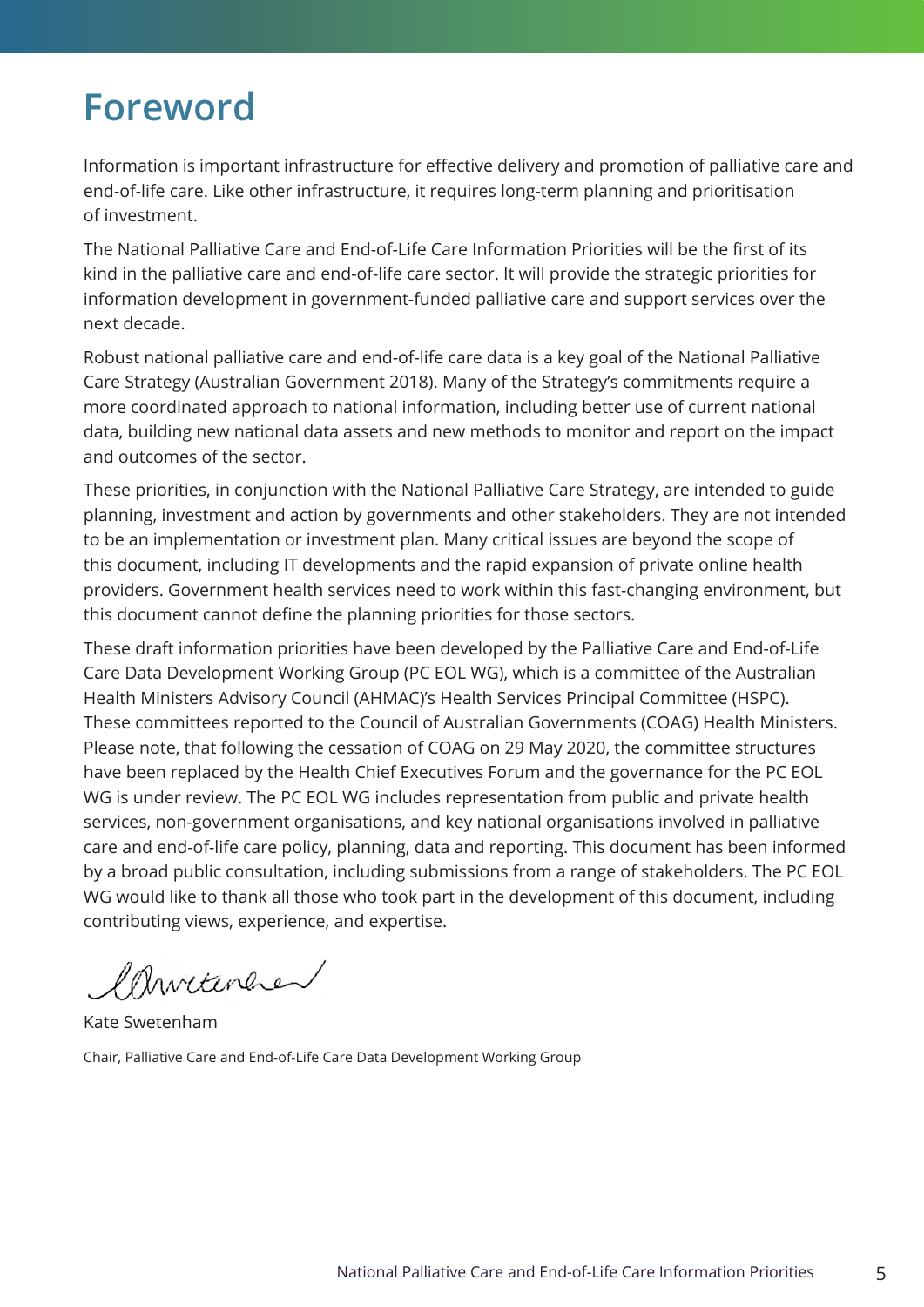### <span id="page-5-0"></span>**Executive summary**

The demographics of the Australian population are changing, with an increasing number of people living longer with illnesses that are chronic in nature. Palliative care is an approach that improves the quality of life of people—adults and children—and their families who are facing the problems associated with lifelimiting illness. With an ageing and growing population, it is projected that the demand for palliative care and end-of-life care will rise substantially.

Although there have been some advances in palliative care information, there is limited consistent, national data with full coverage of jurisdictions and care settings. The gaps in national data are likely to impact service planning and monitoring as the sector evolves in response to changing demand. With the increasing recognition of palliative care and end-of-life care as a key social and health issue, the development of comprehensive national information to inform policy and program development is essential.

This document outlines an aspirational vision for the future of national palliative care and endof-life care information development over the next decade and articulates priorities aimed at supporting that vision. National information will support people with a life-limiting illness, their families and carers, health professionals, health services, policy makers, and governments to make informed decisions based on timely and comprehensive information. This will help to ensure that all people living with a life-limiting illness receive the care they need to live as well as possible for as long as possible.

The purpose of this document is to help guide efforts in palliative care and end-of-life care information development over the next 10 years. A set of aspirational priorities are outlined that will help to guide the development of national information and foster an information culture into the future. The document is a statement of common, national intent and an agreement to pursue the agreed directions to the extent that is possible for each of the parties. It is not a binding prescription for the parties concerned, and progressing the priorities will involve a collaborative effort between Australian governments.

This document is concerned with 'national information' development. This concept is used to refer to information that has national coverage and is comparable, consistent and relevant. It does not define how these priorities should be implemented, or any provision for funding. It is recognised that these priorities will require investment to progress.

The information priorities fall into seven categories: People with a life-limiting illness; Families and carers; Workforce; Service and system planning and design; Service delivery and integration; Performance and public reporting; and Understanding and awareness of palliative care. These are outlined in further detail below under 'Information priorities at a glance'.

This document represents an initial step towards developing consistent national data. Progressing the priorities in this document will require cooperation between key stakeholders to develop a coherent national approach in line with this shared vision, along with dedication of resources to developing national data.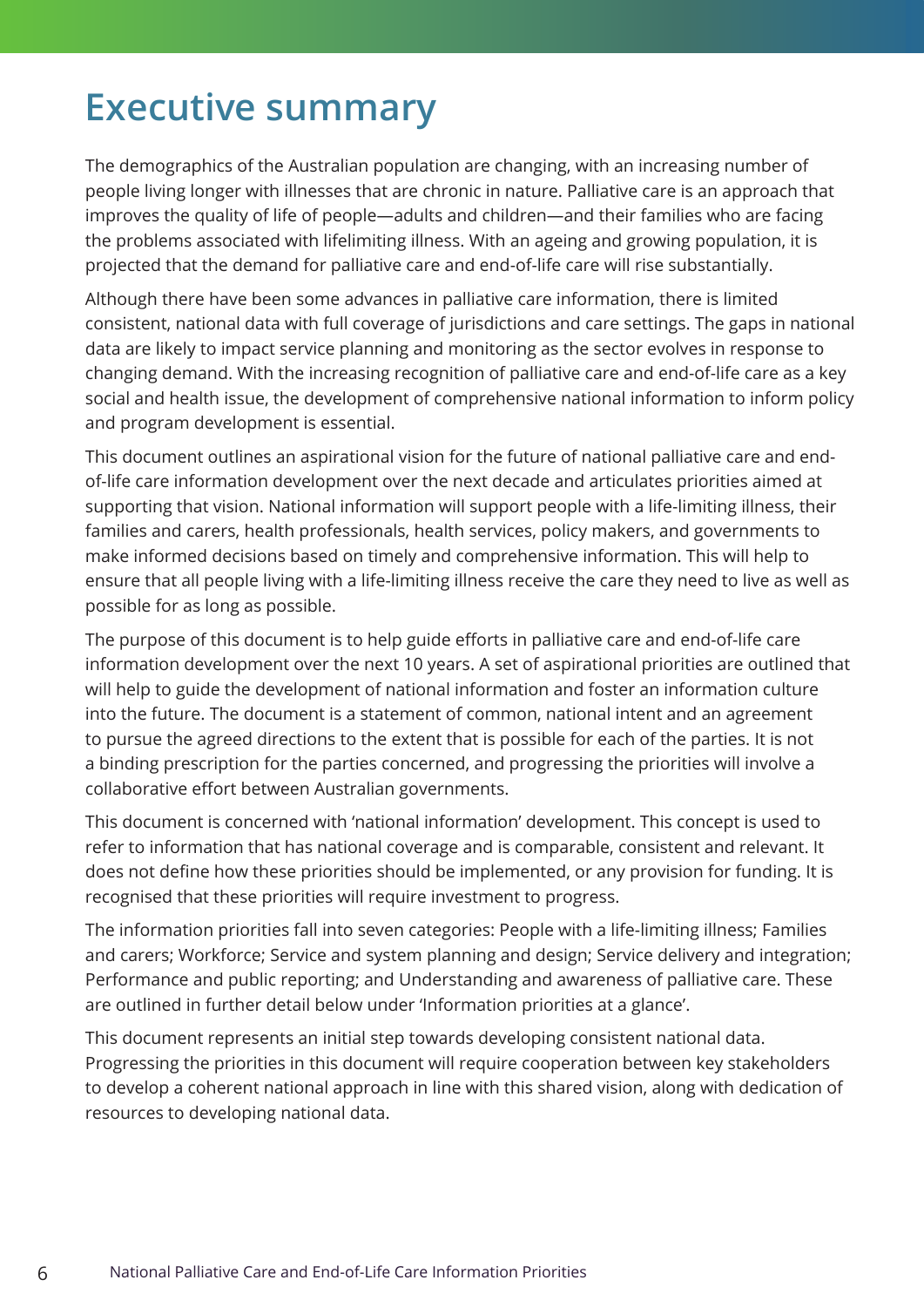### <span id="page-6-0"></span>**Information priorities at a glance**

| Vision            |                                                         | National information will support people with a life-limiting illness, their families and carers,<br>health professionals, health services, policy makers, and governments to make informed<br>decisions based on timely and comprehensive information. |
|-------------------|---------------------------------------------------------|---------------------------------------------------------------------------------------------------------------------------------------------------------------------------------------------------------------------------------------------------------|
| Purpose           |                                                         | The purpose of this document is to help guide efforts in palliative care and end-of-life care<br>information development over the next 10 years.                                                                                                        |
| <b>Priorities</b> | People with                                             | · Patient-reported experience measures (PREMS)                                                                                                                                                                                                          |
|                   | a life-limiting<br>illness                              | • Patient-reported outcome measures (PROMS)                                                                                                                                                                                                             |
|                   |                                                         | · Identifying and supporting people without carers                                                                                                                                                                                                      |
|                   |                                                         | • Conversations people are having and how they are planning for their<br>future care                                                                                                                                                                    |
|                   | Families and                                            | · Identifying who is providing care to Australians at their end of life                                                                                                                                                                                 |
|                   | carers                                                  | · Identifying the needs of carers                                                                                                                                                                                                                       |
|                   |                                                         | • Finding opportunities to understand carer experience                                                                                                                                                                                                  |
|                   | Workforce                                               | • Complexity and capacity of the workforce supporting end-of-life care                                                                                                                                                                                  |
|                   |                                                         | • Capacity across the workforce to deliver high-quality and person-centred<br>care                                                                                                                                                                      |
|                   |                                                         | • Planning for future workforce requirements                                                                                                                                                                                                            |
|                   | Service<br>and system                                   | • Unmet need and demand for palliative care and end-of-life care to support<br>system and service planning                                                                                                                                              |
|                   | planning and<br>design                                  | • Vulnerable populations                                                                                                                                                                                                                                |
|                   |                                                         | • People's preferences and actual place of care and death                                                                                                                                                                                               |
|                   | Service delivery<br>and integration                     | • Data capture on care at home and in the community                                                                                                                                                                                                     |
|                   |                                                         | • Ease of access, coordination and transition between services                                                                                                                                                                                          |
|                   |                                                         | • Data sharing for appropriate and coherent care across services and care<br>settings                                                                                                                                                                   |
|                   | Performance<br>and public<br>reporting                  | • Improve the quality of existing data                                                                                                                                                                                                                  |
|                   |                                                         | · Identify the characteristics of people at the end of life                                                                                                                                                                                             |
|                   |                                                         | • Monitor the quality and provision of palliative care in the system overall                                                                                                                                                                            |
|                   | Understanding<br>and awareness<br>of palliative<br>care | • Data is easily understood and accessible to improve understanding                                                                                                                                                                                     |
|                   |                                                         | • Data supports meaningful discussions and informed and shared decision<br>making                                                                                                                                                                       |
|                   |                                                         | • Data is appropriately shared                                                                                                                                                                                                                          |

### **Vision**

The National Palliative Care and End-of-Life Care Information Priorities provides an aspirational vision for the future of national palliative care and end-of-life care information.

National information will support people with a life-limiting illness, their families and carers, health professionals, health services, policy makers, and governments to make informed decisions based on timely and comprehensive information. This will help to ensure that all people living with a life-limiting illness receive the care they need to live as well as possible for as long as possible.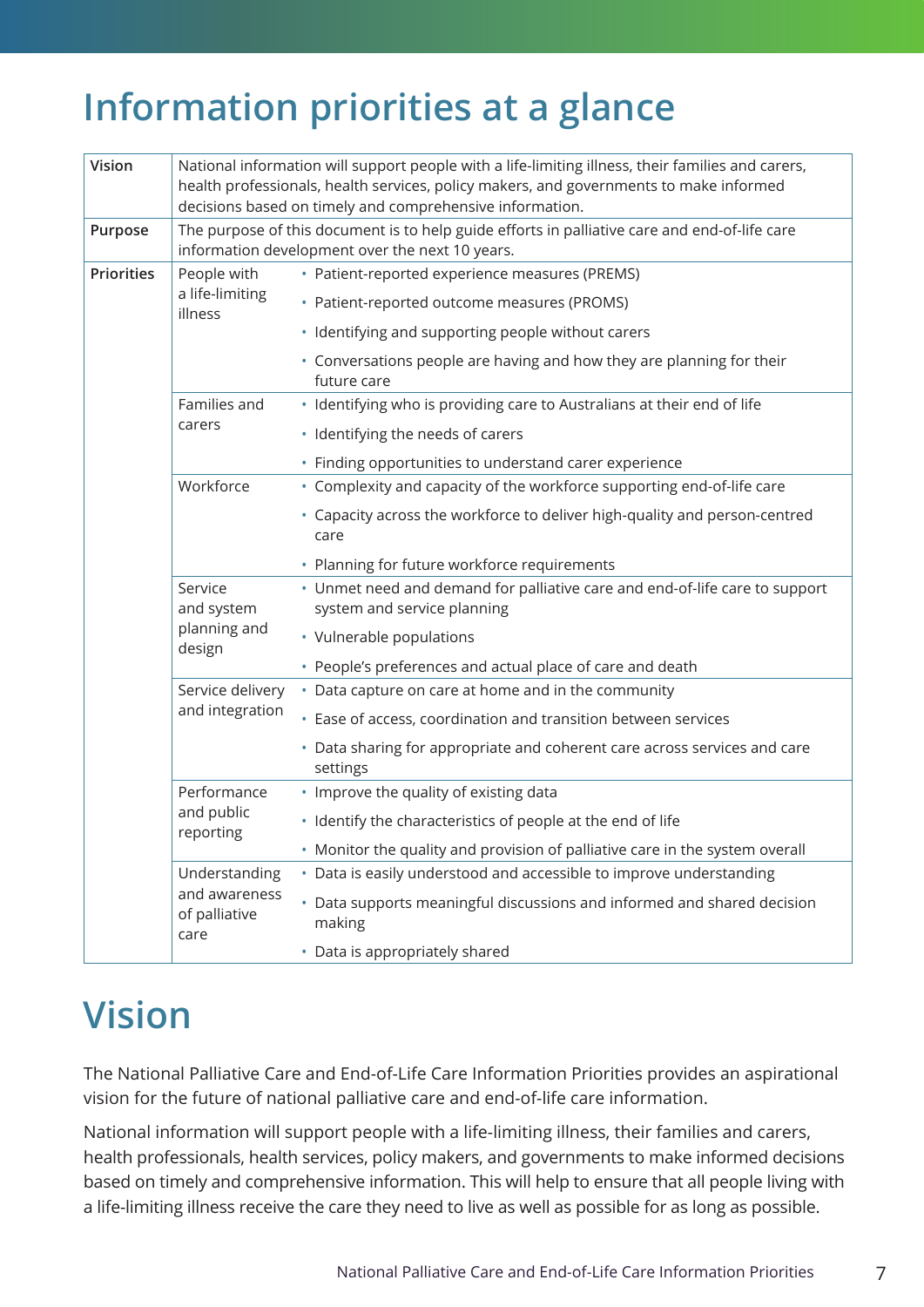### <span id="page-7-0"></span>**Introduction**

The experience of death and dying, and expectations of care services have changed considerably in Australia over the last century. In the early 1900s, dying at home was common. Social, economic, and carer circumstances have evolved, and with an increased life expectancy comes a greater prevalence of chronic conditions with complex symptoms and multi-morbidity. This has substantially influenced the dying experience, shifting a larger proportion of deaths into hospitals and residential aged care facilities (AIHW 2016).

Palliative care is an approach to treatment that improves the quality of life of patients and their families who are facing the problems associated with life-limiting illness (World Health Assembly 2014). Palliative care can be delivered by a wide range of health and community providers, is not limited to any specific condition, can be delivered at any stage of illness, and can accompany curative treatments.

This philosophical approach to palliative care is distinct from the services delivering palliative care in Australia. The term 'specialist palliative care' refers to both clinicians with specialised expertise in palliative care, and services that make up the designated specialist palliative care sector. These clinicians and services are defined by set criteria and are funded to deliver specialist care.

The term 'end-of-life care' shares many of the same components of palliative care; including physical, spiritual and psychosocial assessment and treatment. While the terms are sometimes used interchangeably, 'end-of-life care' refers to the care provided to people who are likely to die within the next 12 months. It is provided to those with advanced or incurable conditions, frailty and old age, and life-threatening acute conditions (ACSQHC 2015). This document includes both palliative care and end-of-life care information priorities throughout.

The use of each of these terms has many meanings to different people; however, this document uses established definitions outlined in the definitions section. There will need to be ongoing work in the palliative care sector to refine and build consensus about palliative care and end-oflife definitions.

The demographics of the Australian population are changing; the number of people who die each year is expected to rise substantially over the next 50 years, more people will have complex multi-morbidities that need to be managed and more people will die due to chronic progressive diseases. This will increase the demand for high quality palliative care and end-of-life care services to meet the needs and expectations of people with a life-limiting illness and their families.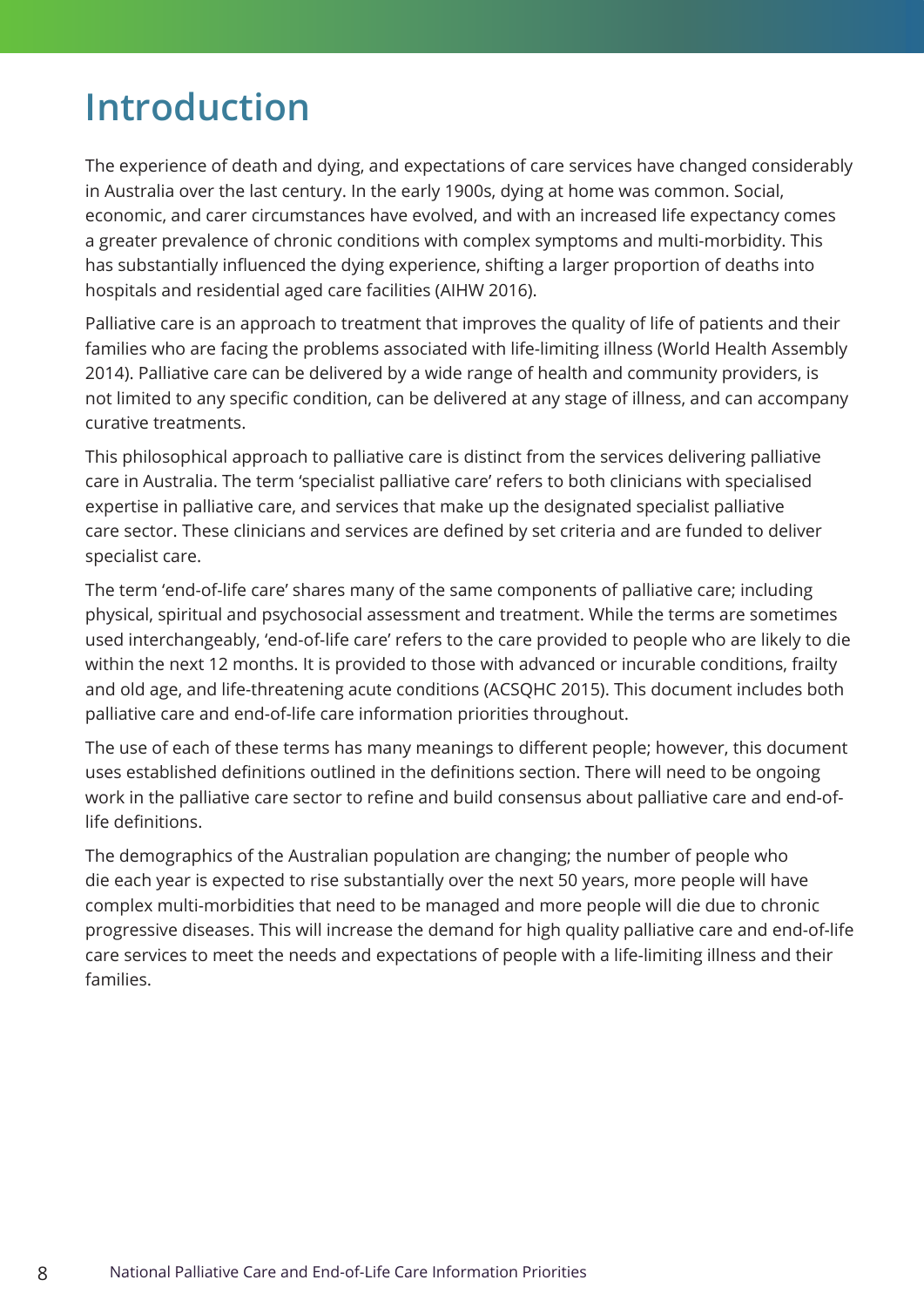The National Palliative Care Strategy (Australian Government 2018) articulates a vision and commitment by all Australian governments to ensure that people living with a life-limiting illness get the care that they need to live well. The Strategy recognises that the development of robust national palliative care and end-of-life care data is central to improvements in the palliative care system. Comprehensive, accurate, publicly available data will improve our understanding of the needs of people in palliative care and end-of-life care and support service planners and governments to provide services that deliver high quality care.

This document outlines a vision for national palliative care and end-of-life care information development over the next decade and articulates the priorities aimed at supporting that vision. This document is concerned with 'national information' development. This concept is used to refer to information that has national coverage and is comparable, consistent and relevant. It does not define how these priorities should be implemented, or any provision for funding. It is recognised that these priorities will be resource intensive to progress.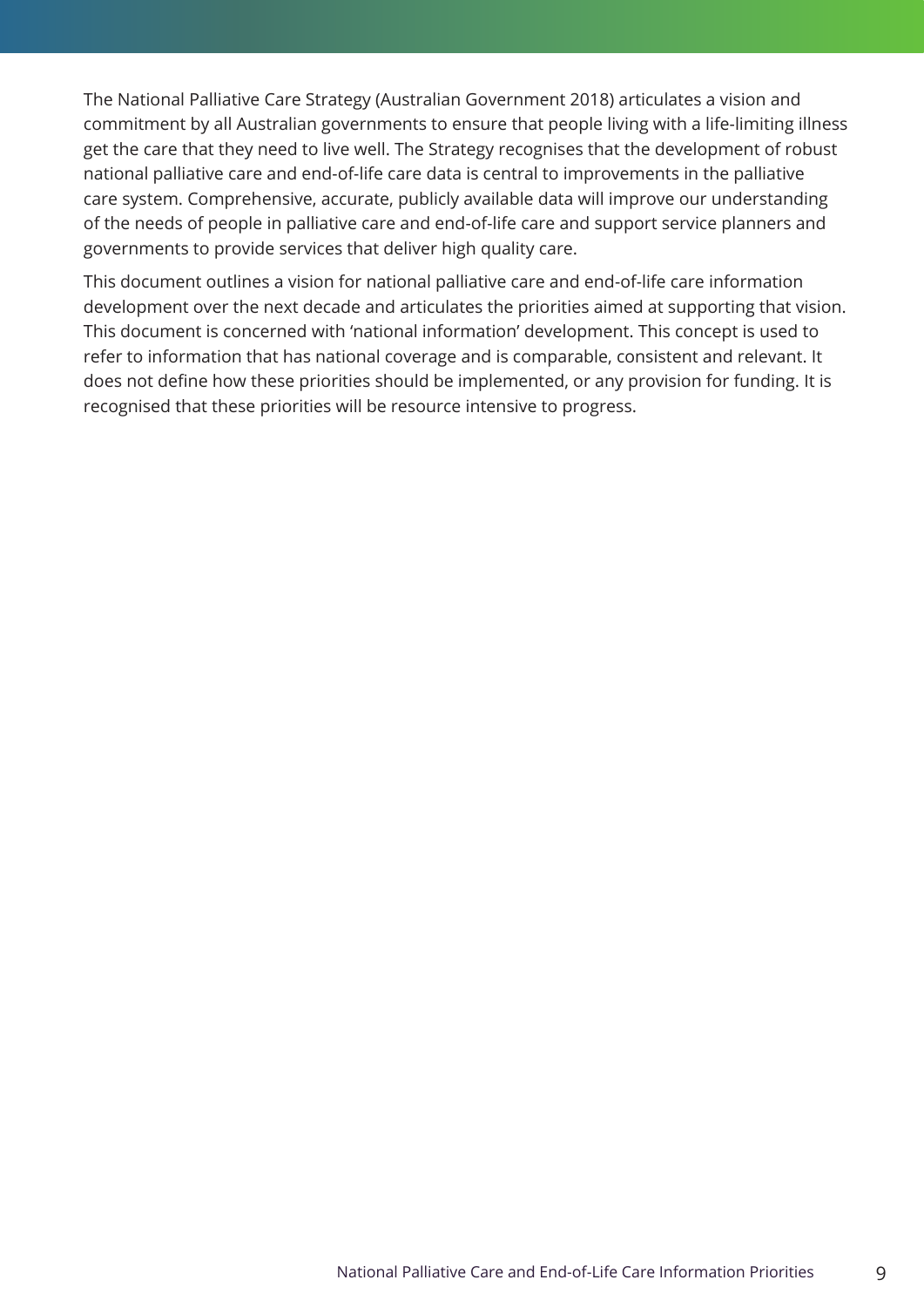### <span id="page-9-0"></span>**Definitions**

Palliative care and end-of-life care are broad terms and may have different meanings depending on the context. There is significant variability in the language used in relation to palliative care and end-of-life care. This document uses the definitions below established for the Australian context in the National Palliative Care Strategy, which has been endorsed by all Australian governments. The glossary provides further information on definitions of key terms used within this document.

### **Palliative care**

The World Health Organization (WHO) has defined palliative care as follows:

*"Palliative care is an approach that improves the quality of life of patients and their families facing the problem associated with life-threatening illness, through the prevention and relief of suffering by means of early identification and impeccable assessment and treatment of pain and other problems, physical, psychosocial and spiritual. Palliative care:*

- *provides relief from pain and other distressing symptoms;*
- *affirms life and regards dying as a normal process;*
- *intends neither to hasten or postpone death;*
- *integrates the psychological and spiritual aspects of patient care;*
- *offers a support system to help patients live as actively as possible until death;*
- *offers a support system to help the family cope during the patients illness and in their own bereavement;*
- *uses a team approach to address the needs of patients and their families, including bereavement counselling, if indicated;*
- *will enhance quality of life, and may also positively influence the course of illness;*
- *is applicable early in the course of illness, in conjunction with other therapies that are intended to prolong life, such as chemotherapy or radiation therapy, and includes those investigations needed to better understand and manage distressing clinical complications.*"

[World Health Organization, 2017b. WHO Definition of Palliative Care.](http://www.who.int/cancer/palliative/definition/en/) http://www.who.int/cancer/ palliative/definition/en/[. Accessed 24 February 2020.](http://www.who.int/cancer/palliative/definition/en/)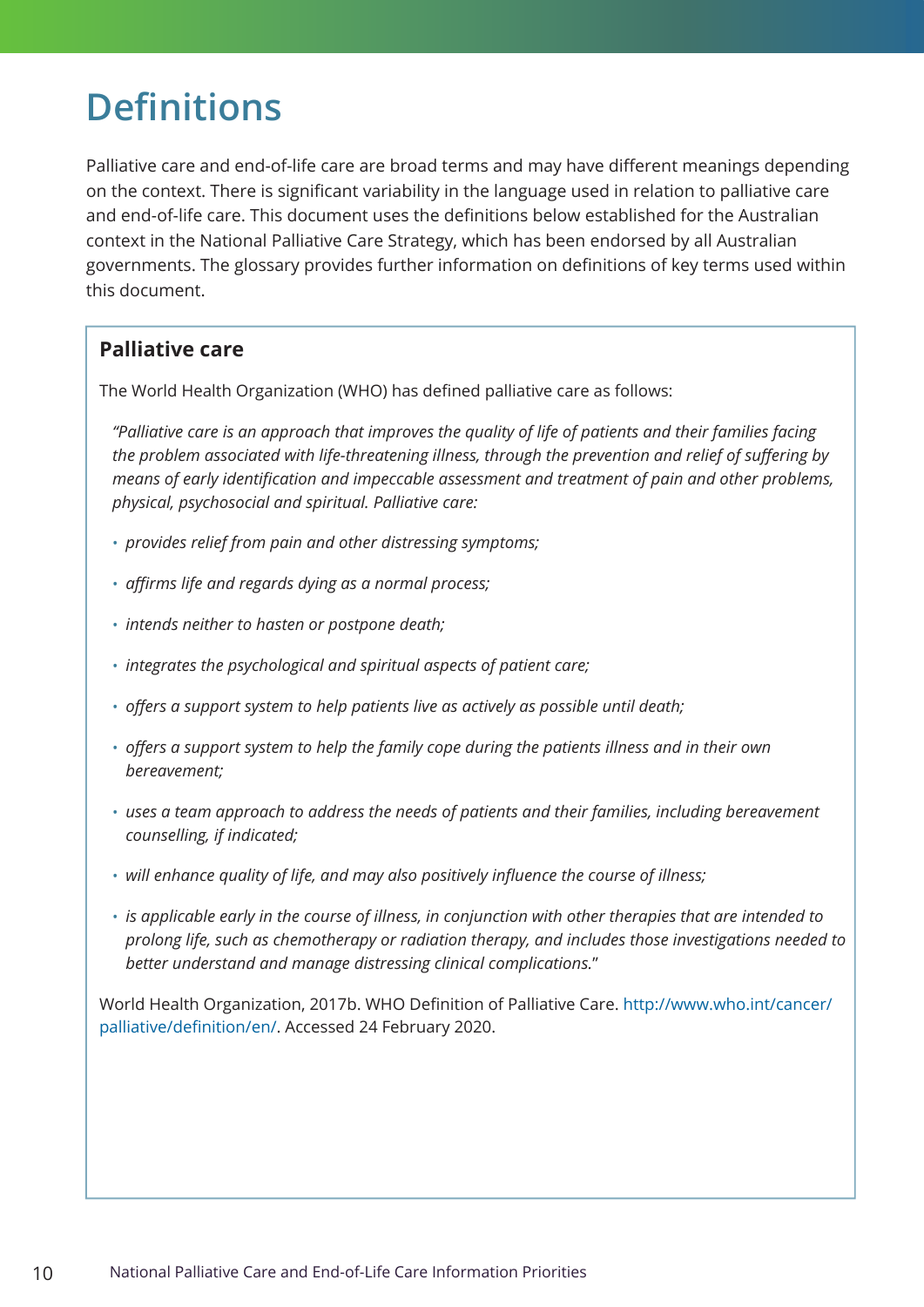### **End-of-life care**

The Australian Commission on Safety and Quality in Health Care (ACSQHC) has defined end-of-life care as follows:

*"End-of-life care includes physical, spiritual and psychosocial assessment, and care and treatment delivered by health professionals and ancillary staff. It also includes support of families and carers, and care of the patient's body after their death. People are 'approaching the end of life' when they are likely to die within the next 12 months. This includes people whose death is imminent (expected within a few hours or days) and those with:*

- *advanced, progressive, incurable conditions*
- *general frailty and co-existing conditions that mean that they are expected to die within 12 months*
- *existing conditions, if they are at risk of dying from a sudden acute crisis in their condition*
- *life-threatening acute conditions caused by sudden catastrophic events.*"

Australian Commission on Safety and Quality in Health Care, 2015. [National Consensus Statement:](https://www.safetyandquality.gov.au/publications-and-resources/resource-library/national-consensus-statement-essential-elements-safe-and-high-quality-end-life-care)  [Essential elements for safe and high-quality end-of-life care.](https://www.safetyandquality.gov.au/publications-and-resources/resource-library/national-consensus-statement-essential-elements-safe-and-high-quality-end-life-care) ACSQHC, Sydney.

### **Palliative care services in Australia (technical definition)**

In Australia, palliative care services have a nationally agreed definition for data collection purposes in hospitals, where services have the following characteristics:

*"Palliative care is care in which the primary clinical purpose or treatment goal is optimisation of the quality of life of a patient with an active and advanced life-limiting illness. The patient will have complex physical, psychosocial and/or spiritual needs.*

*Palliative care is always:*

- *delivered under the management of or informed by a clinician with specialised expertise in palliative care, and*
- *evidenced by an individualised multidisciplinary assessment and management plan which is documented in the patient's medical record. The plan must cover the physical, psychological, emotional, social and spiritual needs of the patient, as well as include negotiated goals."*

This definition of palliative care services has been agreed for use in admitted patient settings by all Australian governments through the Australian Health Minister's Advisory Committee structure. It is also used for funding purposes by the Independent Hospital Pricing Authority (IHPA) as part of the Australian National Subacute and Non-Acute Patient (AN-SNAP) classification system. This definition is not adopted by the National Palliative Care Strategy.

Australian Institute of Health and Welfare 2019. METeOR ID 711010, 2019. Hospital service—care type, code N[N]. <https://meteor.aihw.gov.au/content/index.phtml/itemId/711010/>. Accessed 13 February 2020.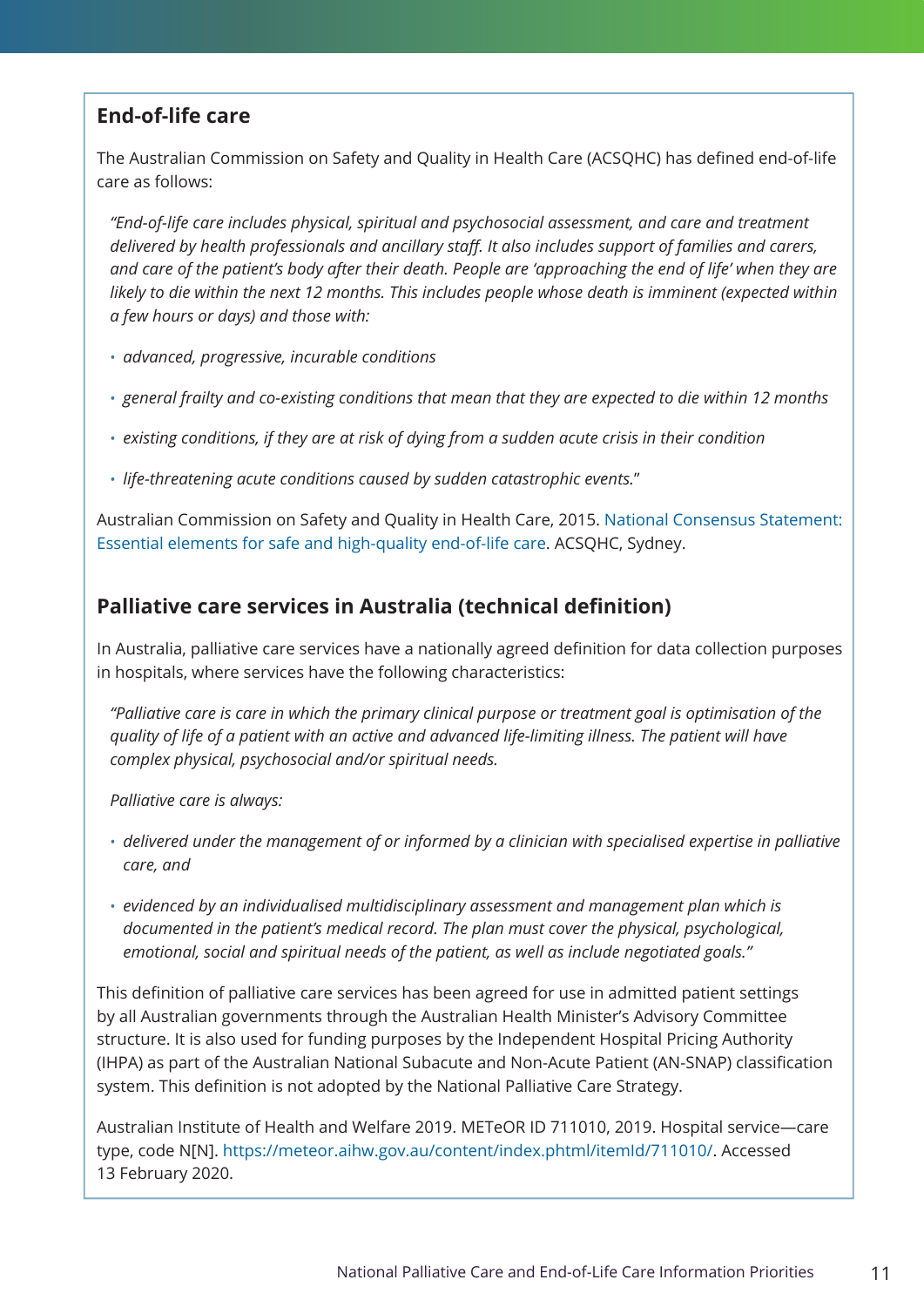### <span id="page-11-0"></span>**Palliative care information landscape**

Palliative care and other end-of-life care forms a complex and fragmented system (SCARC, 2012), delivered across various government portfolios at both the Commonwealth and state and territory levels, with a range of services provided by government, private and not-for-profit providers. Service delivery models and language vary significantly between jurisdictions and sectors, with different services delivered through specialist and generalist providers. States and territories also have varying demographic and geographical remoteness profiles and, consequently, varying demands for particular types of services.

Palliative care and end-of-life care is provided in many health care settings in Australia, including, but not limited to specialist inpatient and community-based palliative care services, neonatal units, paediatric services, geriatric services, public and private acute hospitals, general practices, disability services, and residential and community aged care services. Care is also delivered to people in their own homes by some of these services. This care will vary according to the individual's needs but may include management of pain and other symptoms, care coordination, personal care, hotline support, respite services, equipment supply, emotional support, and bereavement support to families and carers.

The need for palliative care will be influenced by a number of factors, including diagnosis and the nature of illnesses, illness trajectories, and the complexity of individual needs. Palliative Care Australia (PCA) has conceptualised the population of people who are dying expected deaths as falling within three groups based on their needs for palliative care. These include people with straightforward and predictable needs, people with intermediate and fluctuating needs, and people with complex and persistent needs (PCA 2018a). Individuals may benefit from a range of support, and their preferred settings and services may change over time as their needs change.

The development, collection, and reporting of accurate, relevant and timely data about palliative care and end-of-life care is central to making informed, evidence-based decisions. The 2017 Productivity Commission inquiry report on reforms to human services noted "data that allow performance monitoring and evaluation of government activities are a fundamental starting point for improving the delivery of those activities to the community. Data on end-of-life care are no exception" (PC 2017). Under the two previous National Palliative Care strategies, national information on palliative care and end-of-life care in Australia has developed to include a number of data collections. Of particular note is the establishment of the Palliative Care Outcomes Collaboration (PCOC), which routinely reports on clinical outcomes for people receiving palliative care in specialised palliative care units and represents a significant achievement in national information. The Australian Institute of Health and Welfare (AIHW) publishes available national palliative care-related data through the annual Palliative Care Services in Australia online report. PCA also maintains the National Palliative Care Standards along with a self-assessment for service providers (known as Palliative Care Self Assessment [PaCSA]) to determine their level of service capability; however, results from self-assessments are not publicly available. This highlights the need to develop an action plan for quality improvement to support clinical and service development for providers. It is also a useful source of palliative care information and data.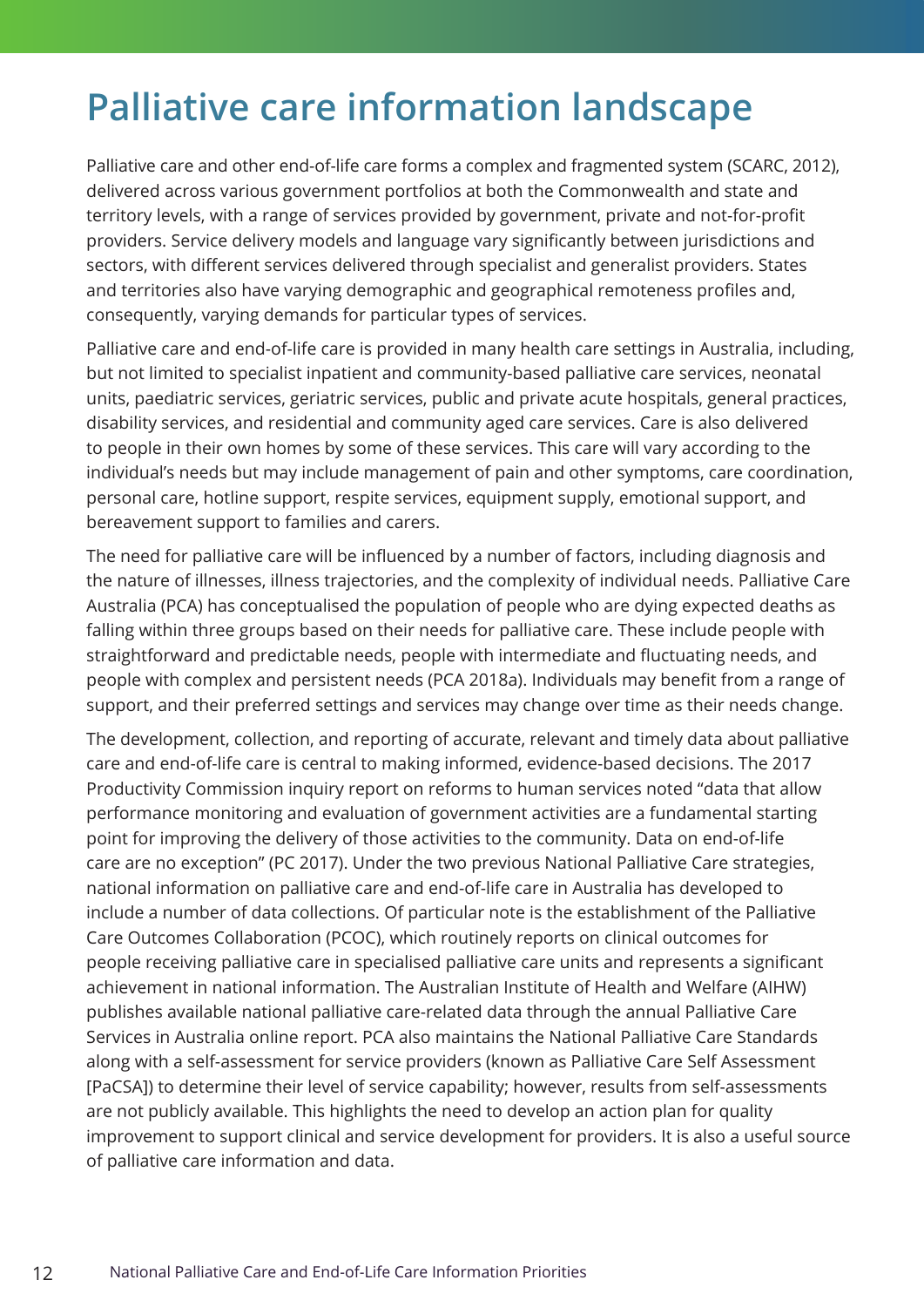Despite these achievements, data on palliative care and end-of-life care for national reporting purposes still has substantial gaps. National data should ideally be able to answer 6 questions summarised by Leginski et al (1989) as: 'who receives what services from whom, for what purpose, at what cost, and to what effect?'. As demonstrated in Figure 1 below, there are substantial gaps in the availability of national palliative care and end-of-life care data across settings of care and for each of these 6 questions. This figure reflects the broad availability of national data across select settings of care that are considered important for national development; however, this is not an exhaustive list of all settings where care may be delivered or where data may be useful, and does not reflect the relative priority of data development. Identifying palliative care and end-of-life care in existing data collections and across all health settings remains a significant challenge. Palliative care delivered in community, primary care, and residential aged care settings is largely absent from any national data. These gaps affect policy development and service planning to meet current and future demands for high quality, person and family-centred palliative care and end-of-life care. This information priorities document aims to identify opportunities to close these known gaps over the coming decade.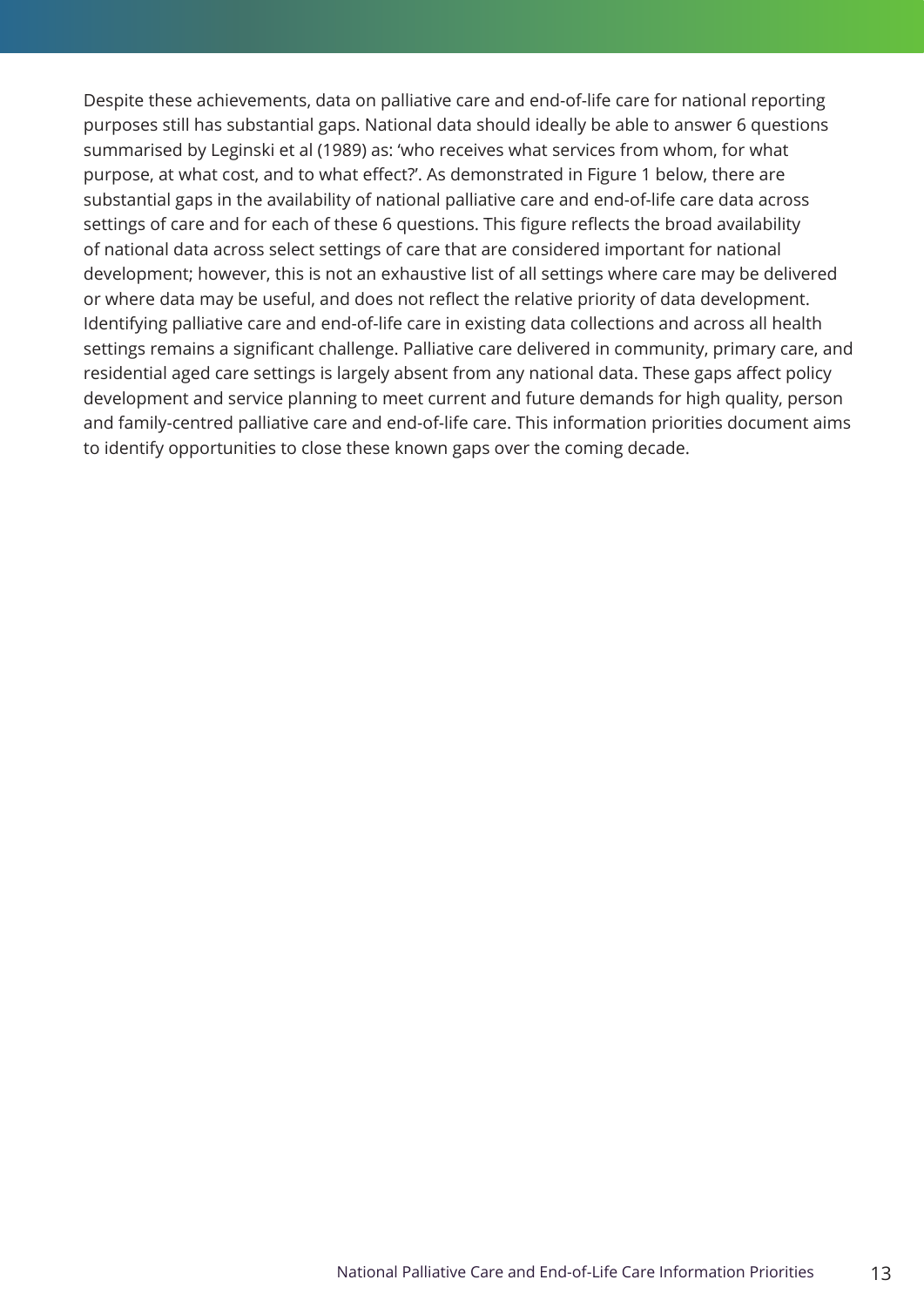|                                                                   | Who receives              | what services      | from whom | for what<br>purpose | at what<br><b>COSt</b> |                      | to what effect          |                    |
|-------------------------------------------------------------------|---------------------------|--------------------|-----------|---------------------|------------------------|----------------------|-------------------------|--------------------|
|                                                                   |                           |                    | -101      |                     |                        |                      | Consumers               |                    |
| Setting of care                                                   | demographics<br>Consumer  | Interventions      | Workforce | Diagnosis           | Expenditure            | Consumer<br>outcomes | experience<br>and carer | Consumer<br>safety |
| General Practice                                                  | Δ.                        | 친                  | Δ         | ×                   | ×                      | Δ                    | ×                       | ×                  |
| Residential aged care                                             | Δ.                        | ×                  | Δ.        | Δ.                  | Δ.                     | Δ.                   | ×                       | ×                  |
| Community nursing                                                 | ×                         | ×                  | Δ.        | ×                   | ×                      | ௳                    | ×                       | ×                  |
| Community based specialist<br>palliative care services            | Δ.                        | ×                  |           | Δ.                  | ×                      | Δ.                   | ×                       | ×                  |
| Ambulance                                                         | $\boldsymbol{\mathsf{x}}$ | ×                  | ×         | ×                   | ×                      | ×                    | ×                       | ×                  |
| Emergency Department /<br>other non-admitted<br>hospital services |                           | $\mathsf{x}$       |           | ↘                   | Δ.                     | ×                    | ×                       | Δ.                 |
| Hospital outpatient clinics                                       | Δ.                        | $\bar{\mathsf{x}}$ | ௳         | ×                   | Δ.                     | Δ.                   | ×                       | ×                  |
| Hospital based - admitted<br>specialist palliative care           |                           | ↘                  | ↘         | ↘                   | Δ.                     | Δ.                   | ×                       | Δ.                 |
| Hospital based - other<br>admitted care                           |                           | $\mathbf{a}$       |           | ↘                   | Δ.                     | Δ.                   | ×                       | Δ.                 |

p\* Palliative care listed medications through PBS Key:  **No national information P Partial coverage National information available P\* Palliative care listed medications through PBS**  $\checkmark$  National information available P Partial coverage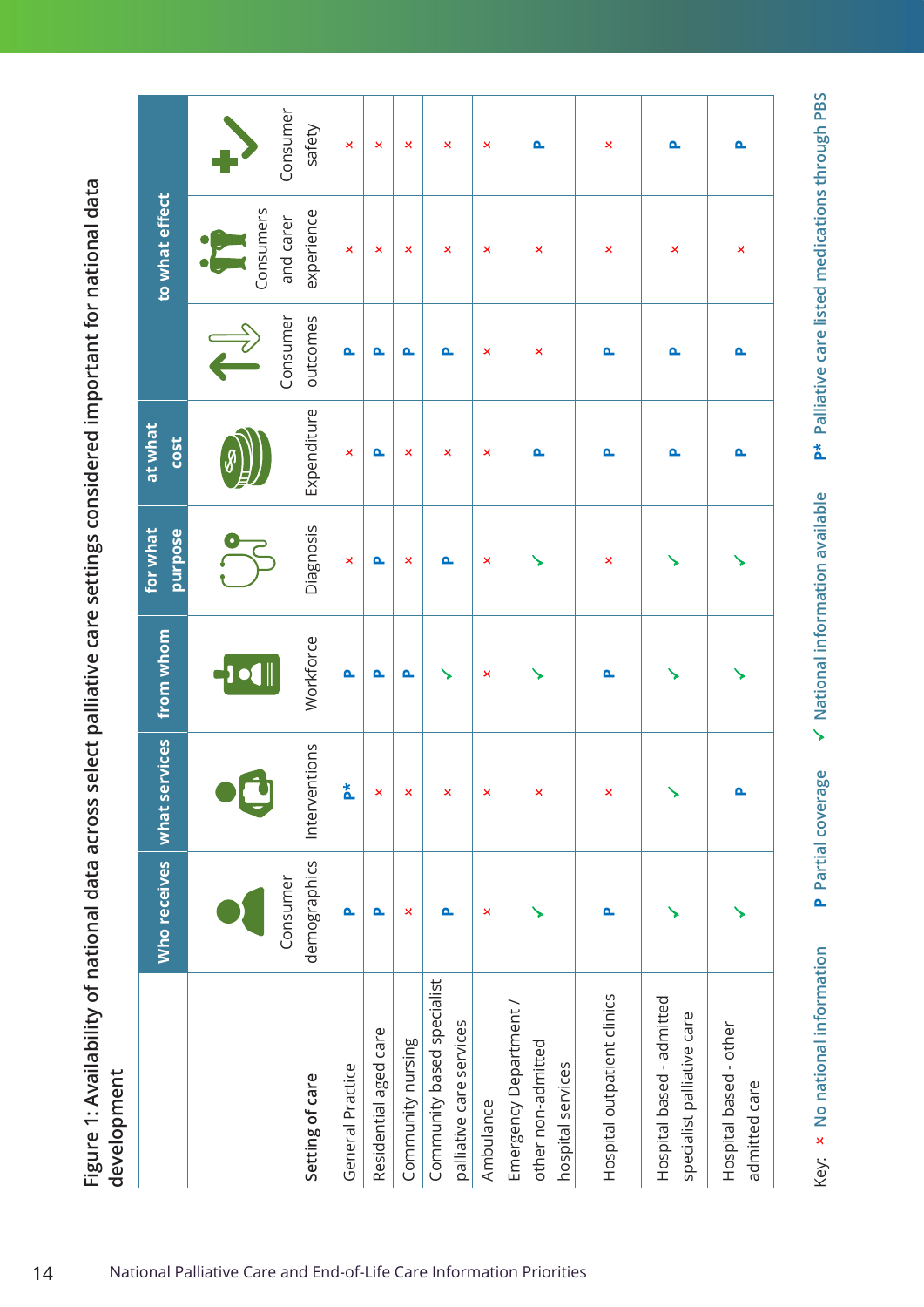### <span id="page-14-0"></span>**Broader policy environment**

Improvement of palliative care information requires a multipronged approach with a range of initiatives including state and territory palliative care policies and frameworks, local level action plans, high level strategic planning and national policies, and government agreement to implement improvements. This document has been designed to align with and complement a range of existing strategies and policies that aim to improve palliative care and end-of-life care in Australia, including the National Palliative Care Strategy.

This document begins to address Goal 6 of the National Palliative Care Strategy – Data and Evidence and forms part of a strategic plan that acknowledges key development areas. It represents the first step towards a common goal of improving palliative care information in a complex environment with a range of diverse stakeholders.

Although this document complements the National Palliative Care Strategy, it articulates issues specific to national information improvement rather than the goals of the Strategy. This document is not intended to be an implementation or investment plan.

The development of national data is a shared responsibility, requiring cooperation from the Commonwealth, state and territory governments to achieve the common vision outlined in this document. The development of data infrastructure to support national information is resource intensive, requiring significant input from Governments. Wherever possible, new initiatives should leverage existing data systems and enable the Governments to undertake their roles as system managers.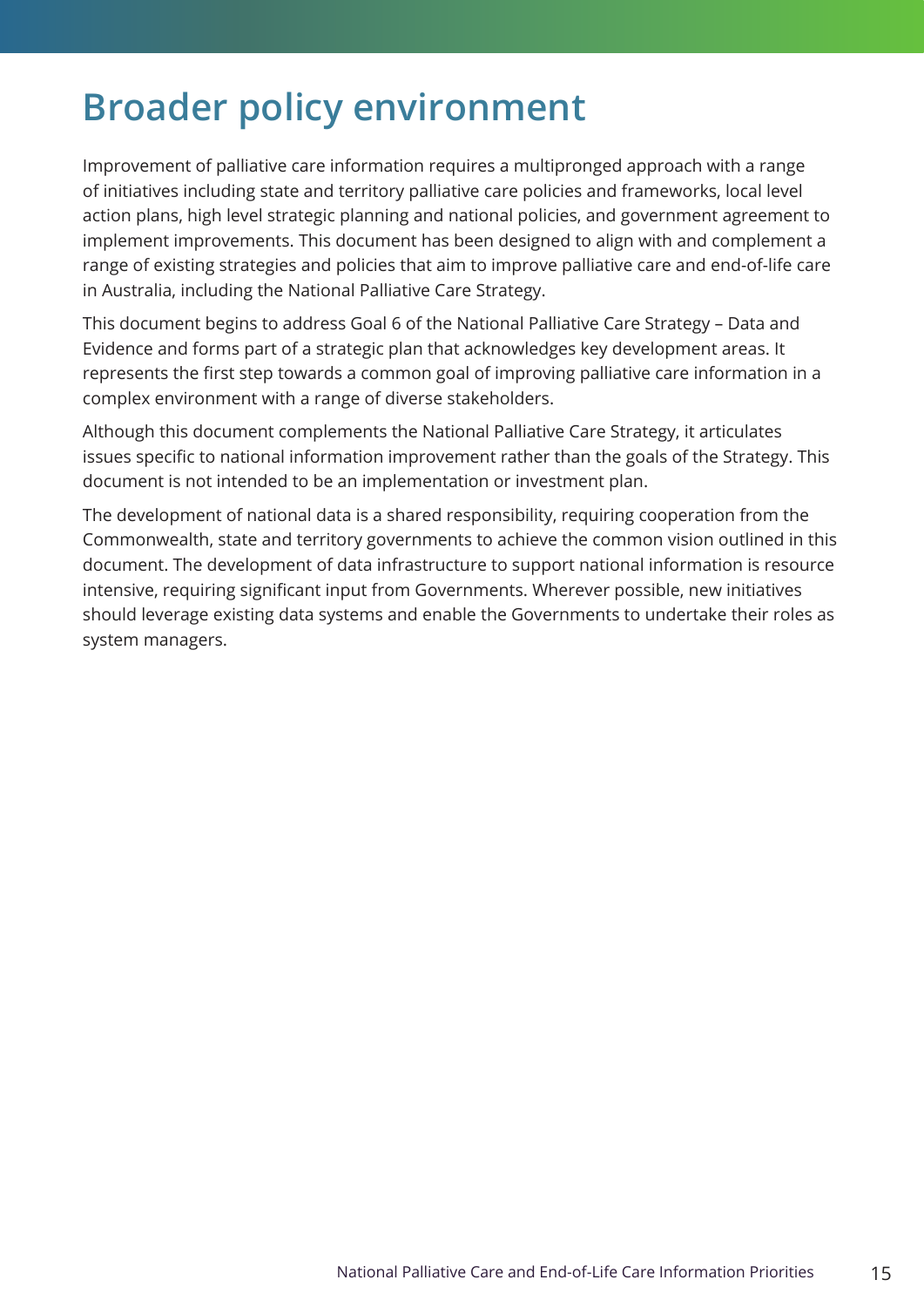### <span id="page-15-0"></span>**Purpose of this document**

The purpose of this document is to help guide efforts in palliative care and end-of-life care information development over the next 10 years. The primary audience for this document is intended to be Australian governments and health provider organisations; however, this document will also be of interest to people living with a life-limiting illness, their families and carers. It aims to provide a strategic vision about how Australia can shift from having minimal national data about the provision of palliative care and end-of-life care, to an environment where sector development is informed by a robust national data collection. This document outlines a set of aspirational priorities that will help to guide the development of national palliative care and end-of-life care information and foster an information culture into the future.

The document is a statement of common, national intent and an agreement to pursue the agreed directions to the extent that is possible for each of the parties. Specific actions are flexible and subject to change as new and innovative approaches are developed. It is not a binding prescription for the parties concerned, and progressing the priorities will involve a collaborative effort between Australian governments.

### **Scope**

This document is concerned with 'national information' development. This concept is used to refer to information that has national coverage and is comparable, consistent and relevant. It will also encompass information that is cross-jurisdictional (Australian and state and territory governments, and other agencies, public and private) and that requires cooperation and coordination between jurisdictions and other stakeholders for health information activities to proceed on a cohesive basis. National information focuses on palliative care services and interventions that occur at an individual and population level; the consumers of those services, and their outcomes; palliative care service delivery to the population generally and of specific population groups; and the relationship between these elements. This document recognises that individual services, organisations, and state and territory governments will have richer and more detailed data.

This document is not about how information systems will be constructed or implemented, or how broader research should progress in the future, and it does not include a provision for funding for the priorities listed. It is recognised that substantial resources will be required to progress the national data landscape, however, this document only outlines approaches and recommendations for driving improvements in national information.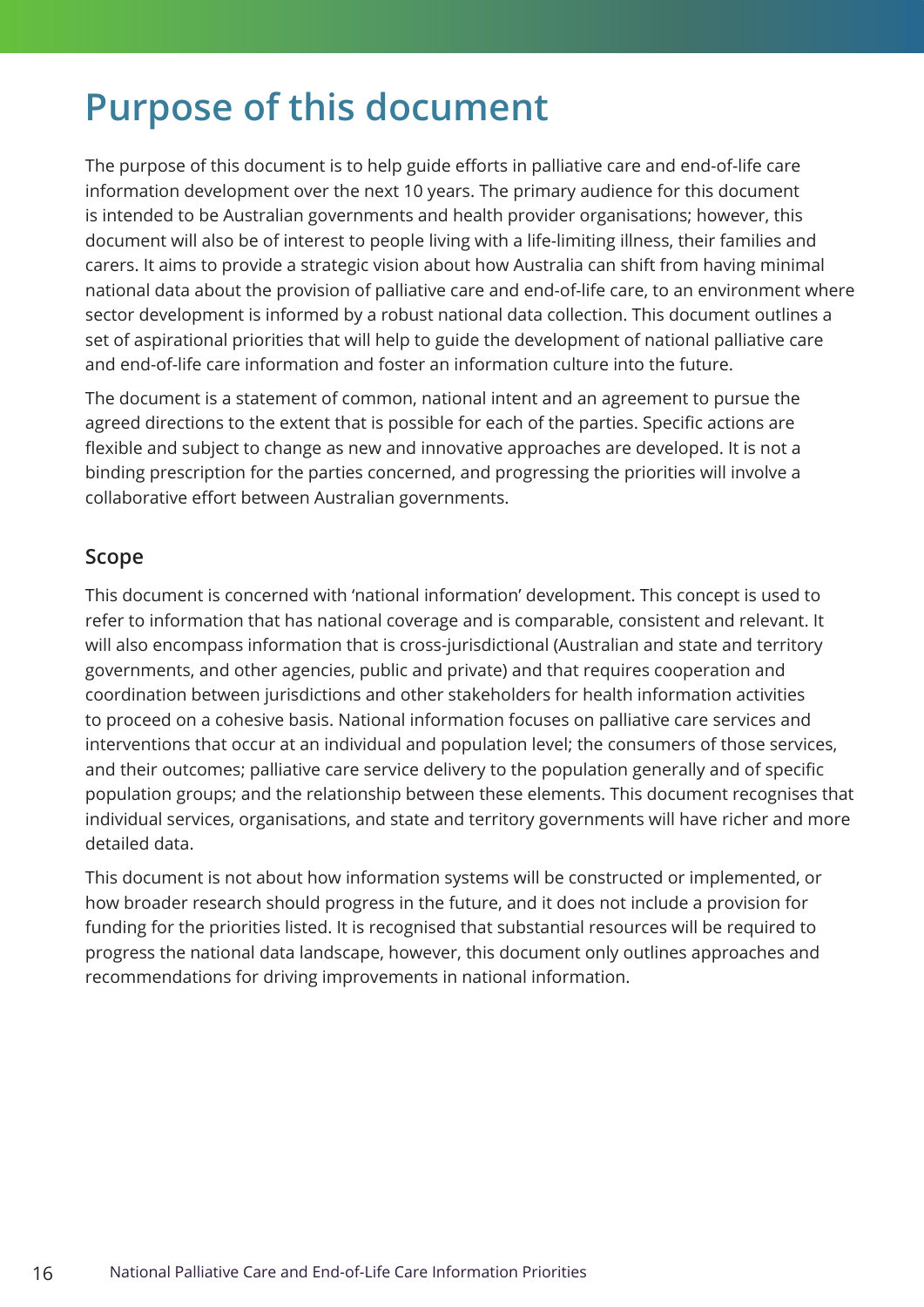### <span id="page-16-0"></span>**Opportunities and challenges**

In order to progress palliative care and end-of-life care information development, Australia will need to both take advantage of opportunities and respond to challenges. Palliative care sits within the broader health services sector and will be affected by both systemic issues and system changes.

Some of the key opportunities and challenges for palliative care and end-of-life care information are:

### **Building national data infrastructure**

Comprehensive national data on palliative care and end-of-life care has substantial gaps, including care delivered in community, residential care, and primary care settings, either by governments or private providers, along with information about the number and cost of the establishments delivering specialist palliative care services. Development of agreed national data infrastructure with coverage of all care settings is needed to support the increasing demands placed on the sector. A particular challenge in sourcing data will be the availability of consistent data from private sector service providers.

Building national data will be both a key challenge and opportunity for the palliative care sector.

### **Identifying patient pathways through the system**

A major challenge is identifying palliative care and end-of-life care within the various health settings and patient pathways through the system. While activity that occurs in a specialist palliative care service can be readily identified as being 'palliative care' in nature, a large volume of palliative care and end-of-life care-related activity occurs outside of specialised palliative care settings. For example, activity could occur in a range of settings including primary care, oncology wards, geriatric wards, intensive care units, within the home, and residential aged care facilities. Capturing palliative care-related activity across the diverse service settings is a key challenge.

Currently there is little visibility of people with life-limiting illness in existing health system data. What little can be seen relates specifically to the provision of specialist palliative care, giving poor insight into service use of people with life-limiting illness. The challenge is to develop national data systems that help identify people with life-limiting illness across the spectrum of healthcare settings.

### **Developing national data about person and family-centred care**

Person and family-centred care, including families of choice—which is tailored to the individual and their families, taking into account their choices and preferences—can pose a significant challenge in summarising sector performance at a national level, however, this is a significant priority. Palliative care is provided to people with a life-limiting illness; however, it is also intended to support the families of people with a life-limiting illness. Little data is available to facilitate insight into the supports provided pre and post-death to families and carers.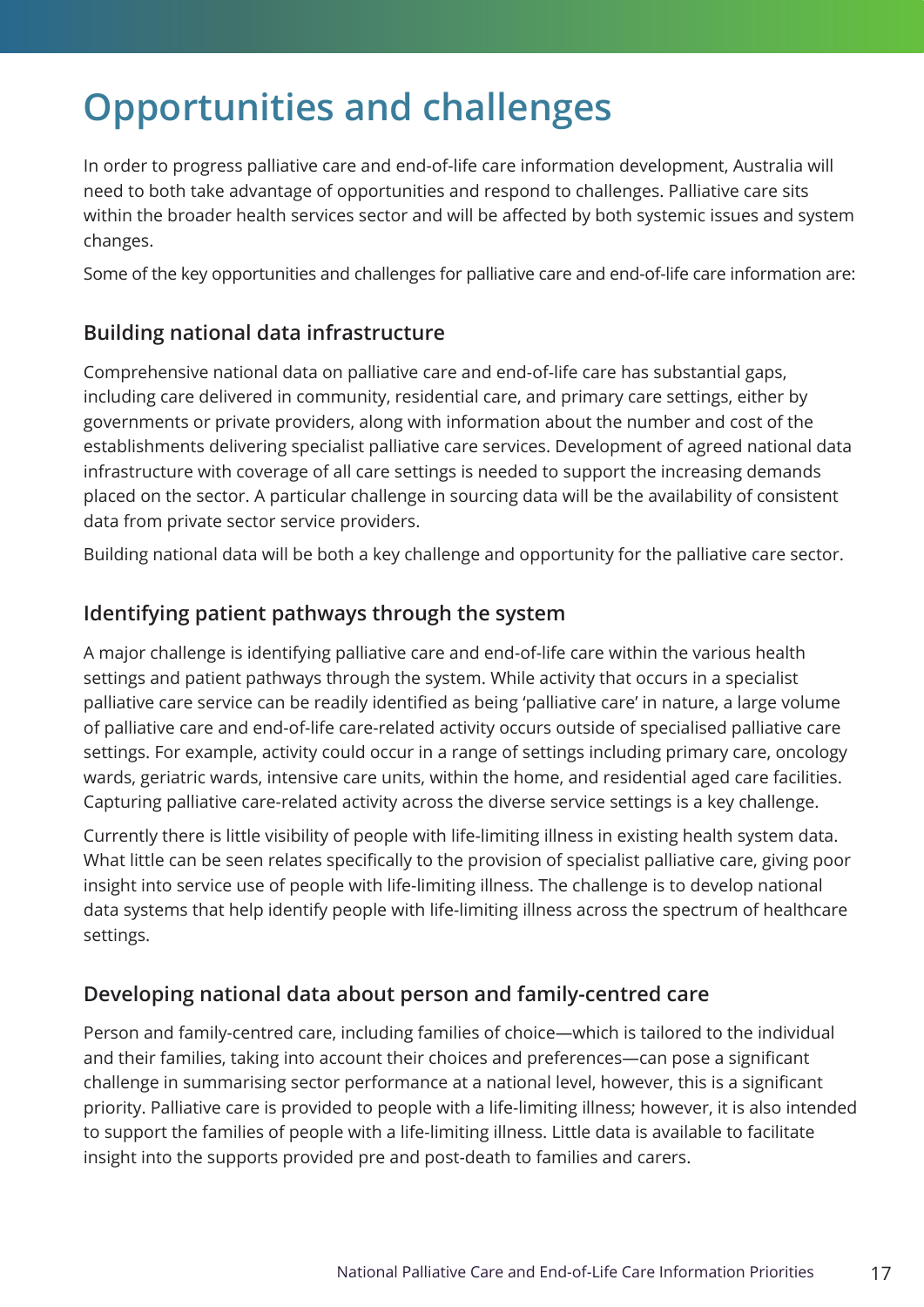### **Taking advantage of the wider information technology environment**

Advances in technology and service delivery models are transforming how care is delivered, and information systems are generally slow to adapt to this dynamic environment. Integrating these changes into information systems will be a key challenge for the palliative care and endof-life care sector and the health sector more broadly. New data tools and infrastructure can facilitate powerful use of existing national data, such as the use of data linkage. This presents an opportunity to leverage these innovations to improve national information; determining the best way to use these innovations will be a key challenge.

### **Collecting information on social and spiritual support**

The provision of psychological, spiritual, and social support is integral to managing suffering and distress of people with a life-limiting illness and their families, and managing problems related to the person's social and living circumstances, such as access to formal carers and maintenance of independence (PCA 2018a). Collecting information at a national level about these important aspects of care will be a key challenge.

### **Responding to diverse stakeholders**

The palliative care sector has many key stakeholders, including people living with a life-limiting illness, their families and carers, clinicians, health professionals, advocacy organisations, government departments, and non-government organisations. The information needs of stakeholders are diverse and expanding and should be represented in the palliative care and end-of-life care information landscape.

### **Community capacity to support healthy approaches to death, dying and bereavement**

Community capacity to support people approaching the end of life, their families, and informal carers adds an important dimension to the support that can be provided by health services. This includes understanding when a person with a life-limiting illness is approaching the end of life to ensure appropriate planning and care provision. A public health approach to death and dying, such as the international 'Compassionate Communities' movement could potentially build this capacity. Compassionate Communities are "naturally occurring networks of support in neighbourhoods and communities, surrounding those experiencing death, dying, caregiving, loss and bereavement " (Abel 2018).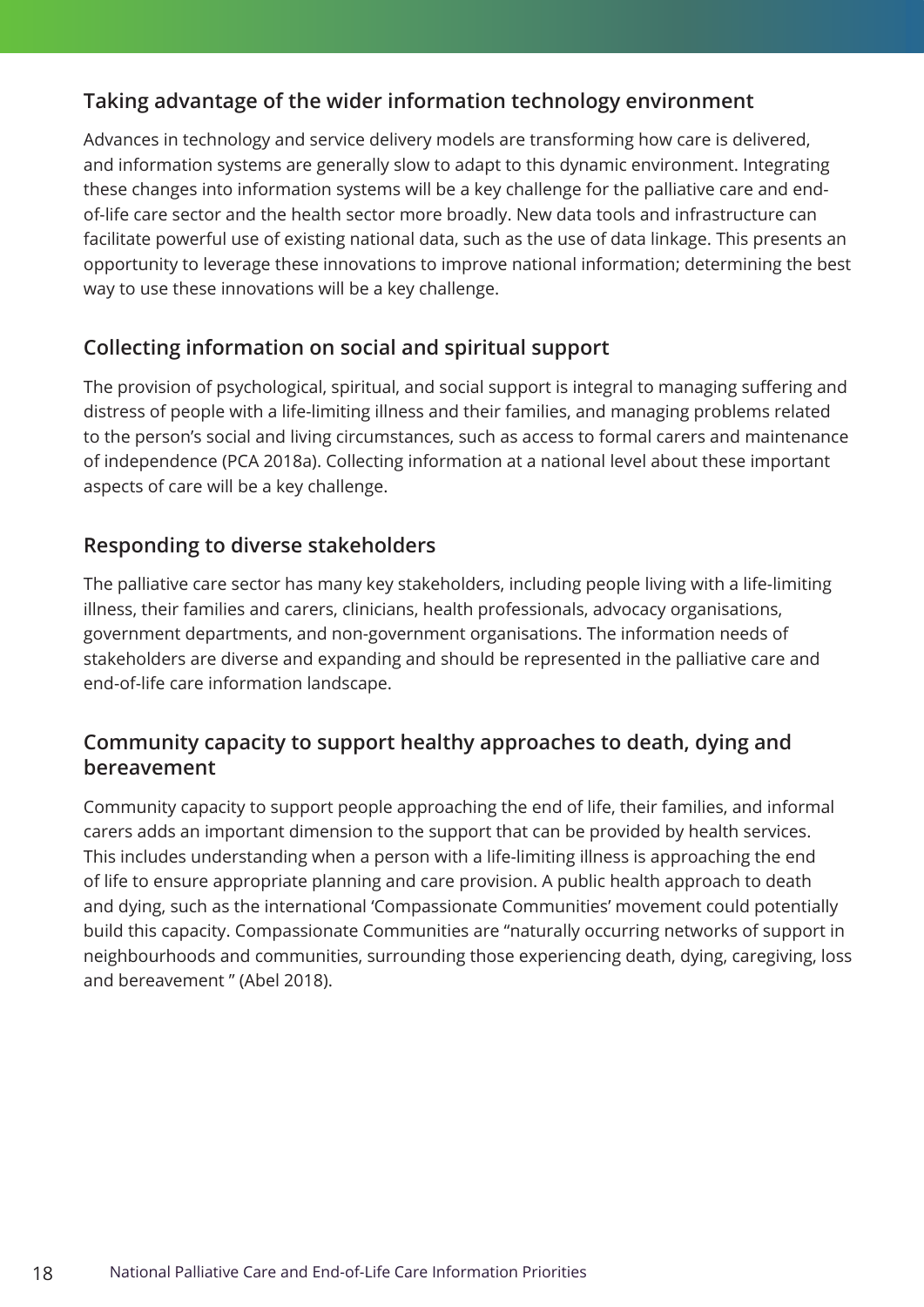### <span id="page-18-0"></span>**National priorities for palliative care information development**

This document outlines aspirational priority areas for national palliative care and end-of-life care information development over the next decade. The following priority areas are identified for action to the extent that is possible for each of the parties, with potential initiatives detailed in the rationale for each area:

- People with a life-limiting illness
- Families and carers
- Workforce
- Service and system planning and design
- Service delivery and integration
- Performance and public reporting
- Understanding and awareness of palliative care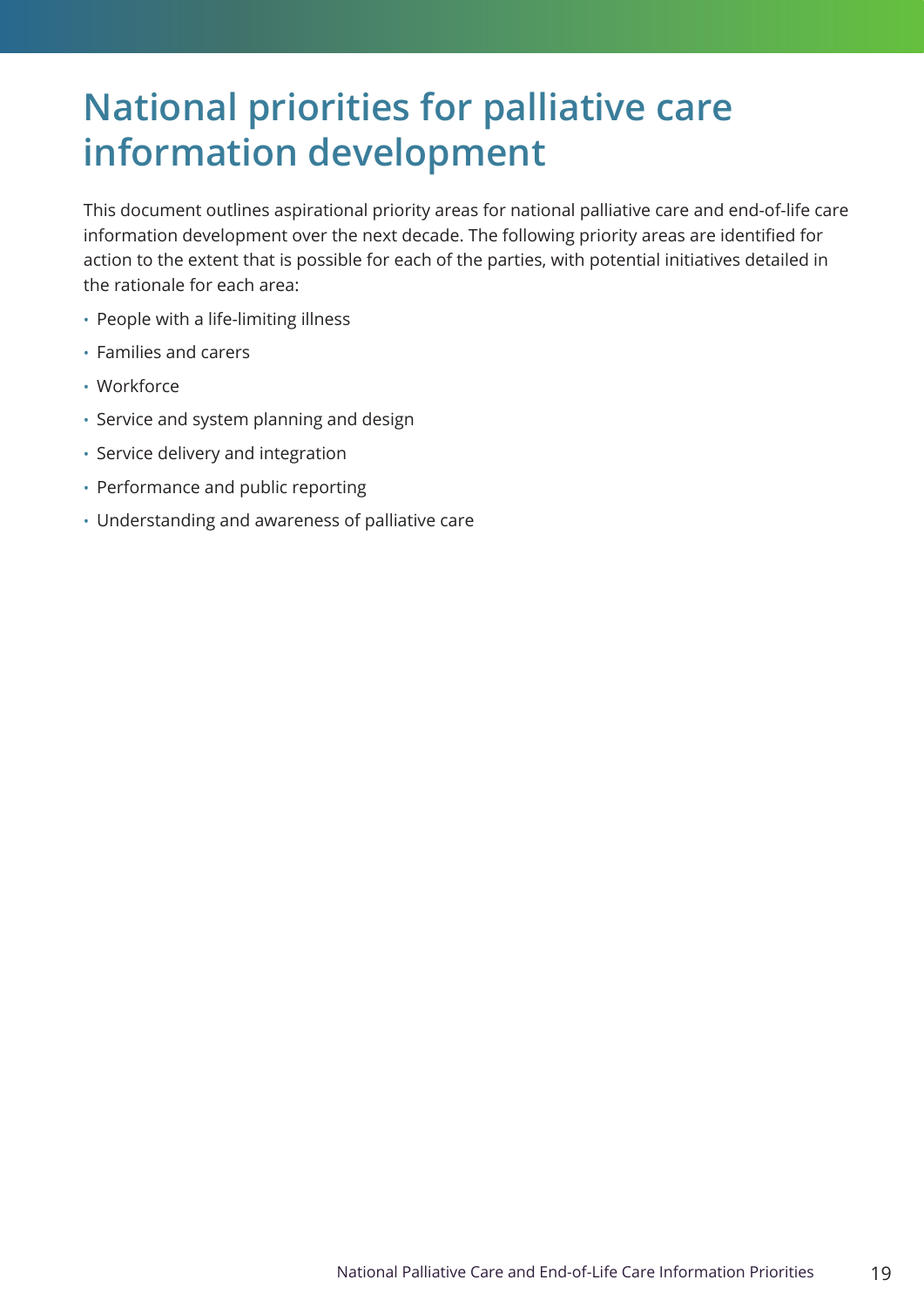### <span id="page-19-0"></span>**People with a life-limiting illness**

Understanding the experiences of people receiving palliative care is an integral and essential part of delivering high quality, person-centred care. The National Palliative Care Strategy states that it is vital that the experiences of people affected by life-limiting illnesses, their families and informal carers are included in regular monitoring and reporting. Further, there is also a need for greater focus on the design and collection of meaningful data, including data on outcomes and experiences, and data on vulnerable populations, including people who are:

- Aboriginal and Torres Strait Islander;
- culturally and linguistically diverse, particularly new migrants;
- lesbian, gay, bisexual, transgender and intersex;
- living with disability, including cognitive impairment such as dementia;
- experiencing homelessness;
- in long-term institutional care (including being incarcerated);
- ageing and frail; and
- living in rural and remote areas (DoH 2018).

Where possible, data collections should leverage existing collections and systems, to reduce additional data collection burden on people with a life-limiting illness.

#### **Key areas for development of national information:**

#### • **Patient-reported experience measures (PREMs)**

PREMs provide people living with a life-limiting illness and their informal carers with a voice to express their views about the care they have received and give health professionals important insight into treatment decisions. Measures could seek views on the accessibility of care, quality of services, and aspects of how health professionals interact with people with a life-limiting illness and their carers, such as how respected a person feels. Measures could also assess harder-to-measure aspects of care, such as spiritual care measures. This would facilitate an evaluation of the services people find most useful. Reporting experience of care at the service level will provide people living with a life-limiting illness, their families and carers with information to compare the quality of care between services, and provide services with feedback to monitor their impact and inform improvements. Future developments could build on established initiatives where possible.

#### • **Patient-reported outcome measures (PROMs)**

PROMs seek information from clinicians and people receiving care on aspects of their health and condition, such as levels of pain or symptom management. Information on palliative care outcomes and benchmarking is currently collected through PCOC. The current focus of the program is services that voluntarily participate, however, this could expand over time. National data can support improvements in service quality and safety by strengthening the focus on outcomes.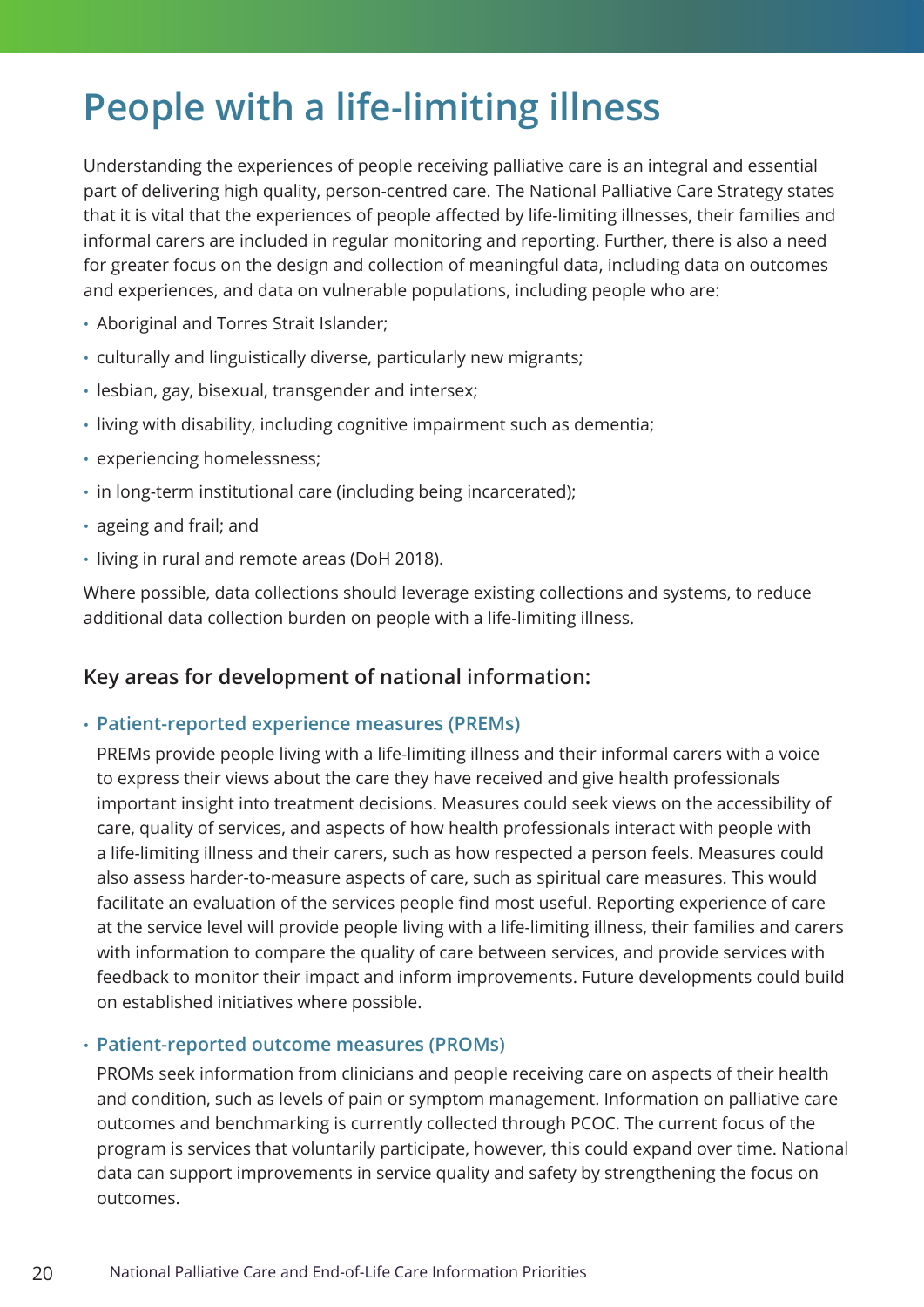#### • **Identifying and supporting people without informal carers**

Families and carers are often critical to meeting the care needs of people with a life-limiting illness in their preferred location. People who do not have access to an informal carer are likely to require more support to receive high-quality care and meet their preferences for care. Between 3 and 3.5 million Australians are projected to be living alone in 2041, which will make up around a quarter of all Australian households in 2041 (ABS 2019). Information systems could help identify this cohort, and evaluate the quality of care received by people living alone to identify opportunities to improve that care, including an evaluation of the workforce requirements for this group, such as social workers. For people without carers (or a substitute decision-maker), Advance Care Planning and the documentation of an Advance Care Directive may be an important mechanism to ensure the person's preferences are known for a time when they lose decision-making capacity.

#### • **Conversations people are having and how they are planning for their future care**

Advance Care Planning (ACP) is a process whereby a person can communicate their preferences and values to others about their future care. These conversations may lead to the development of an Advance Care Plan (ACP); Advance Care Directive (ACD); or values-based, non-statutory advance care plan, which documents what is important to the person if the person is unable to speak for themselves due to illness or impaired cognition. Although ACPs and ACDs are not always solely focused on palliative care, their use forms an important piece of information about people with a life-limiting illness and their interaction with the health system.

#### • **Improving information on paediatric palliative care**

Paediatric palliative care differs from adult palliative care in many ways; including illness trajectories, support requirements for children living with a life-limiting illness and their families, specialist paediatric palliative care workforce requirements, and the unique considerations for advance care planning in paediatric populations. Comprehensive information on paediatric palliative care will be required to support service planning and delivery.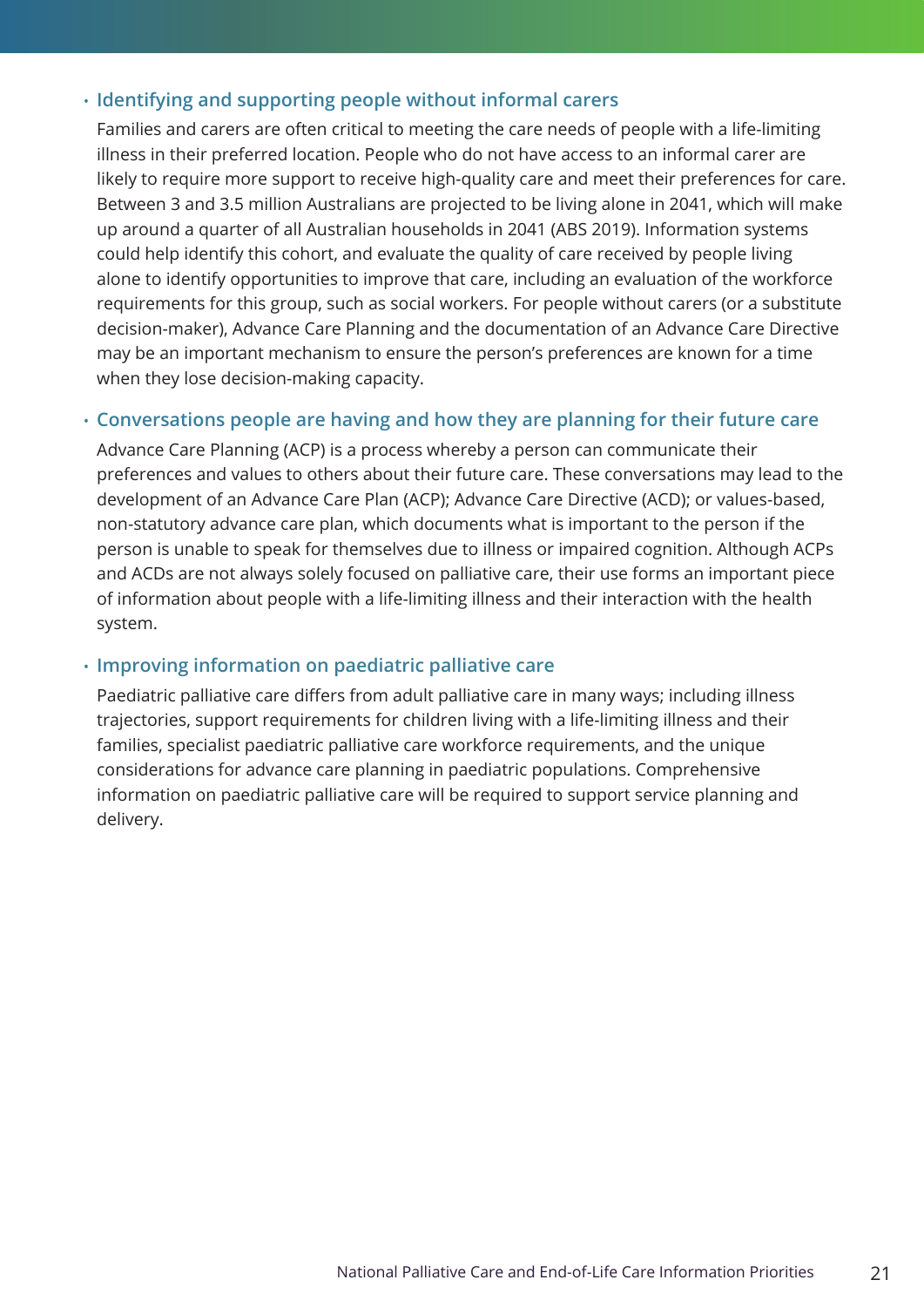### **Our vision is national information should:**

- Provide a set of nationally consistent PREMs developed in consultation with people with a life-limiting illness, their carers, and people from vulnerable populations to ensure that issues of importance to them are included. The set of PREMs should be suitable for implementation in a range of care settings, including hospitals, residential aged care facilities, at home, and in the community; and be available in various languages and take into consideration vulnerable populations. PREMs should cover all aspects of palliative care, including spiritual and psychological needs.
- Support improvements in service quality and safety by strengthening the focus on outcomes. An example is raising the profile of currently available outcomes data from PCOC as part of national monitoring and reporting.
- Provide insight into the varying needs of specific cohorts in palliative care and end-of-life care, such as people with complex comorbidities, vulnerable populations, and people with a life limiting illness without a carer.
- Enable services to use outcome and experience measurement, including linked data, to improve the delivery of palliative care and end-of-life care.
- Provide insight into how much people are talking about and planning for their future care and death, including ACP and the use of ACDs and values-based directives. This includes allowing for the evaluation and consultation of whether people's preferences are being met when discussing their illness trajectory, including treatment preferences, place of care, and place of death. Information about the assistance people are receiving to complete ACPs should also be collected.
- Improve national information on the provision of paediatric palliative care that takes into account the unique requirements of children with a life-limiting illness and their families.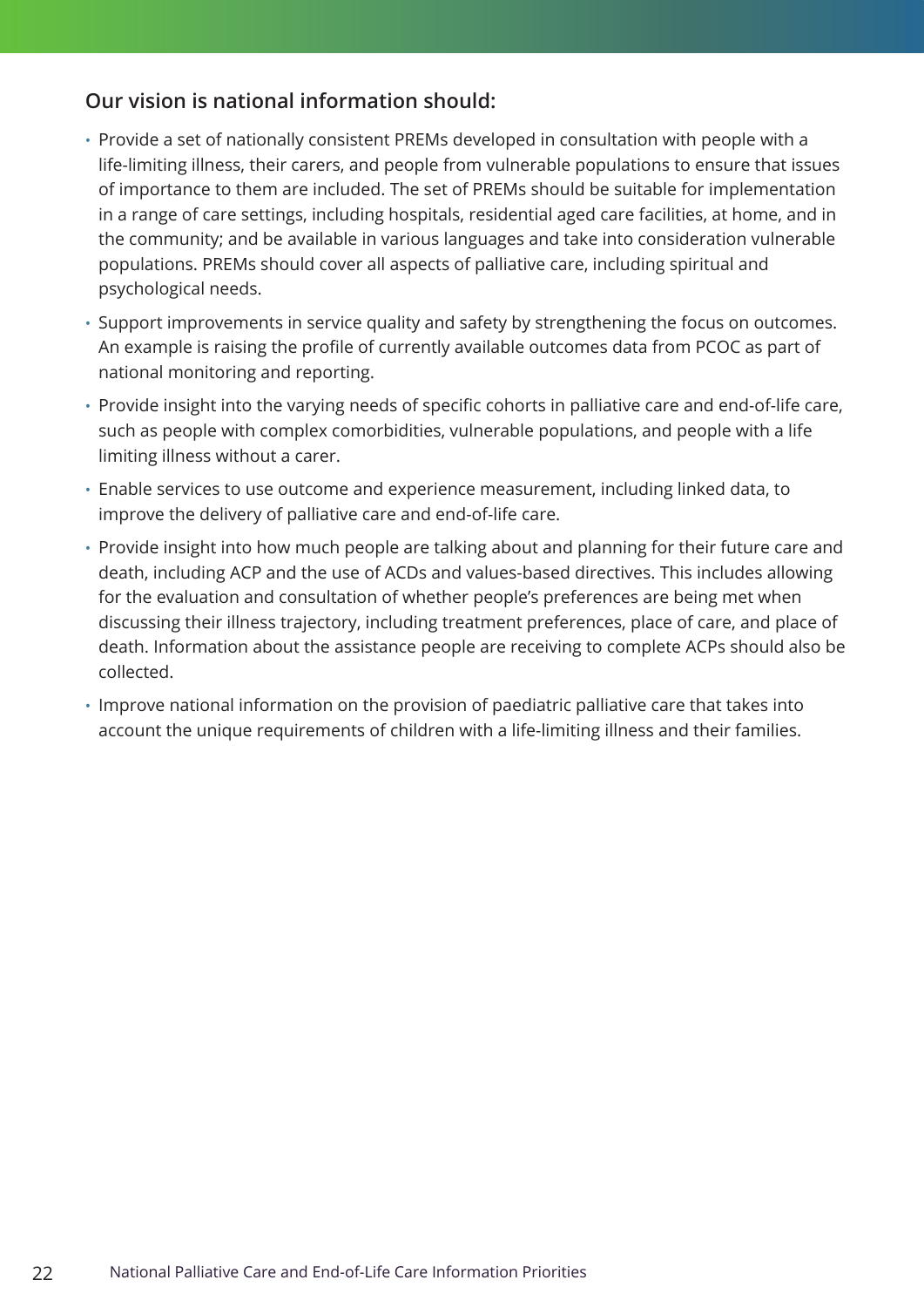### <span id="page-22-0"></span>**Families and carers**

National information relating to families, including families of choice, and carers has a range of challenges. These include identifying carers within information systems, particularly those that do not identify themselves as a carer or are an informal carer, potentially collecting information at an exceptionally difficult time, identifying the diverse services accessed outside an official caring role, and identifying the national information that is useful for improving the experience and support for families and carers.

Carers and families form an essential part of palliative care and end-of-life care provision, both in providing invaluable support and care for the person with life-limiting illness, and as people in need of support. Carers and families of people with life-limiting illness are a sub-set of the broader carer population and may either be considered formal (paid) or informal carers (unpaid). For the purposes of this document, the term 'carers' refers to unpaid carers. Carers are:

*"people who provide personal care, support and assistance to people with a disability, medical condition (including terminal or chronic illness), mental illness, or frailty due to age. Carers include family members, friends, relatives, siblings or neighbours. Grandparents or foster carers providing care to a child with disability, medical condition (including terminal or chronic illness) or mental illness are included as carers."* (Australian Government 2011).

There is great diversity in the demographics of carers, with varying requirements depending on the challenges the carer faces, including challenges for themselves or the person they are caring for. Specific initiatives or information collections relating to families and carers may work to either address the entire carer population, or be targeted at the needs of carers of people with a life-limiting illness.

Many carers of people with a life-limiting illness may receive the majority of their support from their family, family of choice, or community. Initiatives such as Compassionate Communities or other public health approaches can form an integral support for families and carers outside the health system. Those with more complex needs may access support services through state and territory funded specialist palliative care services or broader health, mental health, disability and social service programs.

### **Key areas for development of national information:**

#### • **Identifying who is providing care to Australians at their end of life**

Identifying informal carers of people with a life-limiting illness presents a unique challenge for national information, which is largely based on interactions of the health system with the patient. The supports for families and carers are diverse, ranging from informal community or online supports, to specialised bereavement services (PCA 2018b). Those providing informal care may not self-identify as a carer. This diversity is not conducive to routine collection of data on who is providing care and the supports available to them. Particular types of information that are of interest for development include the carers' role and involvement in care, and information on the services provided by governments. Substitute decision makers should also be identifiable in data systems, as they play an important and unique role in end-of-life decision making.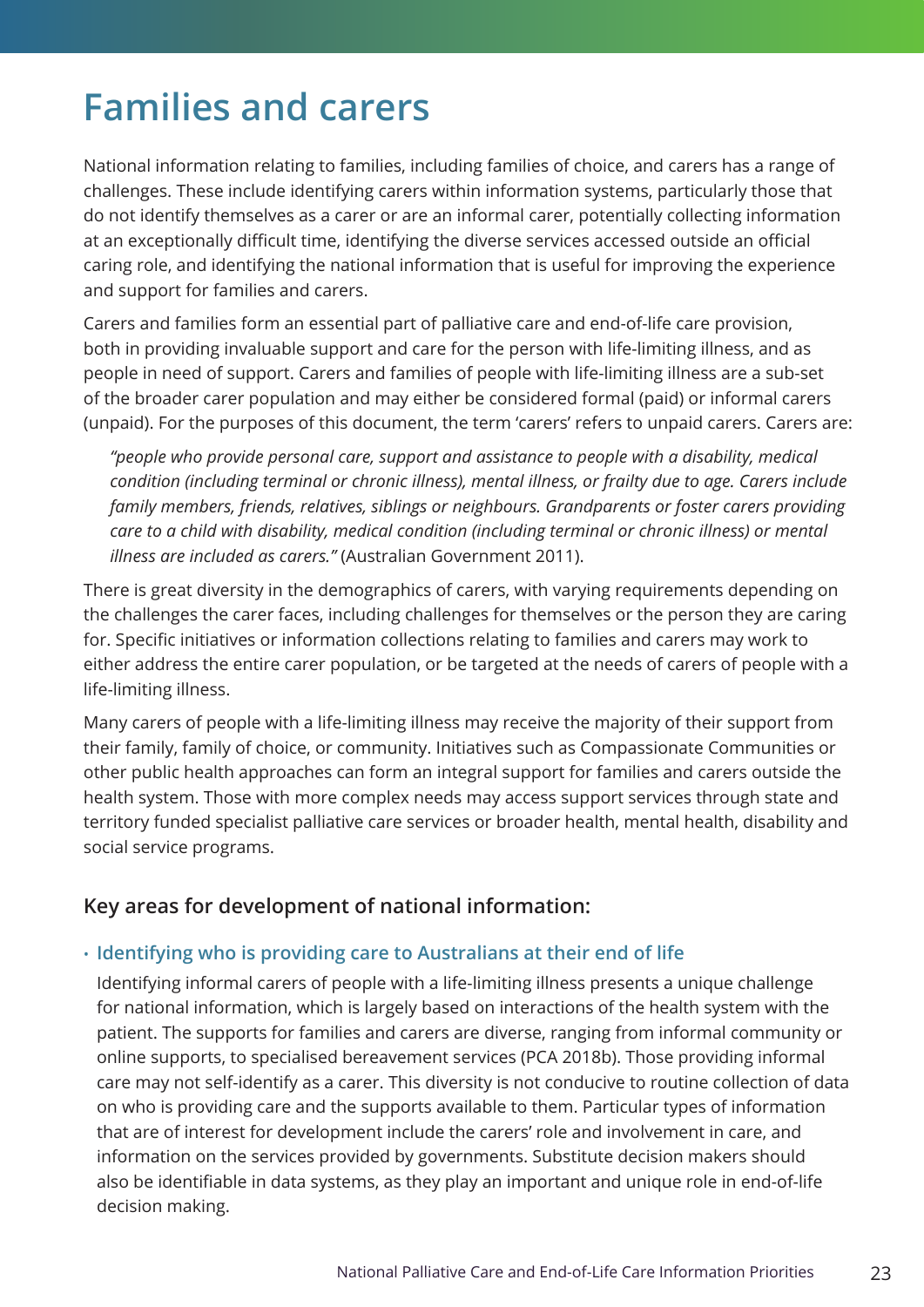#### • **Identifying the needs of carers**

The needs of informal carers of people with life-limiting illness, both before and after the loss of someone with a life-limiting illness, are important to understand. Grief and bereavement can be complex and difficult to predict, with some carers requiring almost no formal support, while others need significant support. The needs of carers will vary over time, with the setting of care (such as residential aged care facilities or at home), and based on demographics (such as those caring for people under 18 years, and young carers). Carers will also have unique requirements at various stages of illness, locations and ages. Identifying the needs of carers in vulnerable populations will be important to ensure person-centred care, including barriers and stigma faced by carers in vulnerable groups. Identifying those at highest risk of complex grief and bereavement, such as those without strong community supports, is key to providing appropriate support. Identifying the types of grief and bereavement support and services being accessed is an important step in understanding how to improve the available supports, including understanding grief and bereavement care in aged care settings. The socioeconomic impact on carers should also be assessed.

#### • **Finding opportunities to understand carer experience**

The experience of carers and families, both before and after the death of a person with a life-limiting illness, varies greatly. Recording the experience of families and carers will help to ensure that the voices of families and carers are heard. The collection of this information should balance the desire of carers to have a voice, while balancing sensitivity to the emotional needs of carers without adding to an already stressful situation. Routine annual collection of data on carers may not be appropriate; rather, information can be gathered opportunistically, potentially through surveys and specific research projects.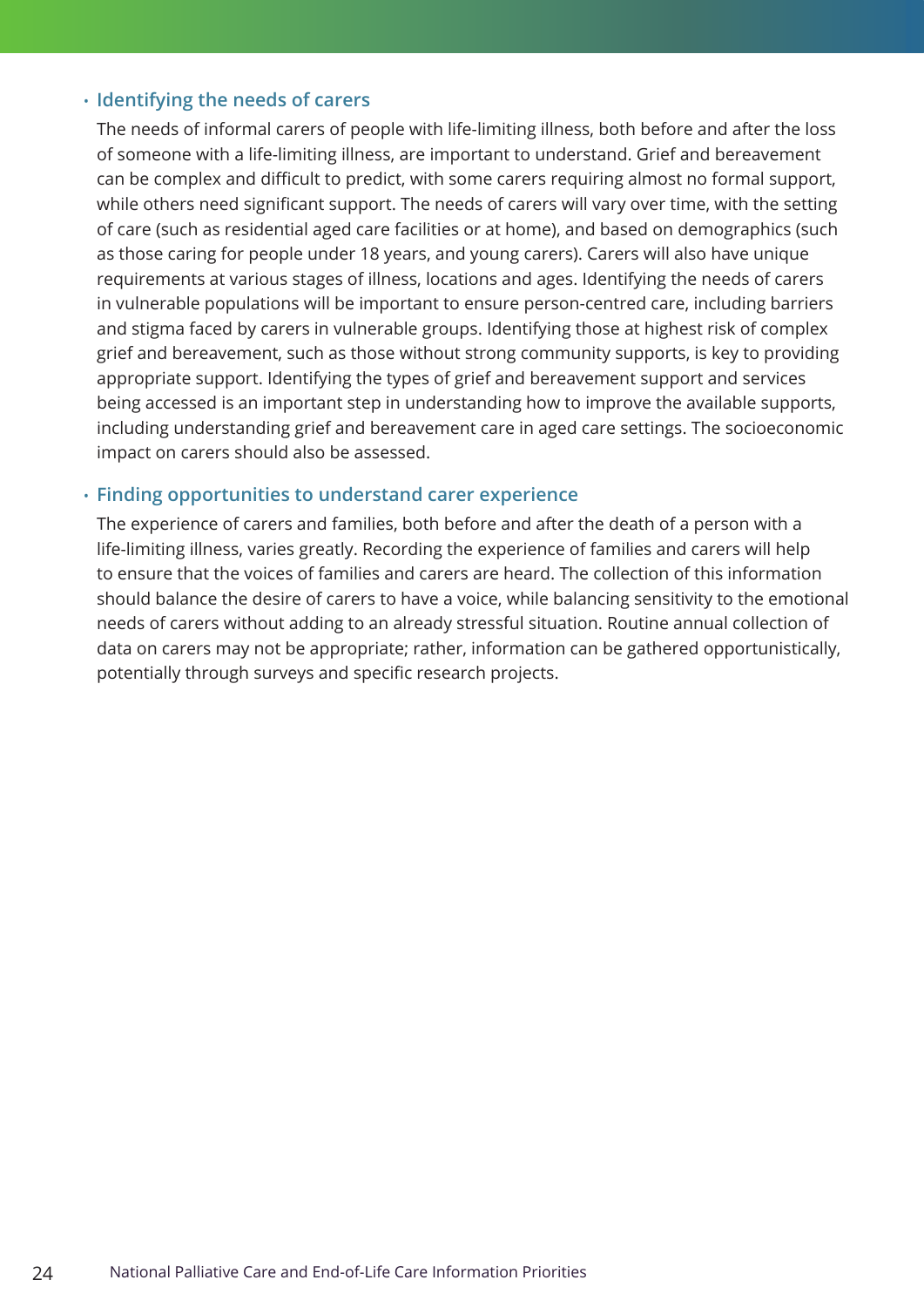### **Our vision is national information should:**

- Include mechanisms to identify carers of people with life-limiting illness and the support services available to them, including after-hours support and respite care. Information should facilitate a greater understanding of culture or socioeconomic needs of families and carers to ensure adequate support. National data collections and linked assets could be used to investigate the reach and effectiveness of national carer support mechanisms, such as carer support payments.
- Collect data about the needs of carers and whether existing supports are meeting those needs to ensure that adequate supports are available, regardless of socioeconomic status or geographic location. The needs of carers in the different settings of care should be evaluated. This could include supporting targeted research projects into families and carers of people with a life-limiting illness, including pre-death and post-death grief and bereavement support services and resources accessed by families and carers. For example, the development of a national bereavement survey could assist with assessing the most effective grief and bereavement interventions and services offered and those that are most valued by families and carers.
- Look for opportunities to gain insight into the experience of carers, before and after the death of a loved one, to inform service delivery. This should include the identification of complex grief and bereavement. Approaches should consider the potentially vulnerable position of carers, particularly in the time immediately post-death, and should be suitable for implementation in the various care settings where palliative care and end-of-life care is delivered.
- Provide evidence of involvement of families and carers in policy development, service codesign and delivery to ensure issues of importance to them are reflected. This could include representation in health-service governance structures and committees.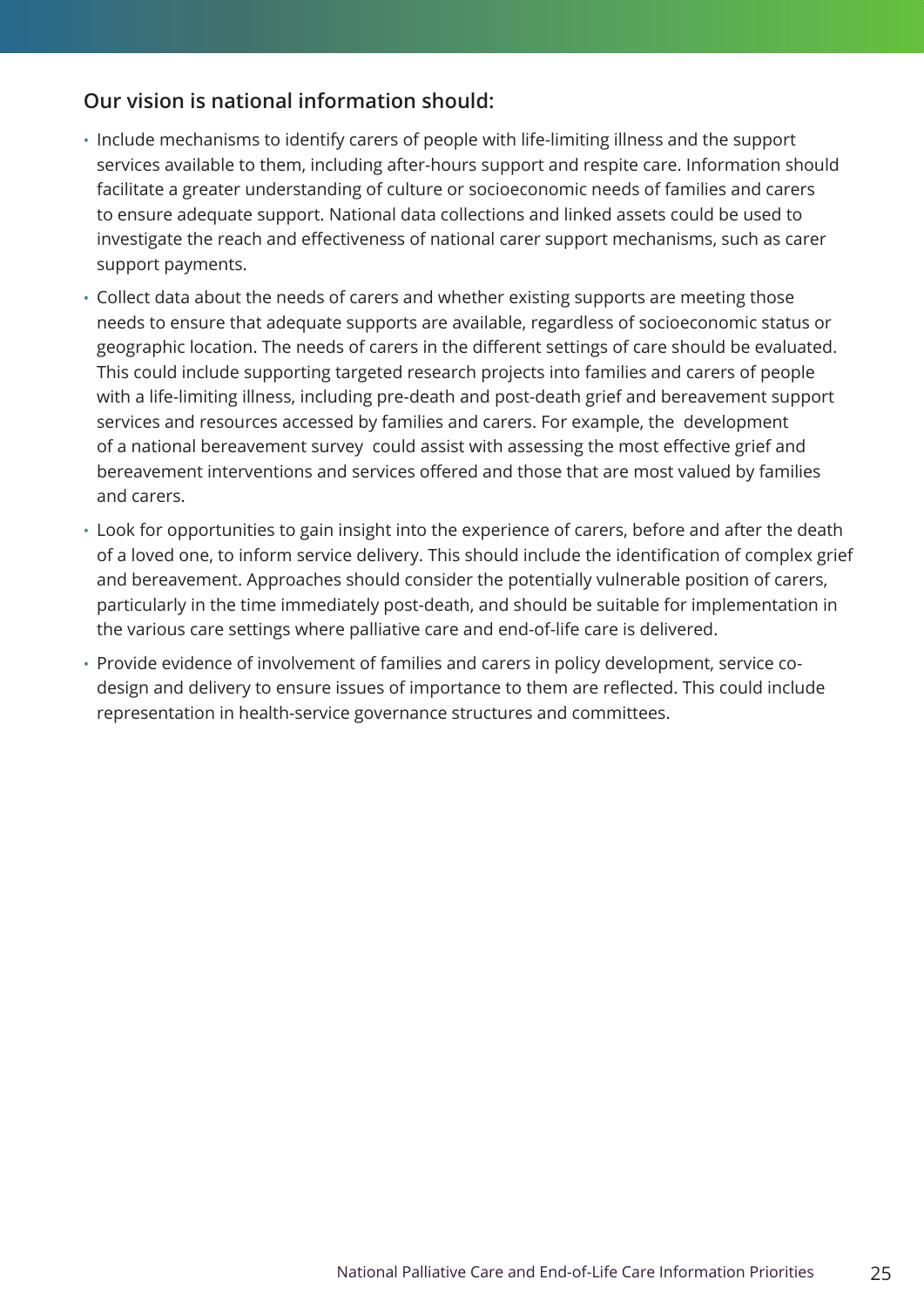### <span id="page-25-0"></span>**Workforce**

Workforce capability is a key priority in the National Palliative Care Strategy. Demand for palliative care and end-of-life care is expected to increase, and it is anticipated that there will be shortfalls in the palliative care workforce as demand increases. Comprehensive and timely workforce information at a national level, including the composition and skill level of the workforce, will help inform a strategic approach to address future workforce requirements for palliative care.

The workforce required at the end of life includes a mix of professionals, generally distinguished between specialist palliative care and generalist palliative care. The workforce includes, but is not limited to palliative care specialist nurses and doctors, other medical specialists, general practitioners, nurses, allied health professions, pharmacists, paramedics, residential aged care workers, Aboriginal and Torres Strait Islander Health Workers, community care workers, interpreters, spiritual and pastoral care workers, and volunteers. Allied health is a broad group of individual professions including, but not limited to, psychologists, occupational therapists, social workers, dietitians, physiotherapists, and speech and language therapists. Although this is not an exhaustive list, each profession plays a unique role in supporting people with a lifelimiting illness to receive comprehensive, patient-centred care.

### **Key areas for development of national information:**

#### • **Complexity and capacity of the workforce supporting end-of-life care**

Palliative care and end-of-life care has expanded from the specialist palliative care sector, and it is important to develop information that captures the full extent and complexity of the professions and workforce. Little is known about professionals delivering the care, such as their palliative care specific qualifications, work practices, continuing education and professional development. There is also general palliative care workers' comfort with providing palliative care and end-of-life care. Little is known nationally about the training and experience of paramedics in palliative care, but they perform a broad and significant front-line role in supporting people receiving palliative care. Information about the palliative care training requirements for residential aged care workers is needed.

#### • **Capacity across the workforce to deliver high-quality and person-centred care**

The level of professional understanding about the palliative approach among the wider health sector and the amount of collaboration with specialist palliative care providers is unknown; however, there has been an increase in broader awareness about palliative care over time (Urbis 2016). Clinician understanding of the physical, social, cultural, emotional, and advance care planning needs of people with a life-limiting illness is integral to care, as well as understanding the end-of-life care needs of vulnerable populations, intersectionality, and a trauma informed approach to care.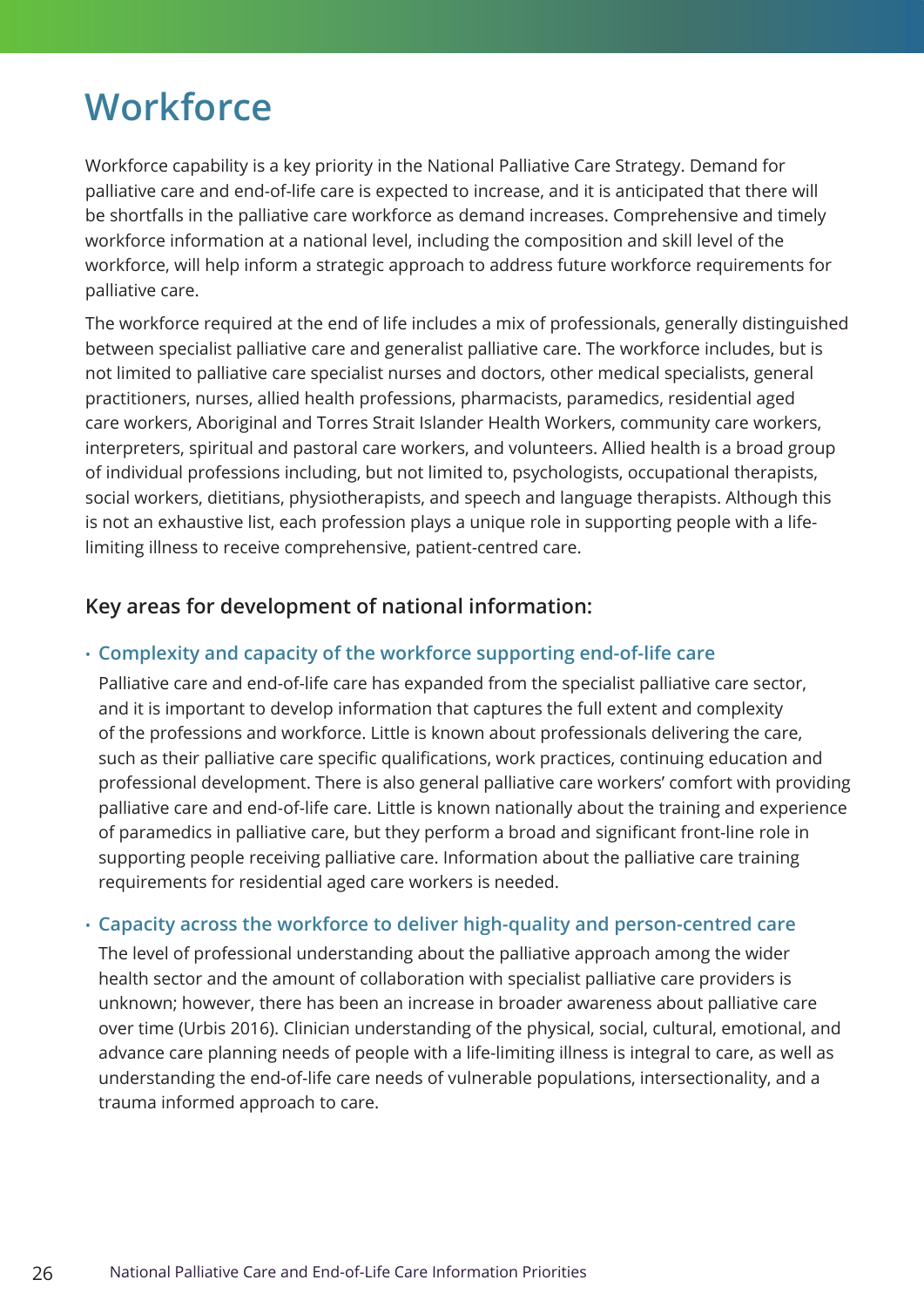#### • **Planning for future workforce requirements**

Health services operate within environments of constrained resources. Using resources in the most efficient way by implementing more flexible models of care is a key priority for many health services. Information systems about workforce capability will need to adapt to diverse and evolving models of care, and should facilitate workforce planning for the full multidisciplinary workforce outlined above. This will help service providers, governments and educational institutions to plan and meet the continuing education needs of the workforce into the future. It is also important to evaluate what attracts professionals to work in palliative care, the supports available to them, job satisfaction, and the reasons they may choose to leave the profession.

### **Our vision is national information should:**

- Provide complete and up to date information on the palliative care workforce, including a distinction between generalist and specialist palliative care workforces, paediatric and adult workforce, and geographical location to facilitate planning. Data development should also be informed by consultation with the multidisciplinary workforce, and ensure the reporting burden on clinicians is not increased.
- Improve workforce planning data including the collection of setting of work data, employment conditions (permanent vs temporary), postgraduate education, training, addition of multiple clinician specialties and sub-specialties, and improved data on allocation of time (e.g. clinical, training, time allocated to palliative care). Development should be informed by workforce initiatives commissioned by the Department of Health, including the National Palliative Care Workforce Action Plan.
- Inform workforce capability in the palliative approach outside the specialist palliative care workforce, including general practitioners, paramedics, nurses, other relevant specialties, aged care, and allied health workforce.
- Monitor capacity to deliver culturally sensitive care in the palliative care workforce, such as through patient-reported experience measures and other surveys.
- Provide insights into the continuing education requirements and uptake of training of the workforce to allow them to meet the changing workforce requirements.
- Collect volunteer workforce data to ensure the work of this group is better understood and their needs can be addressed.
- Capture data on the collaboration between specialist and generalist palliative care providers. Monitor the geographical distribution, skill levels and numbers of professionals in line with projected need to inform and plan for a workforce capable of supporting evolving and future models of care. This should be informed by initiatives such as PCA's Service Development Guidelines to provide insight into workforce training requirements.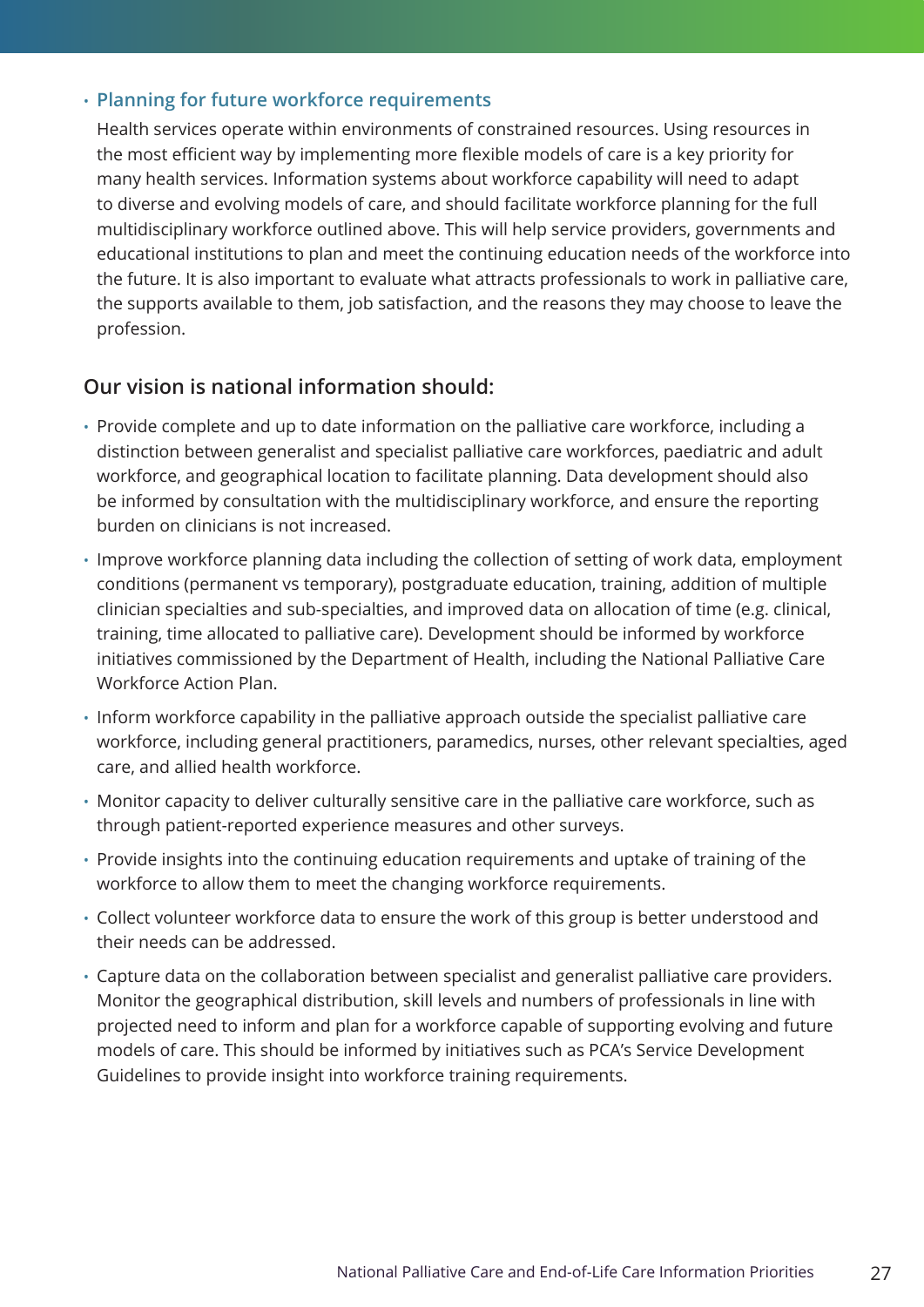### <span id="page-27-0"></span>**Service and system planning and design**

With the expected increase in demand for high quality, accessible palliative care, there is a strong requirement for national information to facilitate effective system and service planning and design. Australian, state and territory governments share responsibility for funding and delivering services across the health system and all governments require timely and relevant national information to integrate with local knowledge and intelligence. It is essential that information and data supports jurisdictions with system planning and design, and that national information provides useful, high level information to inform decision making. A strategic and informed approach is required in the development of models of service delivery to ensure equitable and timely access to services and equipment.

There are known variations in service provision, such as between urban and regional areas; most specialist palliative care services delivered in metropolitan areas, reflective of population density (Urbis 2016). However, not all variation is bad; as local level planning that leads to variation that is customised to a particular region can be both appropriate and beneficial.

### **Key areas for development of national information:**

• **Unmet need and demand for palliative care and end-of-life care to support system and service planning**

Understanding the level of need and demand for palliative care in the population is a complex and essential part of service planning. Various factors affect the need and demand for palliative care, including diagnosis and the nature of illnesses, illness trajectories, and the complexity of individual needs. Different cohorts can benefit most from care in different types of settings (inpatient, consultancy, outreach, community-based, residential care, or via telehealth). Setting of care should be captured in data systems, along with the stage in the illness trajectory where referral to specialist palliative care occurs. Although there have been research studies estimating the need for palliative care, there is currently no nationally consistent collection of data or methodology to establish either need or unmet need amongst Australians. The identification of people receiving palliative care in existing data sets is difficult, particularly outside admitted hospital settings. This is a major challenge, which will need to be overcome to fully understand the population need for palliative care. Novel methods could be considered in assessing unmet need, for example, the ICD-10 code for cachexia (wasting of the body due to chronic illness) could be used to identify unmet inpatient palliative care needs.

### • **Vulnerable populations**

There are a range of factors that reduce equitable access, such as geographic variation and specific vulnerable populations. Cohorts with specific needs and challenges in accessing services must be taken into account in service planning. Information about these groups in national data is limited, and data should facilitate the identification of vulnerable populations.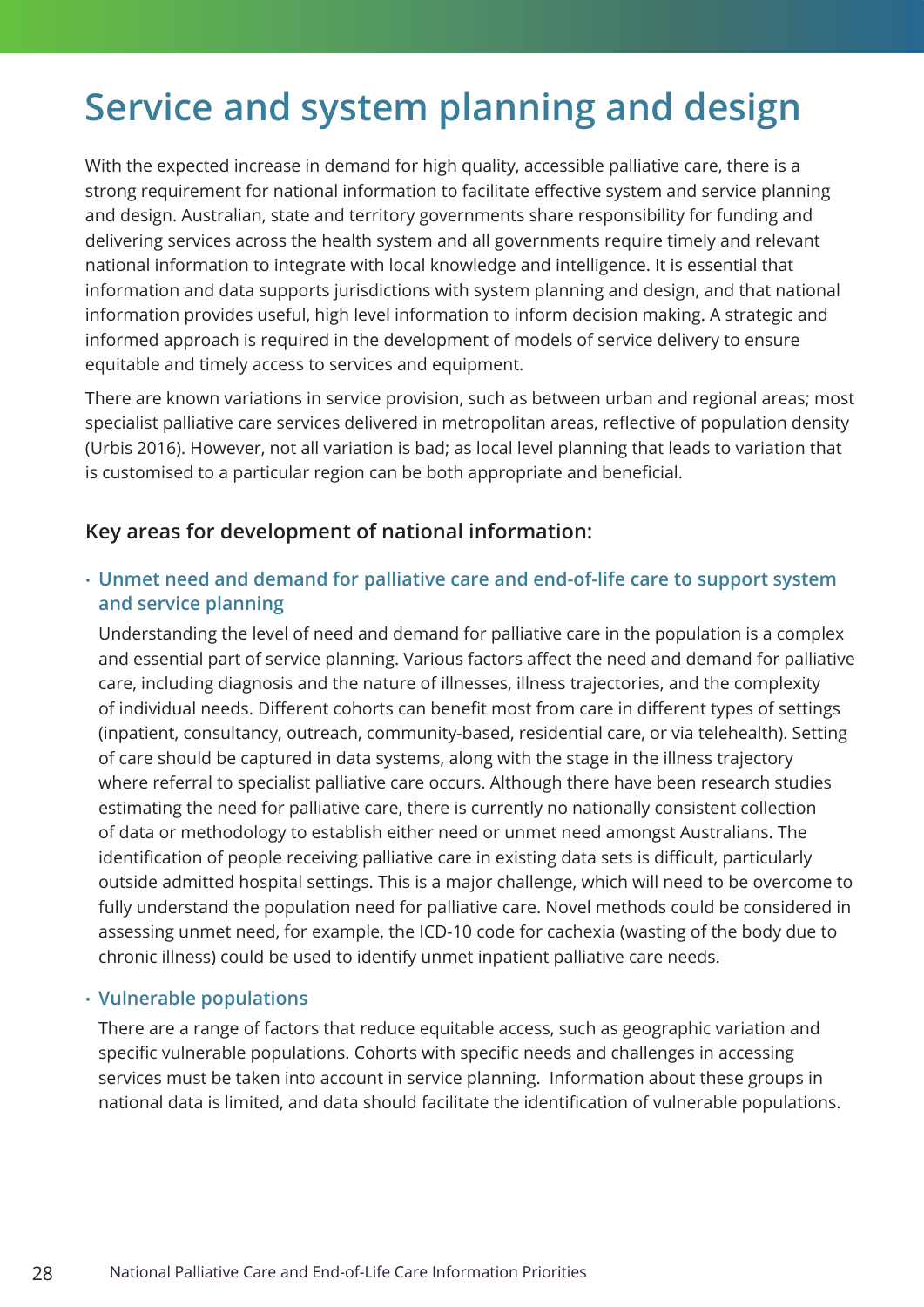#### • **People's preferences and actual place of care and death**

Preferences for place of death and actual place of death are considered important in evaluating the effectiveness of palliative care and end-of-life care in meeting the wishes of people at the end of life (Ali et al. 2019). However, there is significant complexity in considering the effectiveness of care using these as an indicator of quality. Preferences for place of death can change over time (Gomes et al. 2013), and changes in the location of death when compared to preferences at an earlier stage may have a patient-centred basis and not represent a system failure. An understanding of preferred outcomes, how and why preferences for place of death change, and the ultimate acceptability of the place of death by the person with a life-limiting illness and their carer would help to contextualise national reporting. However, there is currently no national data on preferred or actual place of death. The location of care is also considered an integral piece of information to evaluate quality of life over a longer period. Together, data on these aspects would help form a more complete picture of where people with a life-limiting illness are cared for when living with their lifelimiting illness, where they would like to die, and where they actually die.

### **Our vision is national information should:**

- Provide information about population need for palliative care to support service and system planning and design. This should include either an agreed methodology to support jurisdictions or a description of the key components of 'need for palliative care'. This should include all the components of palliative care (physical, psychosocial, and spiritual).
- Improve visibility of vulnerable populations, including better identification of vulnerable groups within national data sets, to inform the level of unmet need and service delivery requirements.
- Allow evaluation of whether service delivery is meeting the wishes of people with a life-limiting illness, such as preferred and actual place of death and location of care. Information on place of death should include enough detail to meaningfully understand the location.
- Collect information on factors affecting high-quality person-centred care in the home and in the community, such as availability of community-based palliative care; access to telephone support; medication access and use; need and use of aids; and the increasing role of technology in palliative care, including the use of emerging technologies, telehealth and inhome supports.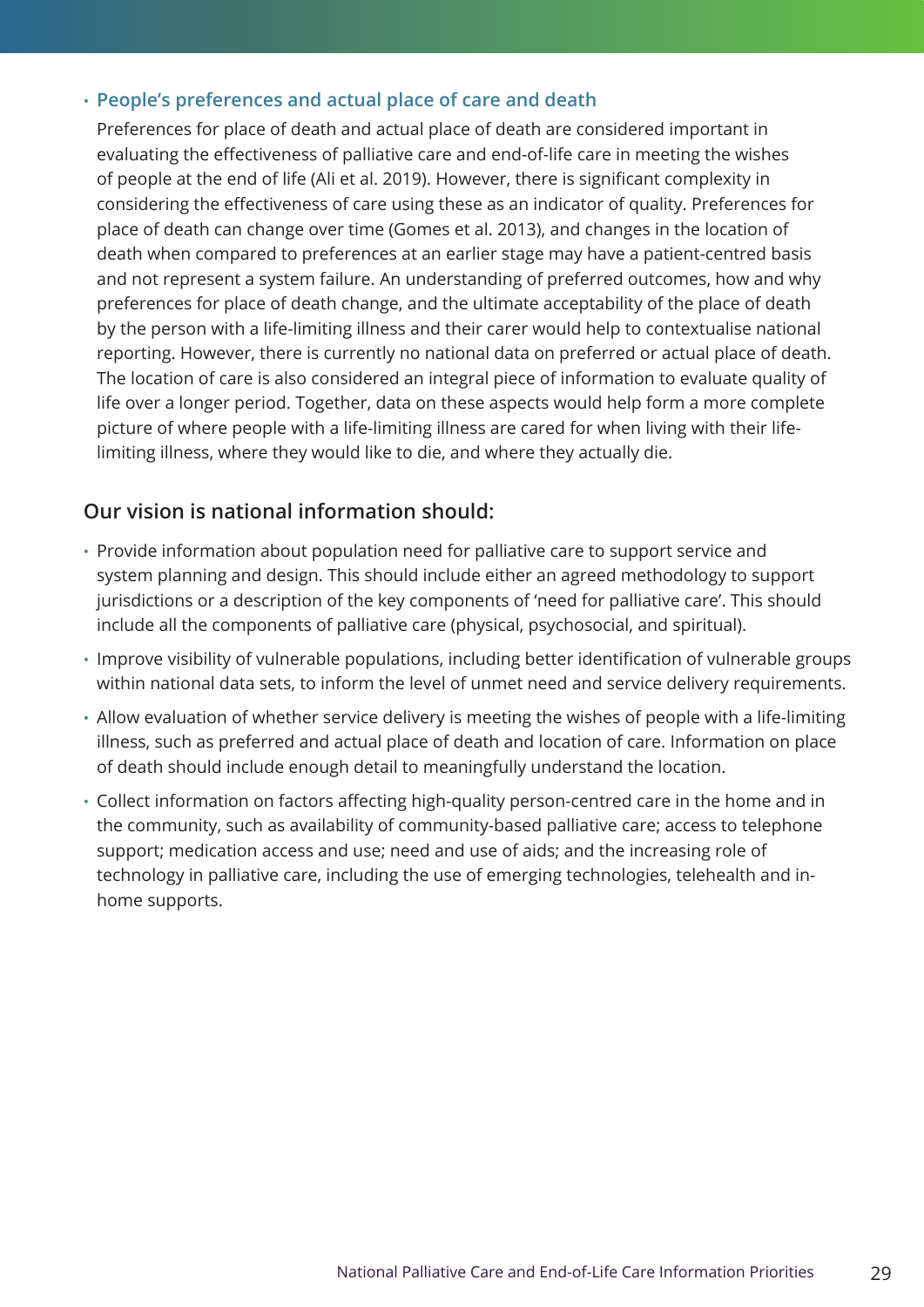### <span id="page-29-0"></span>**Service delivery and integration**

People with a life-limiting illness may move between care settings, as their needs and preferences change. Multidisciplinary palliative care has been successfully integrated into the broader health system over the last few decades; however, an important part of efficient care is the ease with which people living with a life-limiting illness are able to move between services, limiting the number of transitions where possible, and the continuity of their care during transitions.

In the 2016 review of the National Palliative Care Strategy (2010), the fragmented nature of the palliative care system was identified as a significant barrier to accessing services (Urbis 2016). Data on transitions between service providers should be collected and reported, and this should be supported by information on palliative care provided external to the specialist sector. More information about care delivered in the community, including consultation outreach services and rapid response services, will be required.

### **Key areas for national information development:**

#### • **Data capture on care at home and in the community**

Palliative care and end-of-life care will increasingly be delivered outside the specialist admitted palliative care setting. There is currently incomplete data about care delivered in non-admitted settings for people living at home, and in residential aged care. The provision of community supports, such as allied health, can decrease avoidable hospitalisations, but these services are not captured in national data. More information is required on the use of Emergency Departments after hours for people with a life limiting illness receiving care in the community or residential aged care to ensure service delivery is effective. Collection of data on care at home and in the community will be an essential part of developing a more complete picture of palliative care and end-of-life care delivery.

#### • **Ease of access, coordination and transition between services**

The ease of access, coordination, and transition between services depends not only on adequate planning, but also on the integration of palliative care across the health system and communication between services. The role of various parts of the workforce is likely to change as models of care change, including increased use of paramedics with increases in palliative care service delivery in the community. Information on the workforce requirements for transitions of care will be important. Coordination services to ensure person-centred and effective care are vital but challenging. It is important for information to provide insights into the reasons for transitions between care settings and how these are managed.

#### • **Data sharing for appropriate and coherent care across services and care settings**

Information needs to support existing efforts to coordinate care for individuals to ensure that care is delivered in the most appropriate place and that efforts are not being duplicated, including transitions between settings as individual care needs change across the care continuum and lifespan. National linked data assets can be used to develop a greater understanding of intersections between service providers and pathways of care.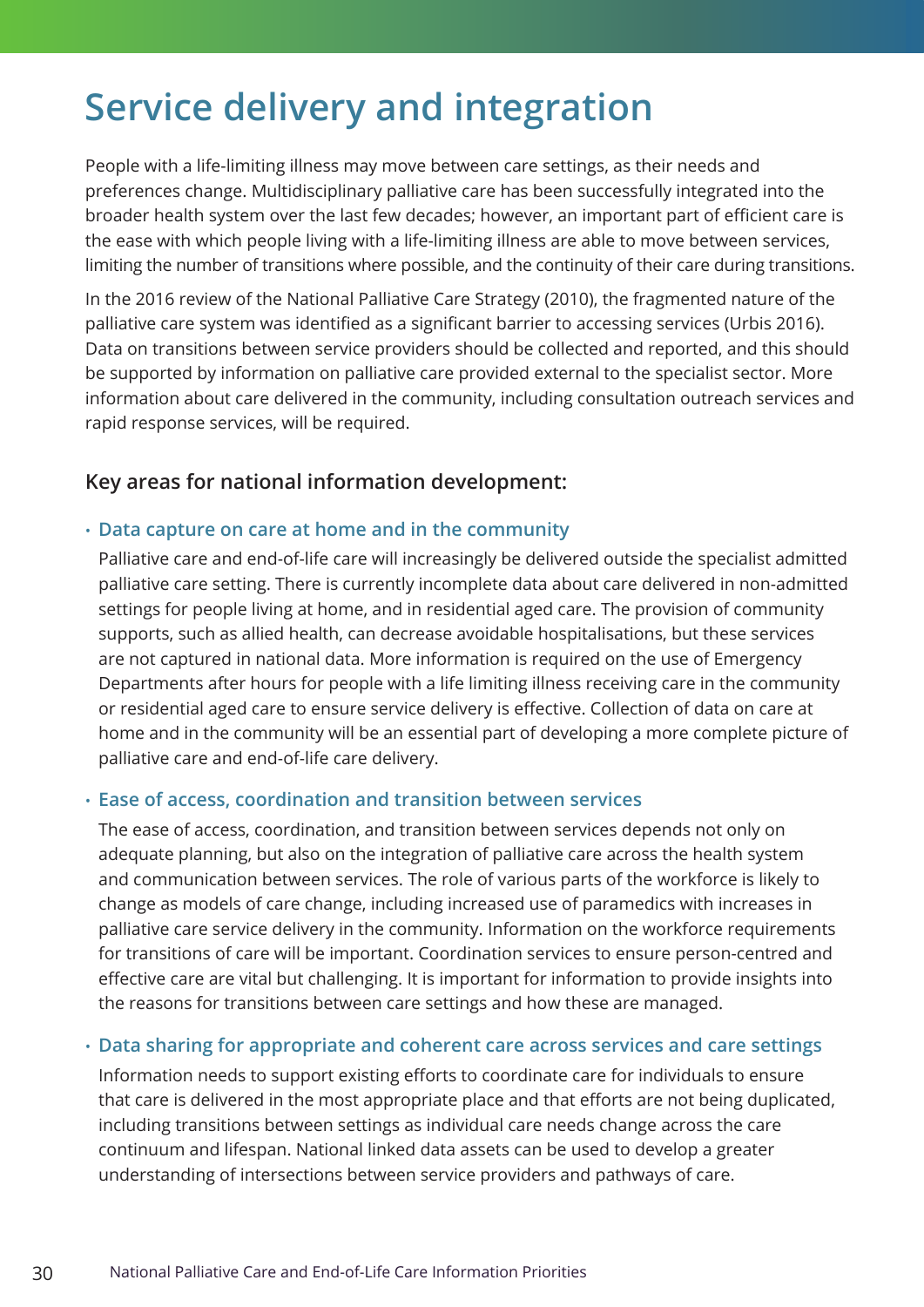### **Our vision is national information should:**

- Provide nationally consistent and comprehensive information about funded palliative care and end-of-life care delivered at home and in the community, including any location considered home, such as residential aged care or disability care. This will initially require the development of a nationally consistent dataset for the community setting, including consultation and hospital outreach services.
- Be used to support the development of local area care pathways, including transitions across the continuum of care and across the lifespan, as individual care needs change. Related information, such as costs associated with transitions are also important to capture. Linked data sets could be used to investigate pathways to and through palliative care and end-of-life care.
- Provide information about the communication between services to ensure the system is working together to ease transitions and consistency of service.
- Provide information about access to services, including whether people with a life-limiting illness and their carers are able to access the services required. Information about the timing of access is also important.
- Contribute to and enable data sharing policies and protocols to ensure all providers have access to information to provide appropriate and coherent care. Information regarding the wishes of people with a life-limiting illness, including ACPs and ACDs, should be accessible across care transitions to maximise opportunities for their wishes to be respected. This could be informed by the use of My Health Record to upload planning documents.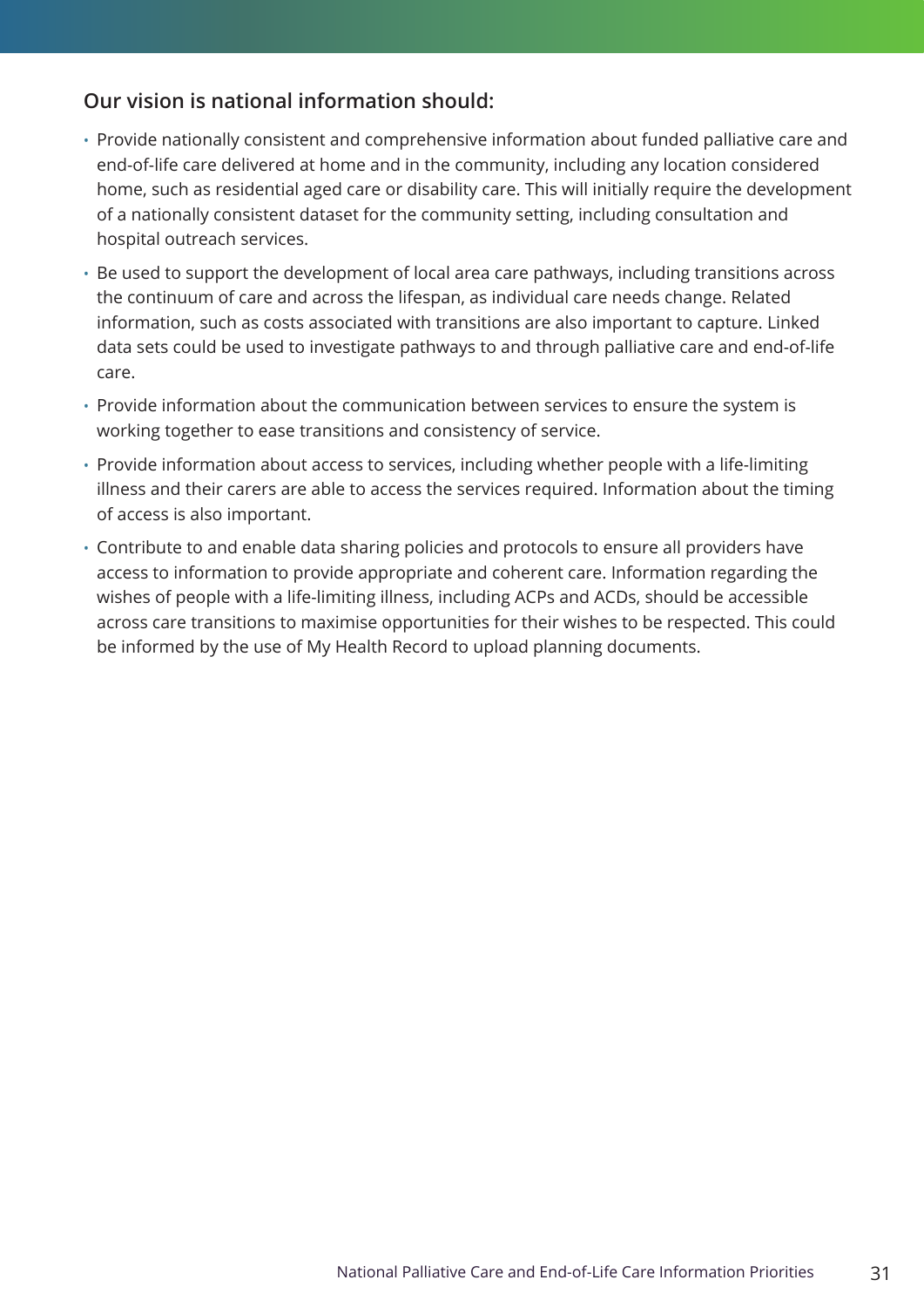### <span id="page-31-0"></span>**Performance and public reporting**

Nationally consistent data is integral to building a sound evidence base to inform the future of the palliative care sector. A key goal of the National Palliative Care Strategy is the improvement of population level evaluation and monitoring. As summarised in the *Palliative care information landscape* section of this document, national data should ideally be able to answer 6 questions: 'who receives what services from whom, at what cost, and with what effect?'. As demonstrated in Figure 1, most of these questions cannot be answered with current national data.

Improvements in national data will provide important insight into palliative care and end-of-life care, including demographic information (including all age groups), diagnoses (including multiple diagnoses to reflect co-morbidity), interventions, provider information, expenditure, and outcomes and experiences. Public reporting of structural, process, and outcomes data will facilitate continuous improvement in care, and private reporting at an organisation and service level is integral to identify local level improvements. Data should also distinguish between specialist and generalist providers of palliative care services.

### **Key areas for development of national information:**

### • **Improve the quality of existing data**

Existing data can be improved through the establishment of processes for developing, agreeing and maintaining national classification systems to ensure consistent coding practices, such as in place of death data, and provide a clear indication where there is variation in coding. Collaborative approaches across all levels of government is key to improving transparency in the underlying data and calculation methods to ensure the validity and completeness of national data. Improvements in national data should leverage existing systems where possible, to reduce any additional data burden on providers.

### • **Identify the characteristics of people at the end of life**

Dying is poorly recognised at the time of care, however, markers of death are often apparent in retrospect. Better markers to identify care preceding death will help to improve evidence-based treatments for end-of-life care.

### • **Monitor the quality and provision of palliative care in the system overall**

At present, there is limited ability to monitor the quality and provision of palliative care in the system overall, and the lack of consistent collection and reporting of national data has been highlighted as a key area for improvement. National Minimum Data Sets (NMDSs) provide one mechanism for collating, analysing and reporting data that is comparable across all states and territories, and can potentially be linked to other existing data sources. These should consider the needs of all stakeholders. National linked data assets can be used to enhance the utility of the national data, and improvements in linked data should be a key priority to address gaps in national data.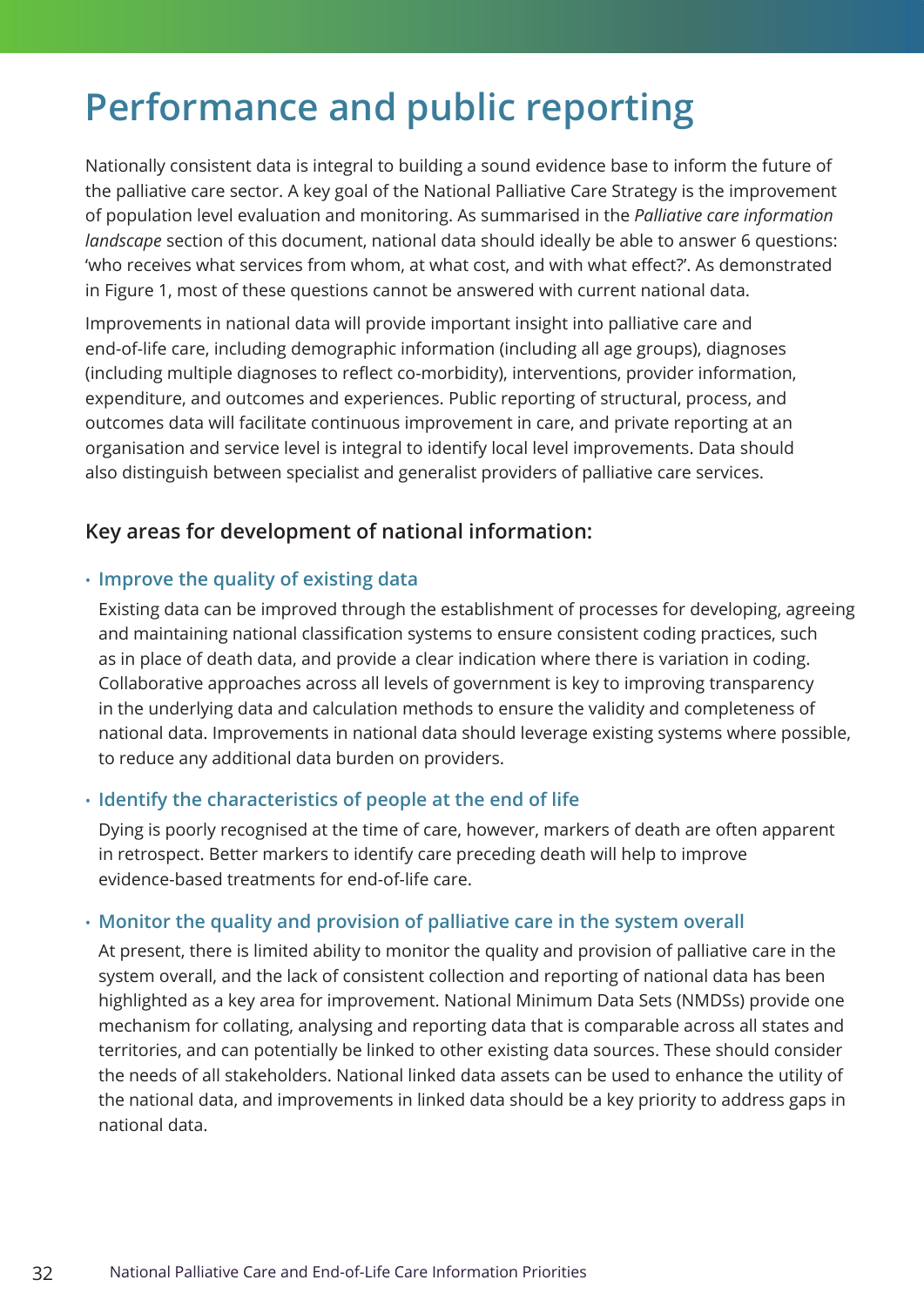### **Our vision is national information should:**

- Be developed in consultation with people with a life-limiting illness, carers, and vulnerable populations, to ensure information is representative of what is important to person-centred care.
- Be improved, including better coding of palliative care episodes; transparency in variation of coded data; systematic coding of place of death; introduce information on place of care and improve consistency and links between existing national data sources.
- Use retrospective analysis to find end-of-life markers in order to improve identification of people who may have particular care needs as they approach the end of life. This could include evaluating how needs are recognised, assessed, and met.
- Include national data collection about state and territory funded and run specialised palliative care services; this could include information about establishments, beds, patient days, expenditure, staff and salaries. This could also be expanded to include national data on investment in palliative care by Governments in palliative care, end-of-life care, and bereavement support.
- Include national data about community palliative care services, home based care, residential aged care facilities, outpatient care, hospital outreach into the community, improved hospital data for patients not coded as palliative, information about services delivered by General Practitioners, ambulance data, pharmacy support and medication use, and age specific coverage; such as specific paediatric palliative care collections.
- Include mechanisms to collate and report data from the private sector, non-government organisations, and community providers of palliative care, where it is not collected by state and territory health services.
- Establish nationally agreed and publicly available indicators relating to palliative care services. This could include systems to feed results back to health care providers in a timely and useable manner, facilitating continuous improvement activity.
- While Voluntary Assisted Dying (VAD) is not part of palliative care (PCA 2019), it is acknowledge that this is an important health and social issue that would benefit from regular reporting.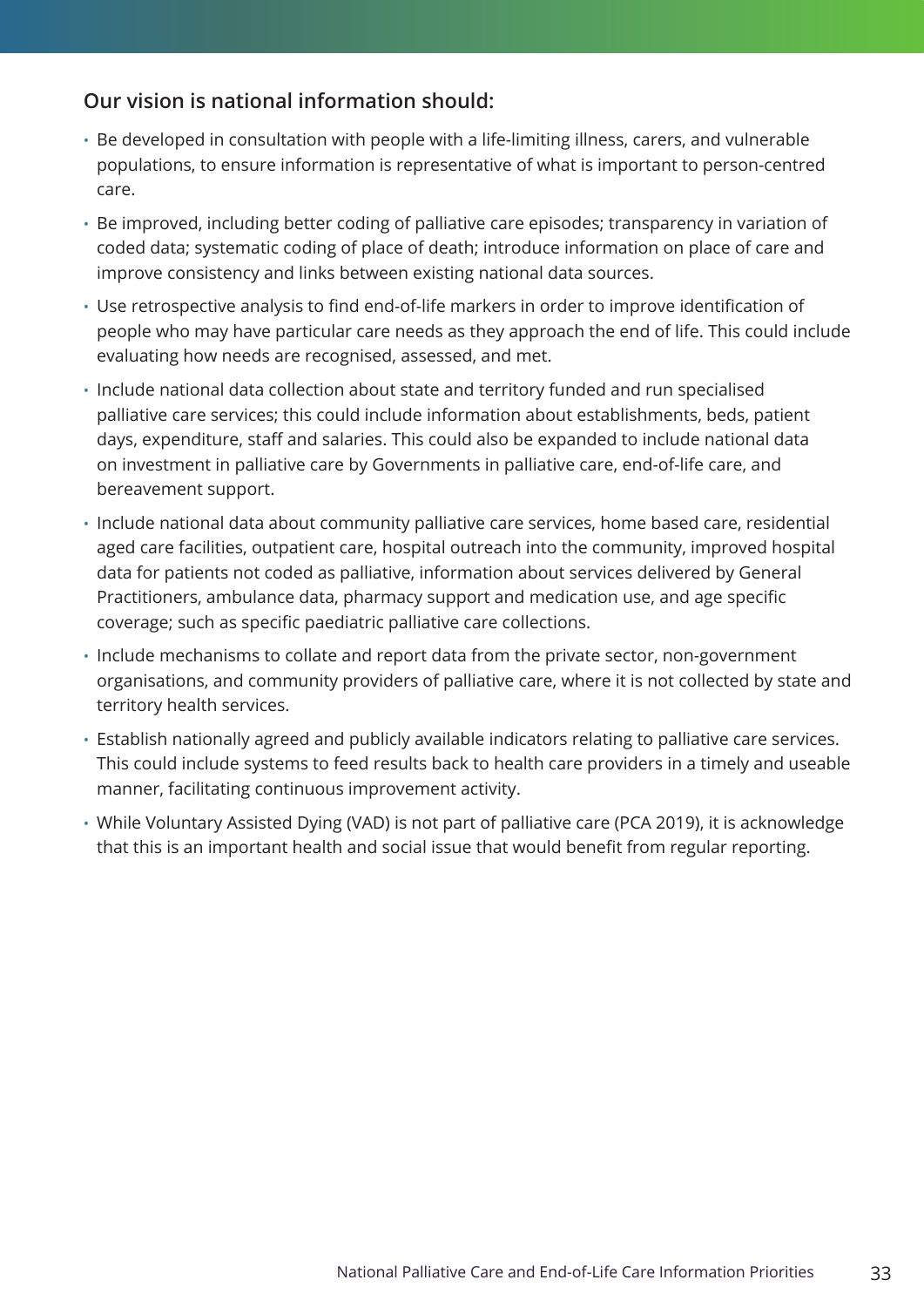### <span id="page-33-0"></span>**Understanding and public awareness**

Public awareness and understanding of palliative care and end-of-life care has been widely identified as an important factor in the management of a life-limiting illness (McIlfatrick et al 2014). Information at the national level is an important component of public understanding and awareness; and high quality national data should support broader initiatives to increase informed discussion around palliative care and end-of-life care, including policy development and public health initiatives. A low level of public understanding about palliative care and endof-life care may have negative consequences for equity of access to services and care quality. Public and professional awareness of palliative care is integral to supporting health professionals and people living with a life-limiting illness to have meaningful discussions and make informed decisions about palliative care and end-of-life care choices.

The availability of appropriate information can support people living with a life-limiting illness, health professionals, and families to have Advance Care Planning and goals of care discussions, understand the available options for palliative care and end-of-life care, plan for future care needs, and make informed decisions about care.

National data can inform regional level understanding of service gaps, duplication and areas of need. Equally, it can inform people with life-limiting illness and their families and carers of options in their local area, and key metrics of those services, such as outcomes and experience measures.

### **Key areas for development of national information:**

### • **Data is easily understood and accessible to improve understanding**

All of the priorities detailed in this document will help to build accurate and nationally comparable information. Easily understood, accessible, up to date, and consistent public reporting of national data will help to accurately inform public messaging around palliative care and end-of-life care, and inform policy development and targeted health promotion. It will also help to generate a deeper understanding about palliative care and end-of-life care, and inform the public and health professionals, facilitating an understanding of the sector that is not possible without accurate, nationally comparable information.

While this document does not detail health promotion actions, national information should be easily accessible and comprehensible, including tailored strategies for vulnerable populations, in order to support the development of health promotion interventions.

#### • **Data supports meaningful discussions and informed and shared decision making**

Public and professional awareness of palliative care is integral to supporting health professionals and people living with a life-limiting illness to have meaningful, values-based discussions and evidence-informed shared decision-making. The development of national data should be informed by both clinicians and people with a life-limiting illness to ensure that national information supports these purposes.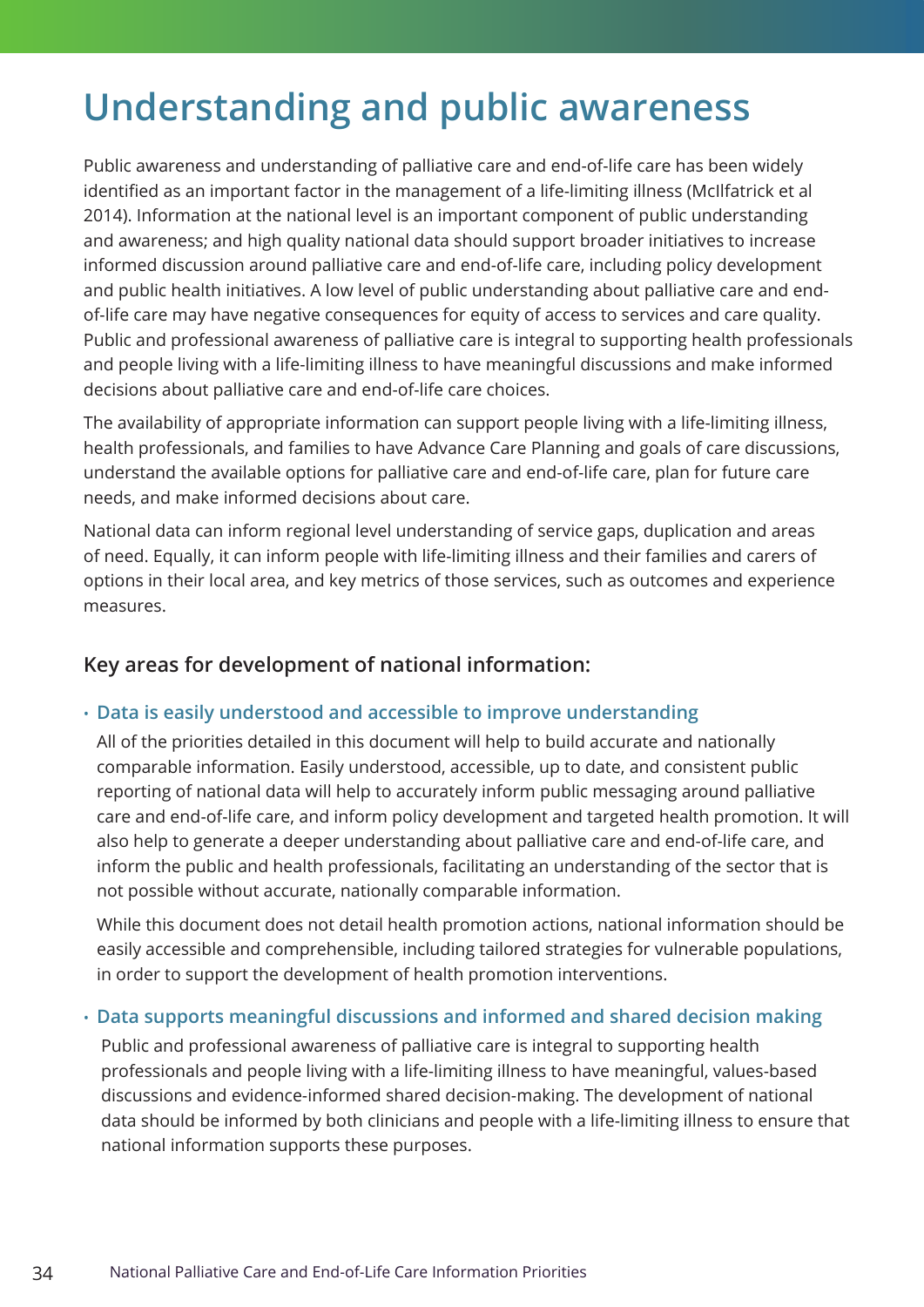#### • **Data is appropriately shared**

The 2017 Productivity Commission review into Human Services recommended that "data should be published, shared between governments and made available to researchers in accordance with the framework for data sharing and release outlined in the Commission's report on data availability and use" (PC 2017). It is crucial that palliative care information is nationally consistent and locally relevant.

### **Our vision is national information should:**

- Be publicly available in a range of formats that are suitable for use by the public, palliative care professionals, and the broader health workforce to support the promotion and understanding of palliative care and end-of-life care.
- Published at the lowest possible geographical level to facilitate local use and to support increased understanding of local care options for people with life-limiting illness, and their families and carers.
- Be informed by Governments working collaboratively and cooperatively to ensure that public reporting meets the needs of all stakeholders, including people with a life-limiting illness, carers, and the multidisciplinary palliative care workforce.
- Support people living with a life-limiting illness, health professionals, and families to have discussions about palliative care and end-of-life care.
- Include methodologies for establishing national measures around public and professional awareness and understanding of palliative care and end-of-life care.
- Be supported by guidelines, protocols and standards for data development, collection, compilation, analysis and publication; including common protocols for access to jurisdictional data to promote their use for research and analysis and increasing the range of data available.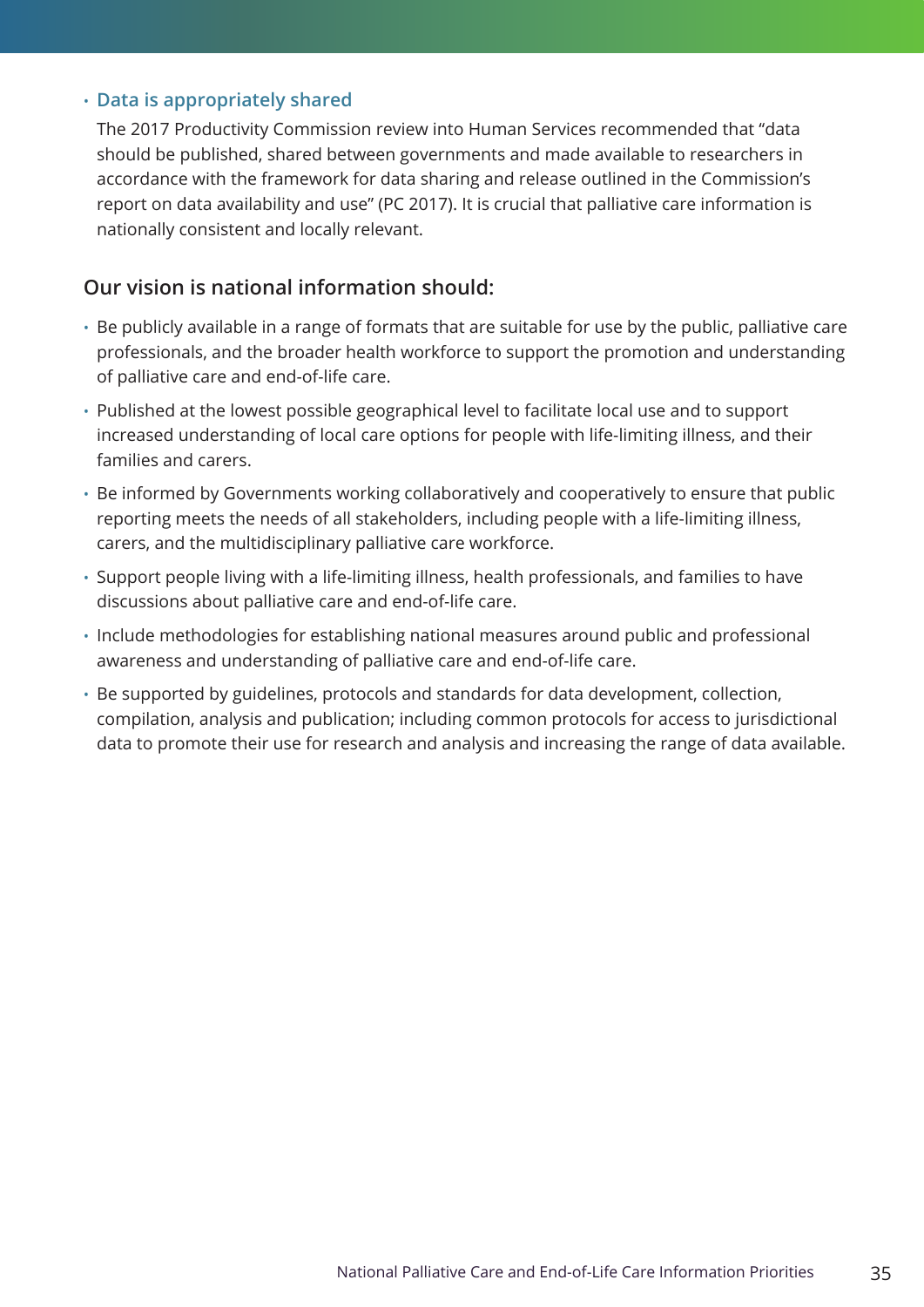### <span id="page-35-0"></span>**Making it happen**

Progressing the priorities in this document will require cooperation between key parties to develop a cohesive national approach. The development of national information infrastructure is a significant undertaking (AIHW 2007), requiring investment of resources, time, and agreement between stakeholders to develop data collections. Ongoing collaboration between the Australian Government and states and territories will be fundamental to its success. Therefore, this document articulates a vision and set of priorities that the relevant parties can progress together, rather than specifying detailed actions and their implementation.

The committees that previously sat under the Australian Health Ministers Advisory Council (AHMAC) were made up of diverse representatives and provided the infrastructure for national efforts to work towards the vision in this document. Any replacement structure will drive the implementation of the priorities, through collaboration and commitment of time and resources. It is acknowledged that governance structures may evolve over time and this work will continue to be embedded in future structures.

The priorities include activities that will need to be jointly managed by the Australian Government and the states and territories as well as activities that will need to be solely managed by each party.

Collectively, all parties will need to work together in setting directions, developing the framework for action and investing the necessary resources required by the work program. States and territories will carry responsibility for the implementation of agreed concepts and systems within public health services under their control. The Australian Government's role is to create an enabling environment by establishing national infrastructure, contributing funding to priority projects and facilitating coordination and action where a national approach is required.

In progressing the aspirational goals outlined in this document, the PC EOL WG, in conjunction with key stakeholders, will guide the prioritisation and actions from the recommendations in the document.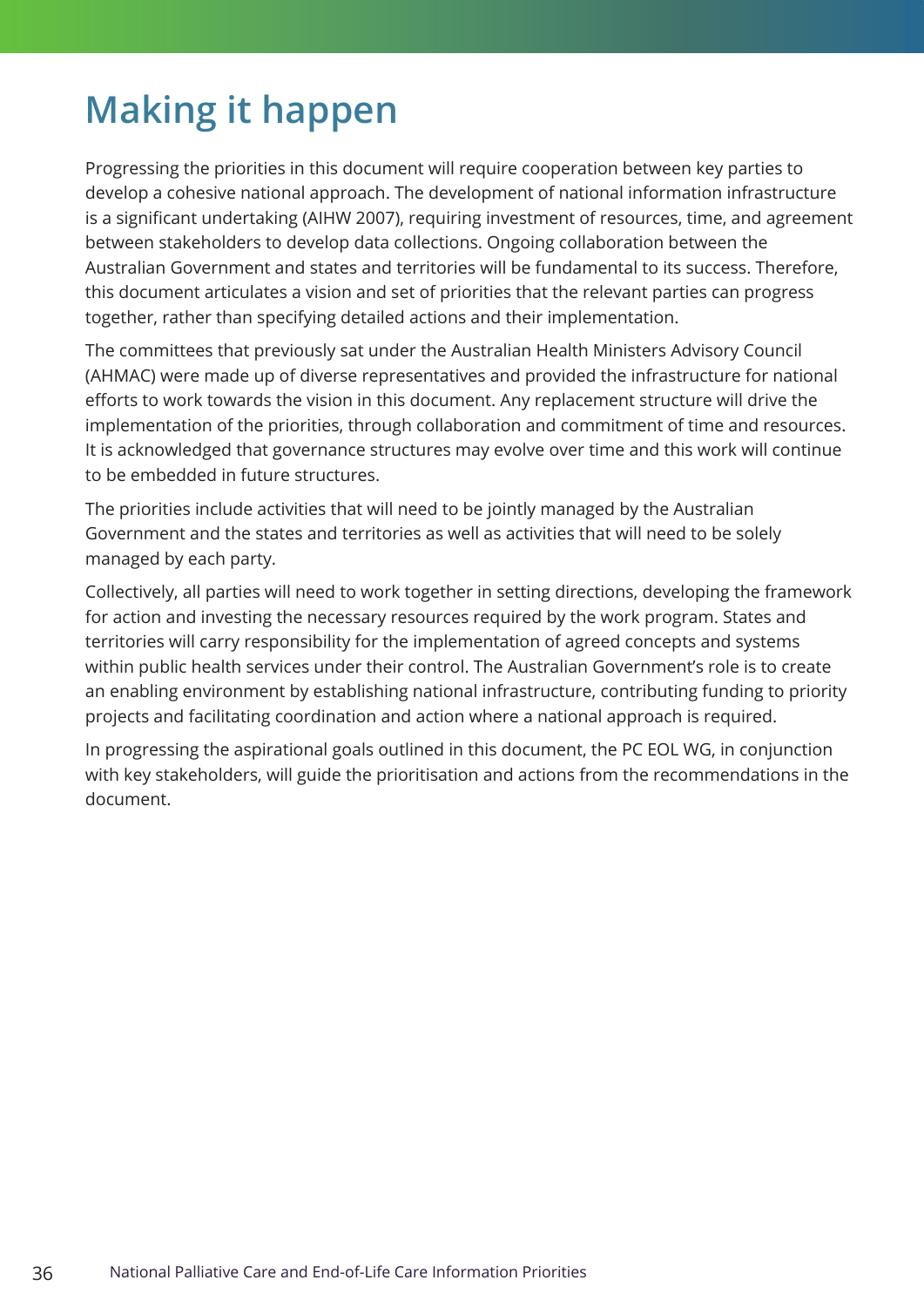### <span id="page-36-0"></span>**Potential data sources**

Data sources can be broadly classified as being either administrative or research data (Connelly et al. 2016). Administrative data refers to data collected in the course of service delivery for purposes such as registration, transaction and record management; while research data, including observational and experimental designs, are collected primarily for a research purpose. Each type of data has various benefits and challenges, and the development of both will be required to progress the information priorities in this document.

- There are a number of methods for developing data sources to address the information priorities, including:
- the improvement of existing datasets,
- development of new data sources, such as population surveys, National Minimum Data Sets, and data from general practice; and
- data linkage, such as the AIHW's National Integrated Health Services Information Analysis Asset (NIHSI AA).

Where possible, new data sources should be developed using the lessons learned from established collections and linkage projects.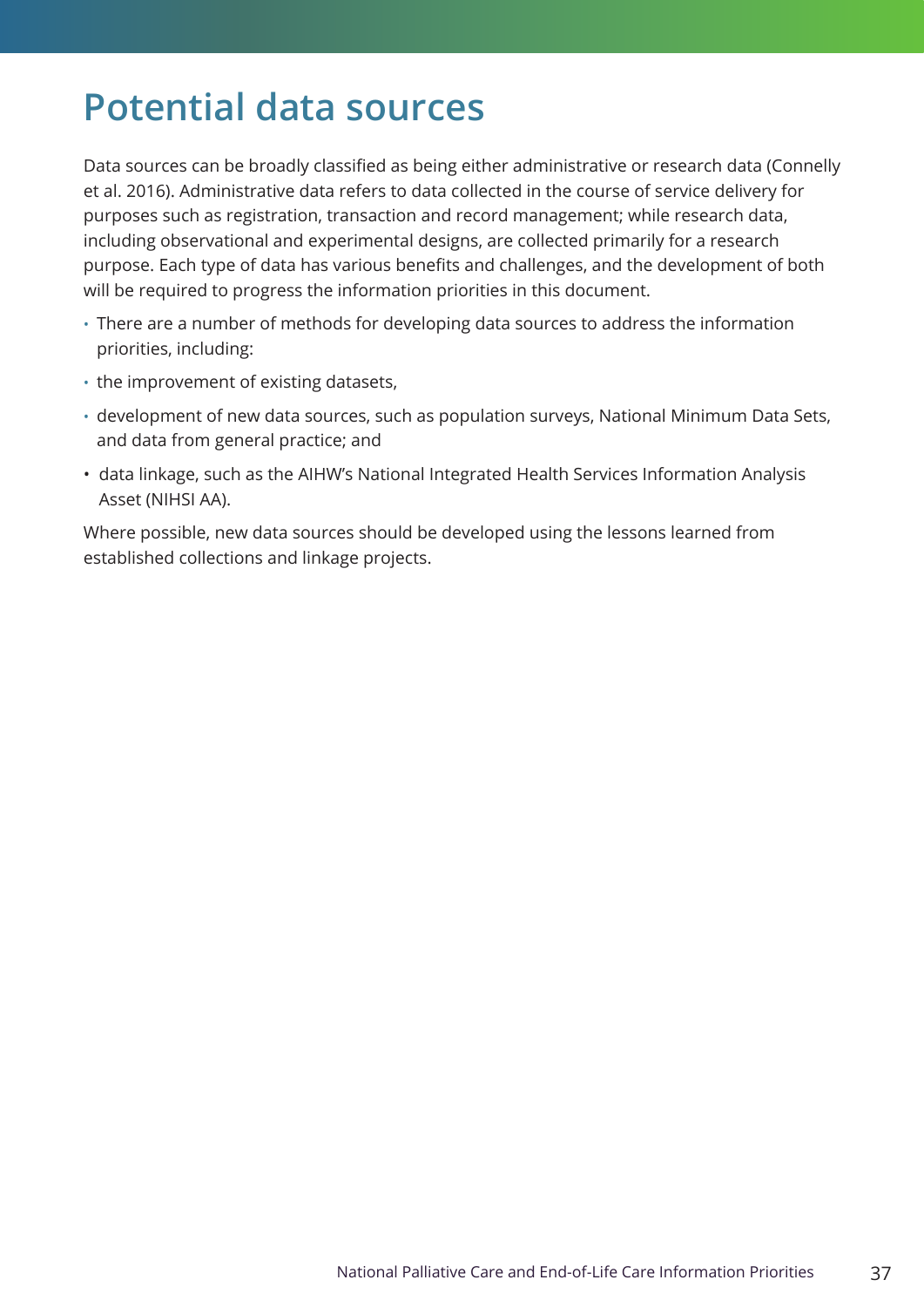### <span id="page-37-0"></span>**Acronyms and abbreviations**

| Acronym /<br><b>Abbreviation</b> | <b>Description</b>                                                       |
|----------------------------------|--------------------------------------------------------------------------|
| <b>ACD</b>                       | Advance Care Directive                                                   |
| <b>ACP</b>                       | <b>Advance Care Planning</b>                                             |
| <b>ACSQHC</b>                    | The Australian Commission on Safety and Quality in Health Care           |
| <b>AHMAC</b>                     | Australian Health Ministers Advisory Council                             |
| <b>AIHW</b>                      | Australian Institute of Health and Welfare                               |
| <b>AN-SNAP</b>                   | Australian National Subacute and Non-Acute Patient classification system |
| <b>CALD</b>                      | Culturally and linguistically diverse                                    |
| <b>COAG</b>                      | <b>Council of Australian Governments</b>                                 |
| <b>HSPC</b>                      | <b>Health Services Principal Committee</b>                               |
| <b>IHPA</b>                      | Independent Hospital Pricing Authority                                   |
| NIHSI-AA                         | National Integrated Health Services Information Analysis Asset           |
| <b>NMDS</b>                      | National Minimum Dataset                                                 |
| PaCSA                            | <b>Palliative Care Self Assessment</b>                                   |
| <b>PCA</b>                       | Palliative Care Australia                                                |
| PC EOL WG                        | Palliative Care and End-of-Life Care Data Development Working Group      |
| <b>PCOC</b>                      | <b>Palliative Care Outcomes Collaboration</b>                            |
| <b>PREM</b>                      | Patient-reported experience measure                                      |
| <b>PROM</b>                      | Patient-reported outcome measure                                         |
| <b>VAD</b>                       | Voluntary assisted dying                                                 |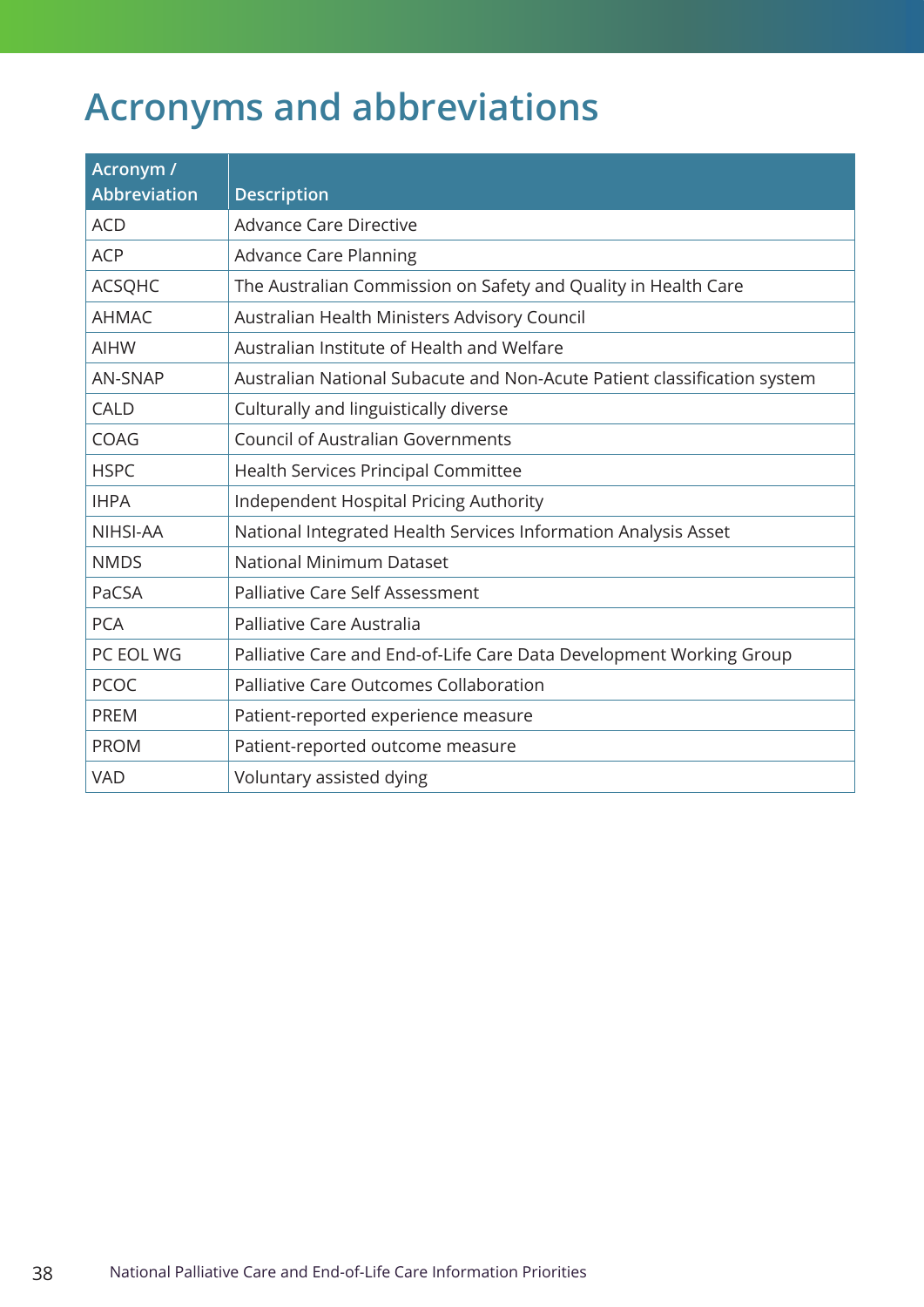### <span id="page-38-0"></span>**Glossary**

For the purposes of this document, the key terms below have the following meanings.

**Aboriginal** (adjective): A person of Aboriginal descent who identifies as Aboriginal and is accepted as such by the community in which he [or she] lives (the original inhabitants of the Australian continent and surrounding islands).<sup>1</sup>

**Advance care planning**: "A process of planning for future health and personal care whereby the person's values, beliefs and preferences are made known to guide decision-making at a future time when that person cannot make or communicate their decisions. Registered and non-registered health practitioners have a role in advance care planning and require capability to facilitate these conversations effectively. The National Quality Standards for aged care, general practice and health services all promote advance care planning. Individuals can also choose to engage in advance care planning with other non-health practitioners, such as friends or family. 2

**Advance care plan**: (Including but not limited to: Advance Care Plans, Statements of Choice; Statement of Choices – No Legal Capacity) "documents that capture an individual's beliefs, values and preferences in relation to future care decisions, but which do not meet the requirements for statutory or common law recognition due to the person's lack of competency, insufficient decision-making capacity or lack of formalities (such as inadequate person identification, signature and date). An Advance Care Plan for a non-competent person is often very helpful in providing information for substitute decision-makers and health practitioners and may guide care decisions but are not legally binding. An Advance Care Plan may be oral or written, with written being preferred. A substitute decision-maker named in an Advance Care Plan is not a statutory appointment."3

**Advance care directive**: (Including, but not limited to: Advance Care Directives, advance health directive, advance personal plan, health direction, enduring powers of attorney, enduring guardian, medical treatment decision maker or any other similar Advance Care Directives in legislation) "Advance Care Directives is used as a catch-all term to refer to the instruments which are recognised in each jurisdiction under advance care directive legislation or common law. They are voluntary, person-led documents completed and signed by a competent person that focus on an individual's values and preferences for future care decisions, including their preferred outcomes and care. Advance Care Directives are recognised by specific legislation (statutory) or under common law (non-statutory). They come into effect when an individual loses decisionmaking capacity. Advance Care Directives can also appoint substitute decision-makers who can make decisions about health or personal care on the individual's behalf. Advance Care Directives are focused on the future care of a person, not on the management of his or her assets."4

<sup>1</sup> Australian Government, 2018

<sup>2</sup> Australian Government, 2021

<sup>3</sup> Australian Government, 2021

<sup>4</sup> Australian Government, 2021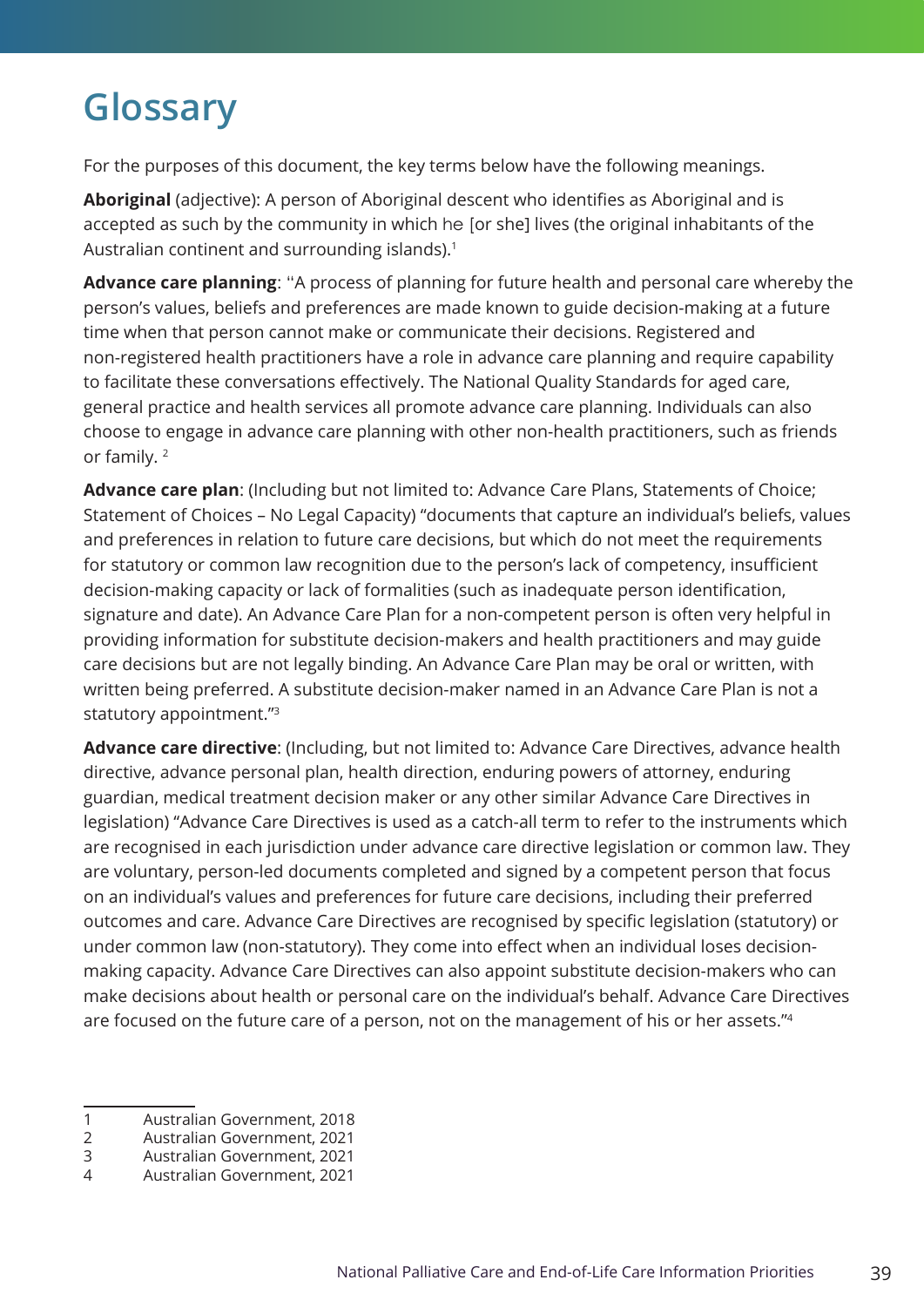**Bereavement**: "refers to the event of death of a person with whom there has been an enduring relationship."5

**Carers**: "people who provide personal care, support and assistance to people with a disability, medical condition (including terminal or chronic illness), mental illness, or frailty due to age. Carers include family members, friends, relatives, siblings or neighbours. Grandparents or foster carers providing care to a child with disability, medical condition (including terminal or chronic illness) or mental illness are included as carers."6

**Chronic conditions**: "have complex and multiple causes; may affect individuals either alone or as comorbidities; usually have a gradual onset, although they can have sudden onset and acute stages; occur across the life cycle, although they become more prevalent with older age; can compromise quality of life and create limitations and disability; are long-term and persistent, and often lead to a gradual deterioration of health and loss of independence; and while not usually immediately life threatening, are the most common and leading cause of premature mortality."

**Culturally and linguistically diverse**: "a broad and inclusive descriptor for communities with diverse language, ethnic background, nationality, dress, traditions, food, societal structures, art and religion characteristics."8

**Data linkage** Data linkage is an element in the process of data integration. Data linkage creates links between data from different sources based on common features present in those sources. Also known as 'data linking' or 'data matching', data are combined at the unit record or micro level.

**End of life**: "the period when a patient is living with, and impaired by, a fatal condition, even if the trajectory is ambiguous or unknown. This period may be years in the case of patients with chronic or malignant disease, or very brief in the case of patients who suffer acute and unexpected illnesses or events, such as sepsis, stroke or trauma."9

**End-of-life care**: "includes physical, spiritual and psychosocial assessment, and care and treatment delivered by health professionals and ancillary staff. It also includes support of families and carers, and care of the patient's body after their death. People are 'approaching the end of life' when they are likely to die within the next 12 months. This includes people whose death is imminent (expected within a few hours or days) and those with: advanced, progressive, incurable conditions; general frailty and co-existing conditions that mean that they are expected to die within 12 months; existing conditions, if they are at risk of dying from a sudden acute crisis in their condition; life-threatening acute conditions caused by sudden catastrophic events."<sup>10</sup>

<sup>5</sup> CareSearch, 2017

<sup>6</sup> Australian Government, 2011

<sup>7</sup> Australian Health Ministers' Advisory Council, 2017 Page 6

<sup>8</sup> Ethnic Communities' Council of Victoria, 2012, Page 1

<sup>9</sup> Australian Commission on Safety and Quality in Health Care, 2015, Page 33

<sup>10</sup> Australian Commission on Safety and Quality in Health Care 2015, page 33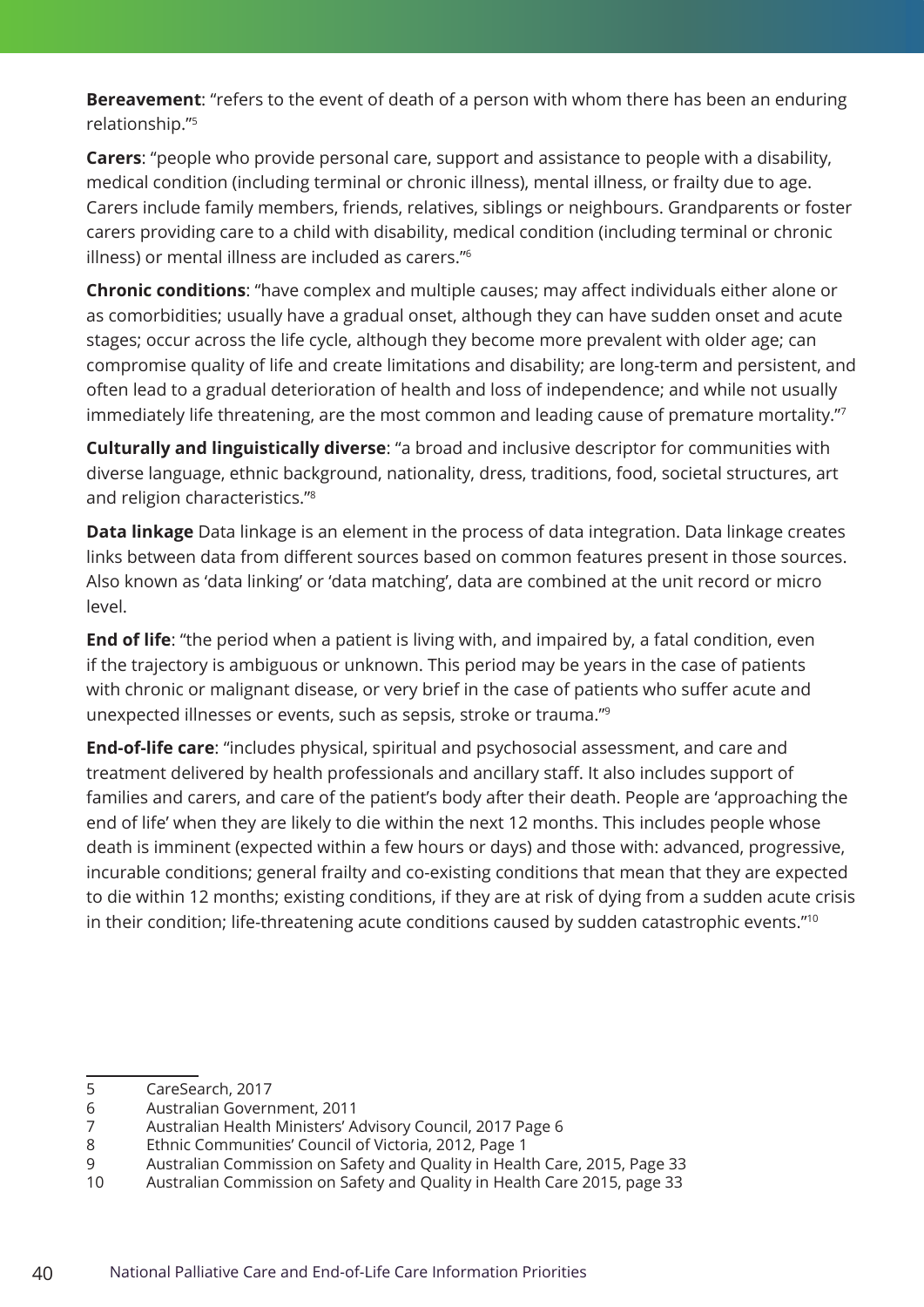**Governments** The Australian Government as well as state and territory governments.

**Grief**: "is how bereavement affects us personally, with effects across several domains emotional, cognitive, social, physical, financial and spiritual."<sup>11</sup>

**Indicator** A quantitative measure that is used to assess the extent to which a given objective has been achieved.

**Integrated care**: "Integration is a coherent set of methods and models on the funding, administrative, organisational, service delivery and clinical levels designed to create connectivity, alignment and collaboration within and between the cure and care sectors. The goal of these methods and models is to enhance quality of care and quality of life, consumer satisfaction and system efficiency for people by cutting across multiple services, providers and settings. Where the result of such multi-pronged efforts to promote integration leads to benefits for people, the outcome can be called integrated care."12

**Life-limiting illness**: "a person with life-limiting illness may die prematurely. This term is often used for people living with a chronic condition that may seem life-threatening but can continue for many years or even decades."13

**Non-Government Organisation sector**: The Non-government Organisation sector provides community-based support services that help keep people well in the community.

**Palliative care**: an approach that improves the quality of life of patients and their families facing the problems associated with life-limiting illness, through the prevention and relief of suffering by means of early identification and impeccable assessment and treatment of pain and other problems, physical, psychosocial and spiritual. "Palliative care:

- provides relief from pain and other distressing symptoms;
- affirms life and regards dying as a normal process;
- intends neither to hasten or postpone death;
- integrates the psychological and spiritual aspects of patient care;
- offers a support system to help patients live as actively as possible until death;
- offers a support system to help the family cope during the patient's illness and in their own bereavement;
- uses a team approach to address the needs of patients and their families, including bereavement counselling, if indicated;
- will enhance quality of life, and may also positively influence the course of illness;
- is applicable early in the course of illness, in conjunction with other therapies that are intended to prolong life, such as chemotherapy or radiation therapy, and includes those investigations needed to better understand and manage distressing clinical complications."14

<sup>11</sup> CareSearch, 2017

<sup>12</sup> World Health Organization, 2016, page 3

<sup>13</sup> Department of Health and Human Services, 2016, Page 29

<sup>14</sup> Based on World Health Organization, 2017b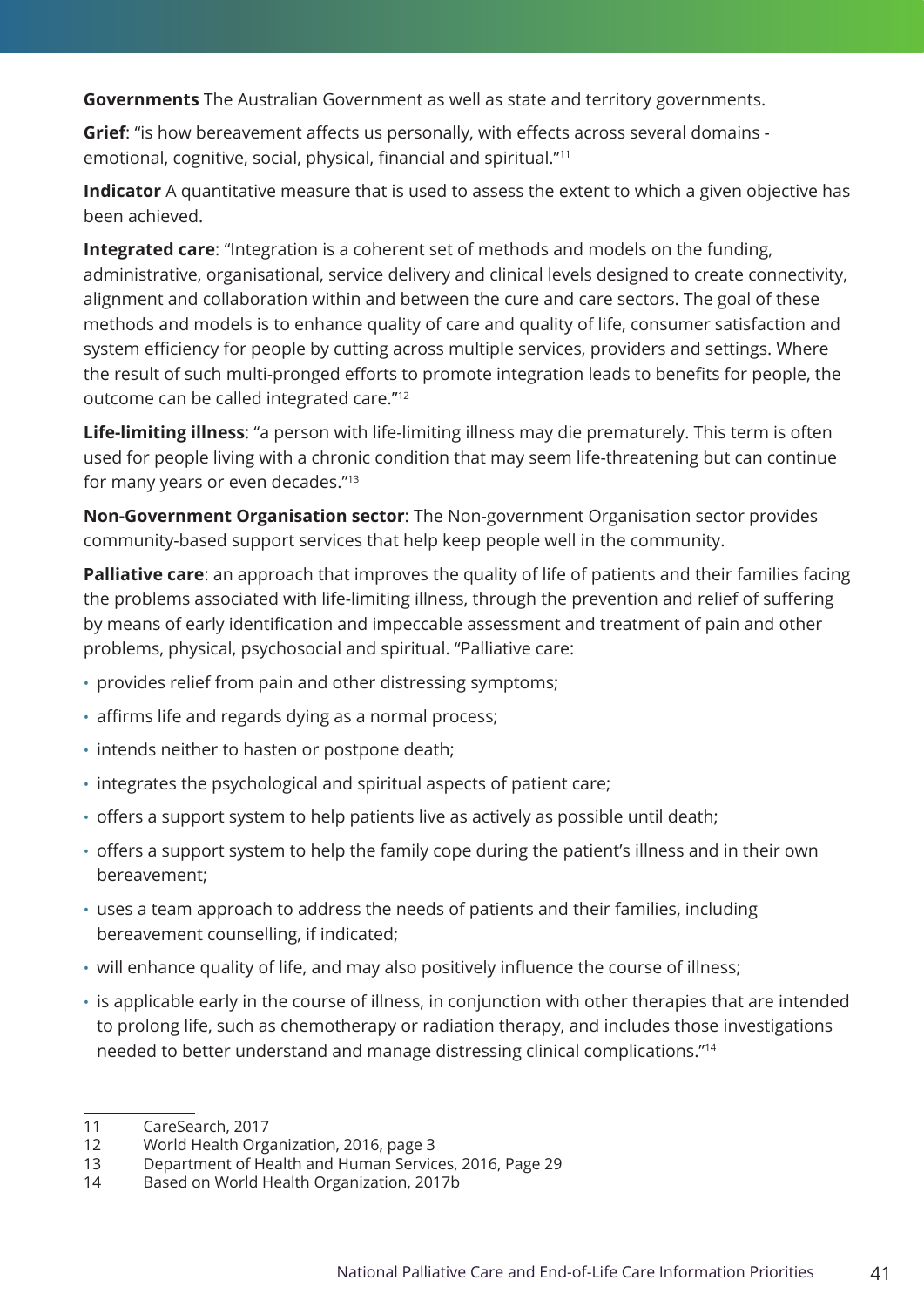**Palliative care services in Australia (technical definition):** "Palliative care is care in which the primary clinical purpose or treatment goal is optimisation of the quality of life of a patient with an active and advanced life-limiting illness. The patient will have complex physical, psychosocial and/or spiritual needs. Palliative care is always: delivered under the management of or informed by a clinician with specialised expertise in palliative care; and evidenced by an individualised multidisciplinary assessment and management plan which is documented in the patient's medical record. The plan must cover the physical, psychological, emotional, social and spiritual needs of the patient, as well as include negotiated goals." 15

**Paediatric palliative care**: "Palliative care for children is the active total care of the child's body, mind and spirit, and also involves giving support to the family. It begins when illness is diagnosed, and continues regardless of whether or not a child receives treatment directed at the disease. Health providers must evaluate and alleviate a child's physical, psychological, and social distress. Effective palliative care requires a broad multidisciplinary approach that includes the family and makes use of available community resources; it can be successfully implemented even if resources are limited."16

**Person-centred care**: Person-centred care "is a philosophy that sees doctors, nurses and health services treating people the way they want to be treated. It allows people to make choices about the type of health services and care they access, and how and when it is delivered.

With person-centred care, each person is treated as a complete human being with their own life story, values, culture, interests and beliefs. Support from others is tailored to meet the person's individual situation, unique needs and goals." <sup>17</sup>

**Primary care** Primary care providers include general practitioners, nurses, allied health professionals, pharmacists, and Aboriginal and Torres Strait Islander health workers. 18

**Quality of care**: "the extent to which health care services provided to individuals and patient populations improve desired health outcomes. In order to achieve this, health care must be safe, effective, timely, efficient, equitable and people-centred."<sup>19</sup>

**Specialist palliative care:** "Services provided by clinicians who have advanced training in palliative care. The role of specialist palliative care services includes providing direct care to patients with complex palliative care needs, and providing consultation services to support, advise and educate non-specialist clinicians who are providing palliative care."20

**Substitute decision-maker:** "A collective term for a person appointed or identified by law to make substitute decision(s) on behalf of a person whose decision-making is impaired. A substitute decision-maker may be appointed by the person, appointed for (on behalf of) the person, or identified as the default decision-maker within legislation. Substitute decision-makers listed in Advance Care Directives are statutory appointments. Substitute decision-makers listed in advance care plans are not."21

<sup>15</sup> AIHW, 2019

<sup>16</sup> World Health Organization, 2017a

<sup>17</sup> Australian Government, n.d

<sup>18</sup> Australian Institute of Health and Welfare, 2018a

<sup>19</sup> World Health Organization, 2017c

<sup>20</sup> Australian Commission on Safety and Quality in Health Care 2015, page 35

<sup>21</sup> Australian Government, 2021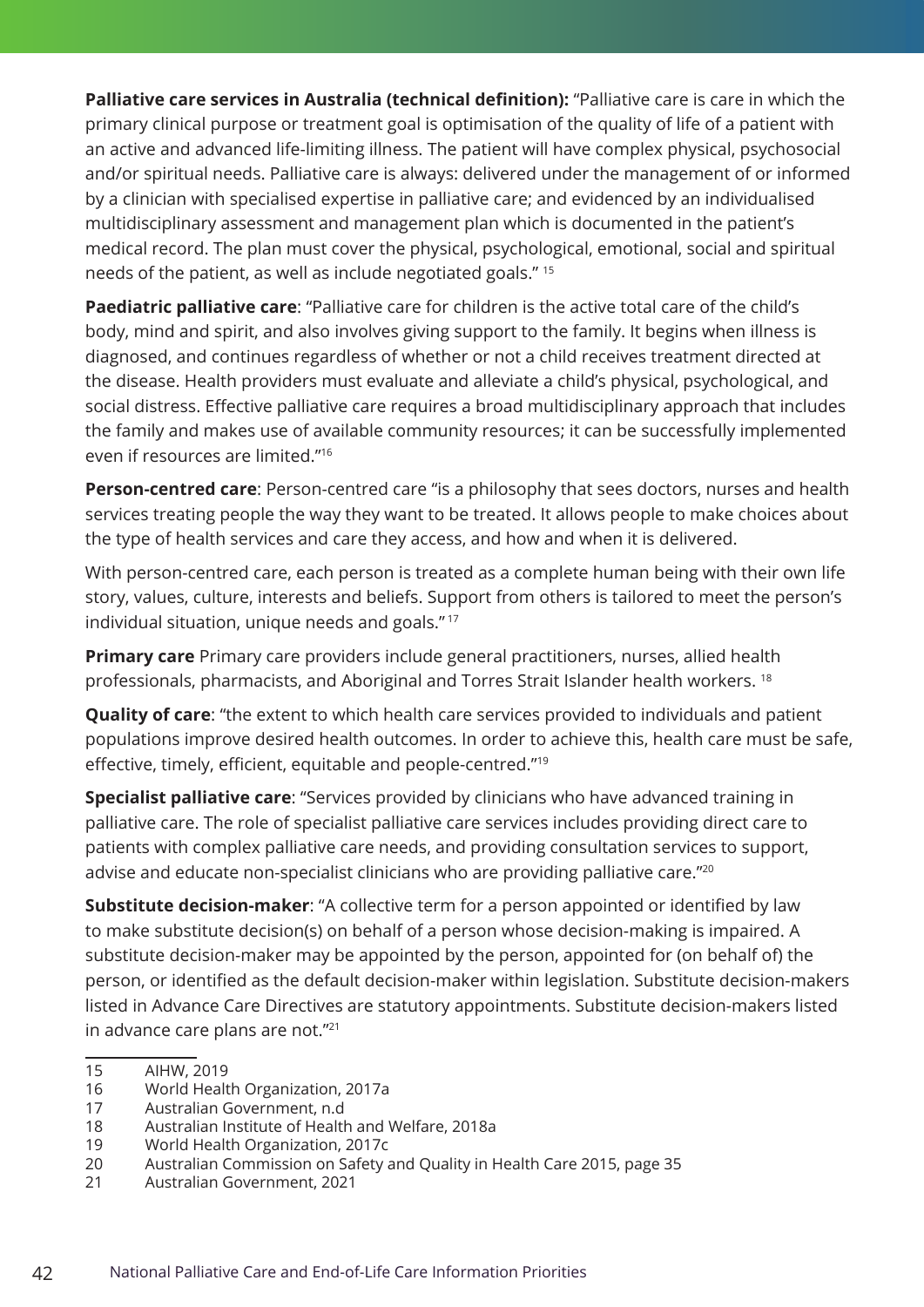**Terminal:** the stage of an illness when death is likely within days.<sup>22</sup>

**Torres Strait Islander**: A person of Torres Strait islander descent who identifies as a Torres Strait Islander and is accepted as such by the community in which he [or she] lives (the original inhabitants of the Torres Strait Islands).<sup>23</sup>

**Vulnerable populations**: There are population groups that are considered vulnerable, in that these groups generally face additional barriers in accessing services, and the information available on these groups use of services is generally poor. Vulnerable populations include people who are:

Aboriginal and Torres Strait Islander

- culturally and linguistically diverse, particularly new migrants
- lesbian, gay, bisexual, transgender and intersex
- living with disability, including cognitive impairment such as dementia
- experiencing homelessness
- in long-term institutional care (including being incarcerated)
- ageing and frail
- $\cdot$  living in rural and remote areas.  $24$

<sup>22</sup> Australian Institute of Health and Welfare, 2018a

<sup>23</sup> Australian Government, 2018

<sup>24</sup> Australian Government, 2018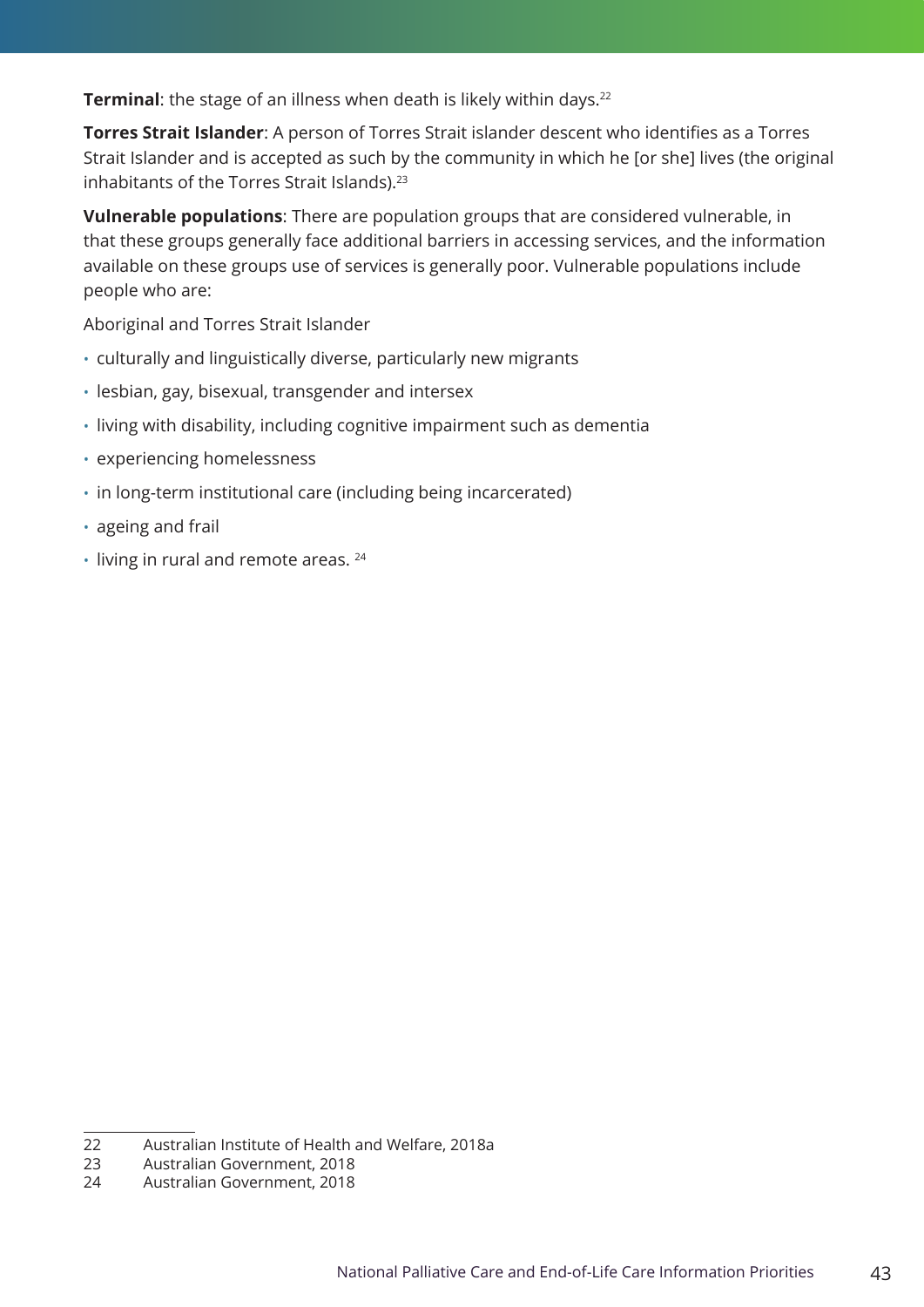### <span id="page-43-0"></span>**References**

*Note: resources referred to throughout this document have been used as examples and may not have full national endorsement. See specific resources for details on their level of endorsement.* 

Abel, J., Kellehear, A. and Karapliagou, A., 2018. Palliative care-the new essentials. Annals of Palliative Medicine. 7(Supp 2): S3-S14.

Ali M, Capel M, Jones G, et al. 2019. The importance of identifying preferred place of death. BMJ Supportive & Palliative Care. 9:84-91.

Australian Bureau of Statistics 2019. Household and Family Projections, Australia, 2016 to 2041. Catalogue no. 3236.0. Canberra: ABS.

Australian Commission on Safety and Quality in Health Care 2015. National Consensus Statement: Essential elements for safe and high-quality end-of-life care. ACSQHC, Sydney.

Australian Government 2021. National Framework for advance care planning documents.

Australian Government 2018. National Palliative Care Strategy. Canberra.

Australian Government 2011. National Carer Strategy. Canberra.

Australian Government n.d. Person-centred caring. [https://www.carergateway.gov.au/person](https://www.carergateway.gov.au/person-centred-caring)[centred-caring](https://www.carergateway.gov.au/person-centred-caring). Accessed 5 September 2019.

Australian Health Ministers' Advisory Council 2011. National Framework for Advance Care Directives. AHMAC, Canberra.

Australian Health Ministers' Advisory Council 2017. National Strategic Framework for Chronic Conditions. AHMAC, Canberra.

Australian Institute of Health and Welfare 2019. METeOR ID 711010, 2019. Hospital service—care type, code N[N]. [https://meteor.aihw.gov.au/content/index.phtml/itemId/711010/.](https://meteor.aihw.gov.au/content/index.phtml/itemId/711010/) Accessed 13 February 2020.

Australian Institute of Health and Welfare 2019. Palliative care phase code N. [https://meteor.](https://meteor.aihw.gov.au/content/index.phtml/itemId/681032) [aihw.gov.au/content/index.phtml/itemId/681032.](https://meteor.aihw.gov.au/content/index.phtml/itemId/681032) Accessed 5 September 2019.

 Australian Institute of Health and Welfare 2018. Australia's health 2018. Australia's health series no. 16. AUS 221. Canberra: AIHW.

Australian Institute of Health and Welfare 2016. Australia's health 2016. Australia's health series no. 15. Cat. no. AUS 199. Canberra: AIHW.

Australian Institute of Health and Welfare 2007. A guide to data development. AIHW Cat. no. HWI 94. Canberra: AIHW.

CareSearch 2017. Bereavement and Grief. [https://www.caresearch.com.au/caresearch/](https://www.caresearch.com.au/caresearch/ClinicalPractice/PsychologicalSocialSpiritual/BereavementandGrief/tabid/1345/Default.aspx) [ClinicalPractice/PsychologicalSocialSpiritual/BereavementandGrief/tabid/1345/Default.aspx](https://www.caresearch.com.au/caresearch/ClinicalPractice/PsychologicalSocialSpiritual/BereavementandGrief/tabid/1345/Default.aspx). Accessed 5 September 2019.

Connelly R, Playford CJ, Gayle V & Dibben C 2016. The role of administrative data in the big data revolution in social science research. Social Science Research [http://dx.doi.org/10.1016/j.](http://dx.doi.org/10.1016/j.ssresearch.2016.04.015) [ssresearch.2016.04.015](http://dx.doi.org/10.1016/j.ssresearch.2016.04.015).